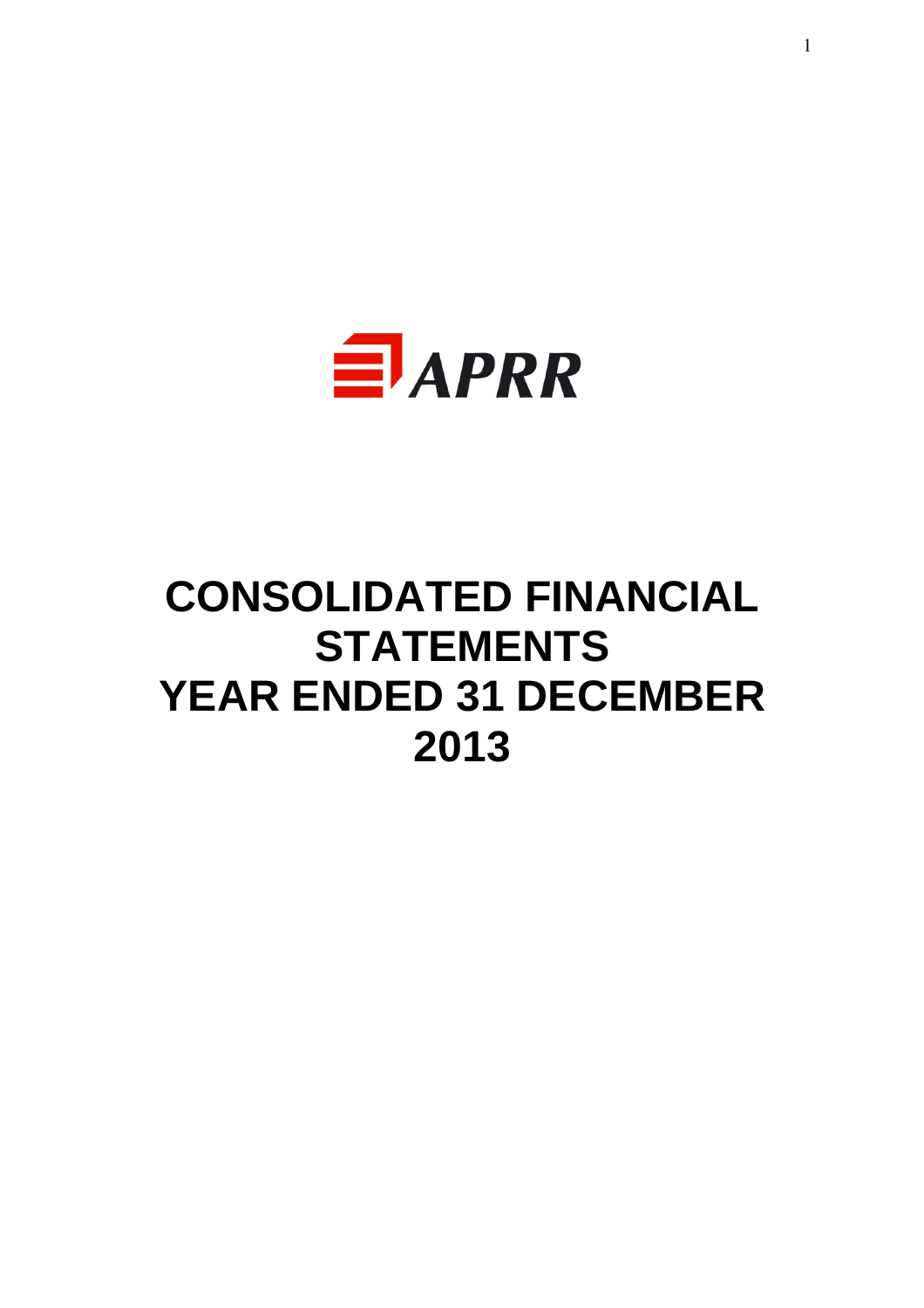# **CONTENTS**

| 1. |              |       |                                                          |  |
|----|--------------|-------|----------------------------------------------------------|--|
| 2. |              |       | <b>CONSOLIDATED INCOME STATEMENT AND STATEMENT OF</b>    |  |
|    |              |       |                                                          |  |
| 3. |              |       | CONSOLIDATED STATEMENT OF CHANGES IN EQUITY 7            |  |
| 4. |              |       |                                                          |  |
|    |              |       | NOTES TO THE CONSOLIDATED FINANCIAL STATEMENTS9          |  |
| 1. |              |       |                                                          |  |
| 2. |              |       | SIGNIFICANT ACCOUNTING POLICIES AND METHODS10            |  |
|    | 2.1.         |       |                                                          |  |
|    | 2.2.         |       |                                                          |  |
|    | 2.3.         |       |                                                          |  |
|    |              | 2.3.1 |                                                          |  |
|    |              | 2.3.2 |                                                          |  |
|    |              | 2.3.3 |                                                          |  |
|    | 2.4.         |       |                                                          |  |
|    | 2.5.         |       |                                                          |  |
|    | 2.6.         |       |                                                          |  |
|    |              | 2.6.1 |                                                          |  |
|    |              | 2.6.2 |                                                          |  |
|    | 2.7.         |       |                                                          |  |
|    | 2.8.<br>2.9. |       |                                                          |  |
|    |              | 2.9.1 |                                                          |  |
|    |              | 2.9.2 | Commitments arising under the early retirement scheme 15 |  |
|    | 2.10.        |       |                                                          |  |
|    |              |       |                                                          |  |
|    |              |       |                                                          |  |
|    |              |       |                                                          |  |
|    |              |       |                                                          |  |
|    |              |       |                                                          |  |
|    |              |       |                                                          |  |
|    |              |       |                                                          |  |
|    |              |       |                                                          |  |
|    |              |       |                                                          |  |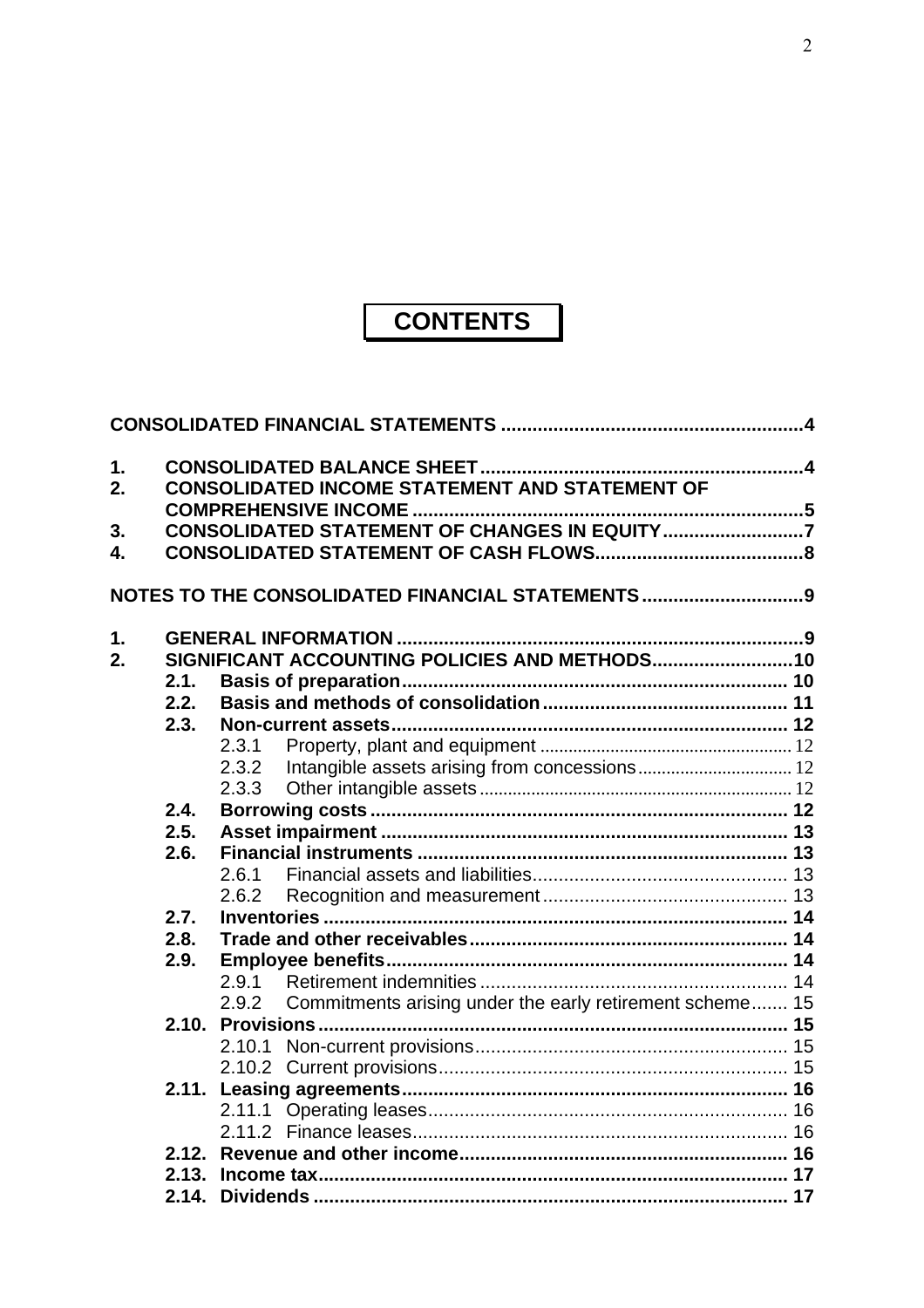|     | 2.17. Tax credit for competitiveness and employment  18       |  |
|-----|---------------------------------------------------------------|--|
| 3.  |                                                               |  |
| 4.  | SIGNIFICANT ACCOUNTING ESTIMATES AND JUDGEMENTS20             |  |
| 5.  |                                                               |  |
| 6.  |                                                               |  |
| 7.  |                                                               |  |
| 8.  |                                                               |  |
| 9.  |                                                               |  |
| 10. |                                                               |  |
| 11. |                                                               |  |
| 12. |                                                               |  |
| 13. | <b>EMPLOYEE BENEFITS PROVIDED UNDER DEFINED BENEFIT PLANS</b> |  |
|     |                                                               |  |
| 14. | OTHER CURRENT AND NON-CURRENT LIABILITIES 33                  |  |
| 15. |                                                               |  |
| 16. |                                                               |  |
| 17. |                                                               |  |
| 18. |                                                               |  |
| 19. |                                                               |  |
| 20. |                                                               |  |
| 21. |                                                               |  |
| 22. |                                                               |  |
| 23. |                                                               |  |
| 24. |                                                               |  |
| 25. |                                                               |  |
| 26. |                                                               |  |
| 27. |                                                               |  |
| 28. |                                                               |  |
| 29. |                                                               |  |
| 30. |                                                               |  |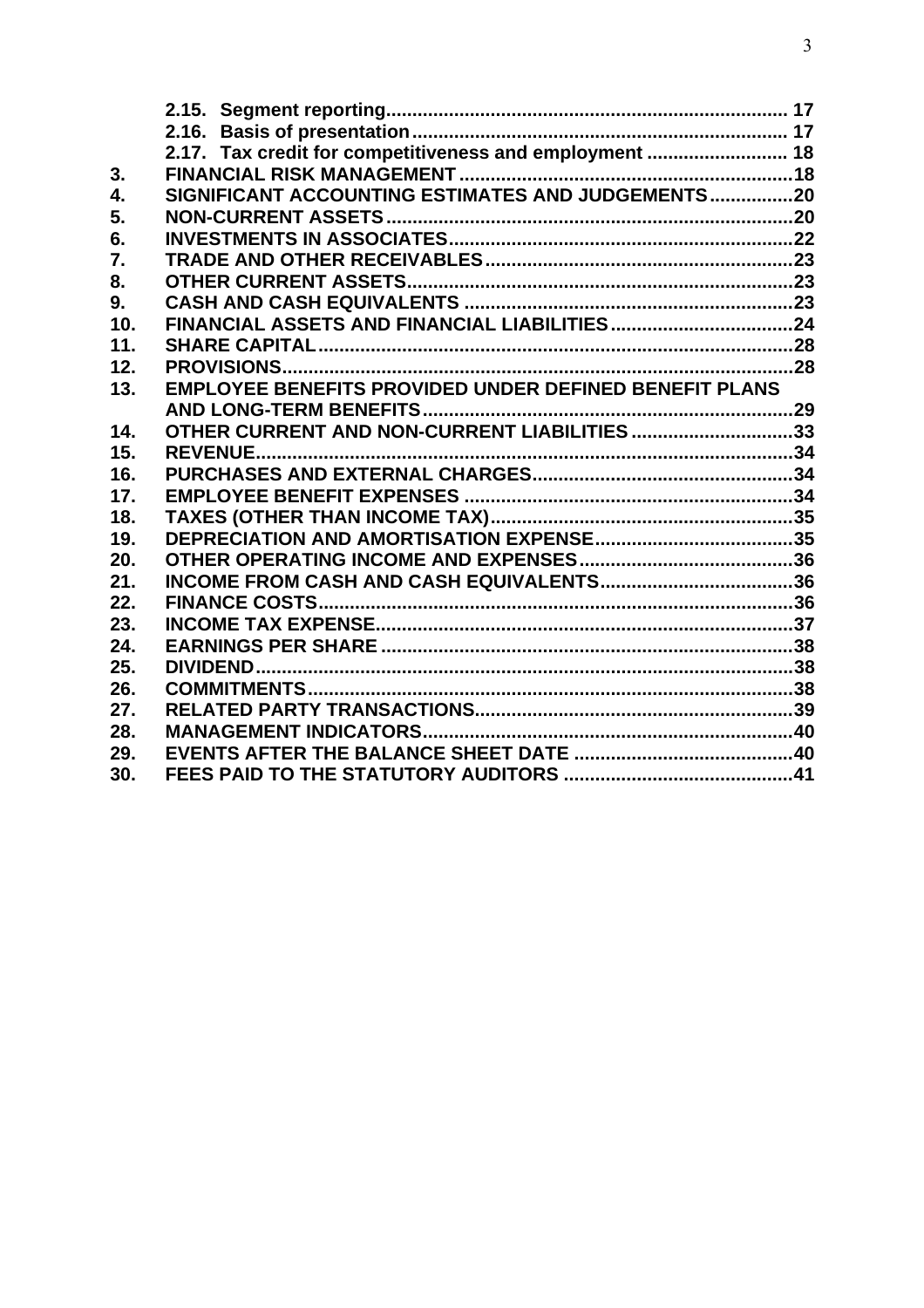# **CONSOLIDATED FINANCIAL STATEMENTS**

# *1. CONSOLIDATED BALANCE SHEET*

| At 31 December<br>(€ million)              | <b>Notes</b> | 2013    | 2012     |
|--------------------------------------------|--------------|---------|----------|
| <b>Non-current assets</b>                  |              |         |          |
| Property, plant and equipment              | 5            | 158.7   | 167.1    |
| Intangible assets arising from concessions | 5            | 6,917.5 | 6,952.8  |
| Other intangible assets                    | 5            | 41.7    | 37.8     |
| Investments in associates                  | 5            | 5.8     | 3.7      |
| Other non-current financial assets         | 5            | 85.5    | 83.8     |
| Other non-current assets                   | 5            | 0.0     | 0.1      |
| Total non-current assets                   |              | 7,209.2 | 7,245.3  |
| <b>Current assets</b>                      |              |         |          |
| Inventories                                |              | 9.3     | 9.3      |
| Trade and other receivables                | 7            | 126.1   | 112.9    |
| Current tax assets                         |              | 0.0     | 0.0      |
| Other current assets                       | 8            | 207.1   | 168.4    |
| Cash and cash equivalents                  | 9            | 523.3   | 702.3    |
| Total current assets                       |              | 865.7   | 993.0    |
| <b>Total assets</b>                        |              | 8,074.9 | 8,238.2  |
| At 31 December<br>(€ million)              | <b>Notes</b> | 2013    | 2012 (*) |
| <b>Capital and reserves</b>                |              |         |          |
| Share capital                              | 11           | 33.9    | 33.9     |
| <b>Consolidated reserves</b>               |              | (524.8) | (543.4)  |
| Profit for the year                        |              | 442.2   | 391.8    |
| Group share of shareholders' equity        |              | (48.7)  | (117.7)  |
| Non-controlling interests                  |              | 0.1     | 0.1      |
| <b>Total equity</b>                        |              | (48.6)  | (117.6)  |
| <b>Non-current liabilities</b>             |              |         |          |
| <b>Borrowings</b>                          | 10           | 6,079.1 | 6,904.2  |
| Deferred tax liabilities                   | 23           | 58.3    | 60.0     |
| Provisions                                 | 12           | 253.4   | 254.6    |
| Other non-current liabilities              | 14           | 52.3    | 54.3     |
| Total non-current liabilities              |              | 6,443.0 | 7,273.2  |
| <b>Current liabilities</b>                 |              |         |          |
| Trade and other payables                   |              | 113.6   | 104.5    |
| Borrowings                                 | 10           | 372.1   | 337.0    |
| Non-current borrowings due within one year | 10           | 869.1   | 352.1    |
| Current tax liability                      |              | 49.9    | 4.8      |
| Provisions                                 | 12           | 44.3    | 71.4     |
| Other current liabilities                  | 14           | 231.5   | 212.8    |
| <b>Total current liabilities</b>           |              | 1,680.6 | 1,082.7  |
| Total equity and liabilities               |              | 8,074.9 | 8,238.2  |

(\*) Restated to reflect the change of accounting method described in Note 13.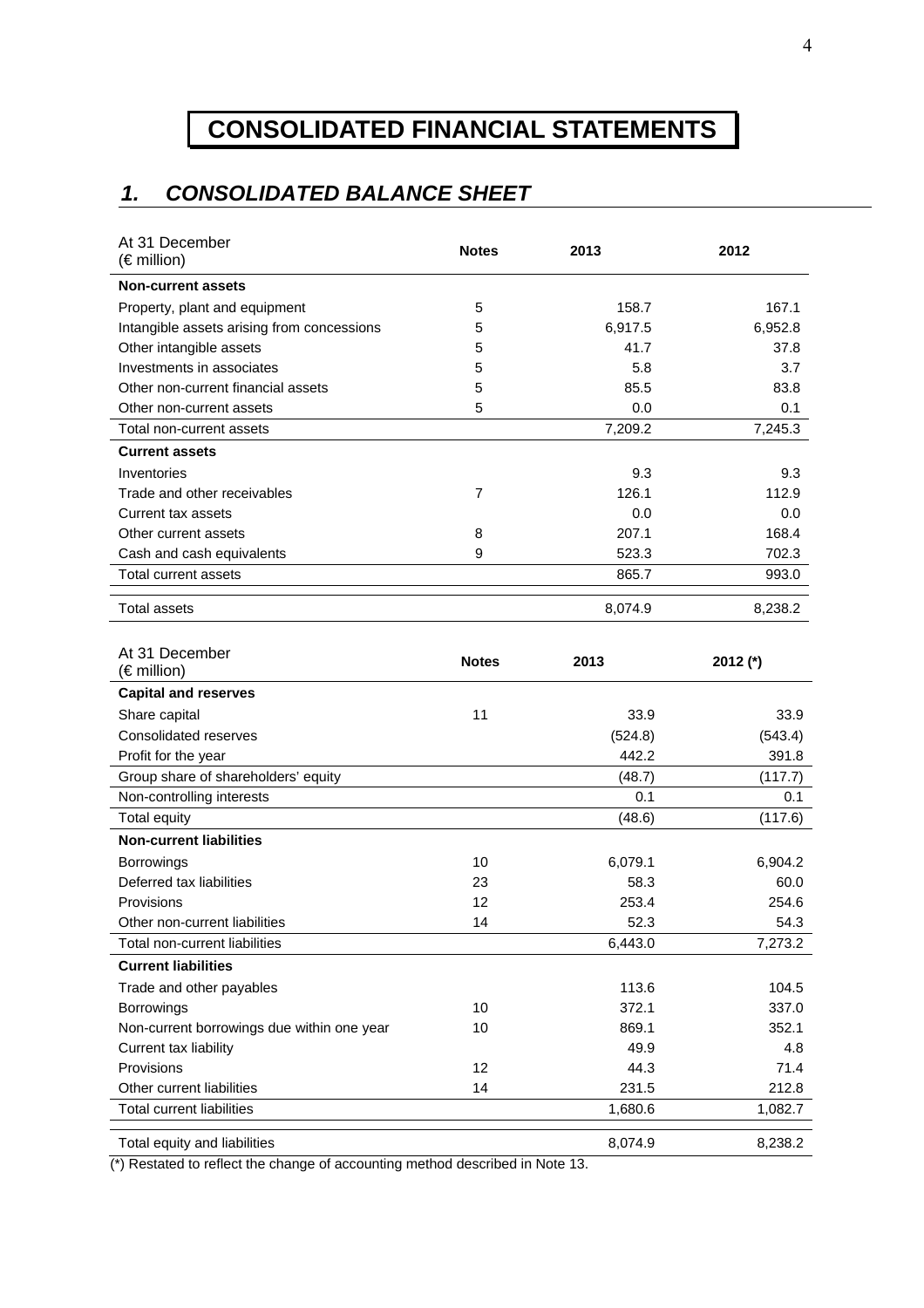# *2. CONSOLIDATED INCOME STATEMENT AND STATEMENT OF COMPREHENSIVE INCOME*

### **Consolidated income statement**

| Year ended 31 December<br>(€ million)                                   | <b>Notes</b> | 2013    | 2012    |
|-------------------------------------------------------------------------|--------------|---------|---------|
| Revenue                                                                 | 15           | 2,398.5 | 2,226.5 |
| Of which revenue:                                                       |              |         |         |
| - From the operation of the infrastructures                             |              | 2,099.2 | 2,038.6 |
| - From construction of infrastructures held under concessions           |              | 299.3   | 187.9   |
| Purchases and external charges                                          | 16           | (435.1) | (322.8) |
| Employee benefit expenses                                               | 17           | (217.3) | (220.4) |
| Taxes (other than income tax)                                           | 18           | (274.6) | (258.2) |
| Depreciation and amortisation expenses                                  | 19           | (394.5) | (387.7) |
| Provisions                                                              |              | (26.0)  | (29.3)  |
| Other operating income (expenses) from ordinary activities              | 20           | 3.9     | 2.4     |
| Operating profit from ordinary activities                               |              | 1,055.0 | 1,010.4 |
| Other income (expenses) from operations                                 |              |         | 0.2     |
| Operating profit                                                        |              | 1,055.0 | 1,010.6 |
| Income from cash and cash equivalents                                   | 21           | 16.1    | 18.0    |
| Finance costs                                                           | 22           | (351.1) | (393.7) |
| Net finance costs                                                       |              | (335.0) | (375.8) |
| Other financial income and charges                                      | 22           | 4.1     | (6.3)   |
| Share of profit of associates                                           |              | (5.8)   | (5.9)   |
| Income tax expense                                                      | 23           | (275.9) | (230.6) |
| Profit for the year from continuing operations                          |              | 442.4   | 392.0   |
| Profit for the year                                                     |              | 442.4   | 392.0   |
| Attributable to:- Equity holders of the parent company                  |              | 442.2   | 391.8   |
| - Non-controlling interests                                             |              | 0.2     | 0.2     |
| Earnings per share attributable to equity holders of the parent company |              |         |         |
| - Basic earnings per share (euros)                                      |              | 3.91    | 3.47    |
| - Diluted earnings per share (euros)                                    |              | 3.91    | 3.47    |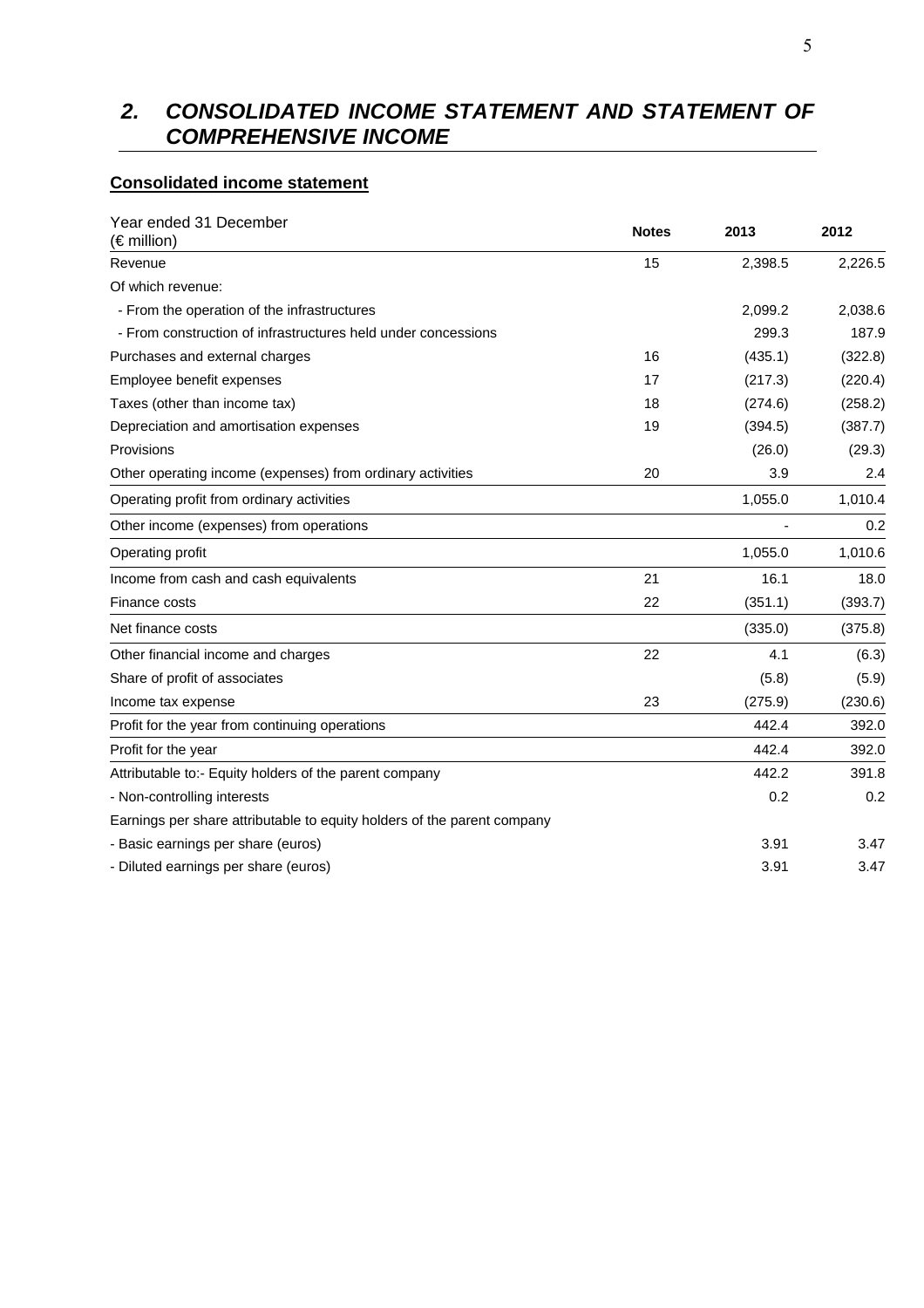# **Consolidated statement of comprehensive income**

| Year ended 31 December<br>$(\epsilon$ million)                                                            | 2013  | 2012 $(*)$ |
|-----------------------------------------------------------------------------------------------------------|-------|------------|
| Profit for the year                                                                                       | 442.4 | 392.0      |
| Items that will not be reclassified subsequently to profit or loss                                        |       |            |
| Actuarial gains and losses on staff benefits                                                              | 1.1   | (5.7)      |
| Tax on items that will not be reclassified to profit or loss                                              | (0.4) | 2.0        |
| Share of gains and losses of associates that will not be reclassified to profit or loss                   | 0.0   | 0.0        |
| Items that may be reclassified subsequently to profit or loss                                             |       |            |
| <b>Translation differences</b>                                                                            | 0.0   | 0.0        |
| Re-measurement of hedging instruments                                                                     | 26.5  | 8.3        |
| Tax on items that are or may be reclassified subsequently to profit or loss                               | (9.1) | (3.1)      |
| Share of gains and losses of associates that are or may be reclassified<br>subsequently to profit or loss | 8.0   | (7.0)      |
| Total income and expense recognised directly to equity                                                    | 26.1  | (5.5)      |
| Comprehensive income for the period                                                                       | 468.4 | 386.5      |
| Attributable to:                                                                                          |       |            |
| - Equity holders of the parent company                                                                    | 468.2 | 386.3      |
| - Non-controlling interests                                                                               | 0.2   | 0.2        |

(\*) Restated to reflect the change of accounting method described in Note 13.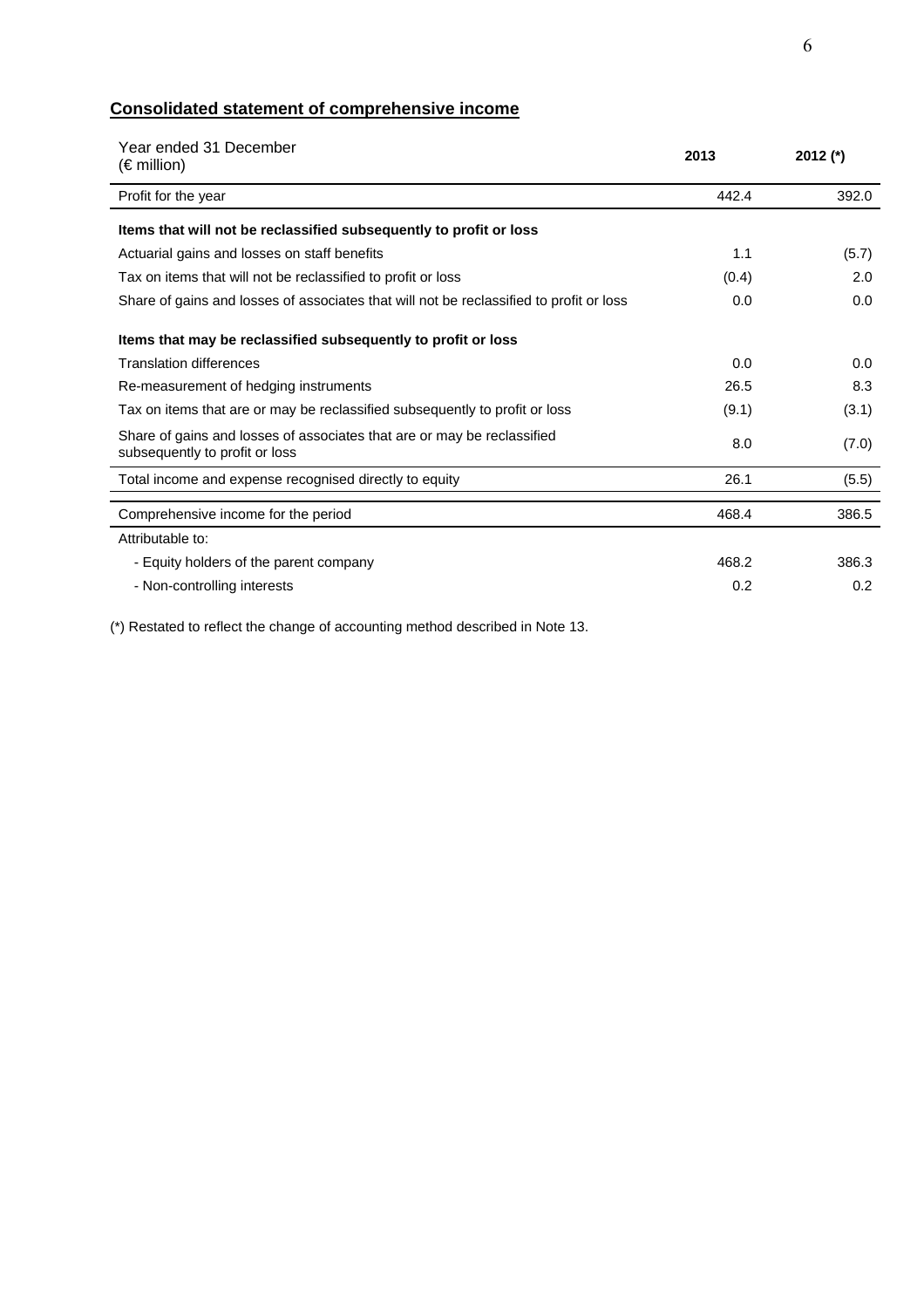# *3. CONSOLIDATED STATEMENT OF CHANGES IN EQUITY*

| $(\epsilon$ million)                                   | Share<br>capital | Share<br>premium | <b>Reserves</b> | Financial<br>instruments | Other | Group<br>share | Non-<br>controlling<br>interests | Total<br>equity |
|--------------------------------------------------------|------------------|------------------|-----------------|--------------------------|-------|----------------|----------------------------------|-----------------|
| At 01/01/2013                                          | 33.9             | 0.3              | (91.2)          | (57.5)                   | (3.2) | (117.7)        | 0.1                              | (117.6)         |
| Share-based payments                                   |                  |                  | 0.3             |                          |       | 0.3            |                                  | 0.3             |
| <b>Dividends</b>                                       |                  |                  | (400.2)         |                          |       | (400.2)        | (0.2)                            | (400.4)         |
| Profit for the year                                    |                  |                  | 442.2           |                          |       | 442.2          | 0.2                              | 442.4           |
| Income and expense<br>recognised directly to<br>equity |                  |                  |                 | 25.3                     | 0.7   | 26.0           | 0.0                              | 26.1            |
| Total recognised income<br>and expense                 | 0.0              | 0.0              | 42.3            | 25.3                     | 0.7   | 68.4           | 0.0                              | 68.4            |
| Changes in scope and<br>reclassifications              |                  |                  | 0.6             |                          |       | 0.6            |                                  | 0.6             |
| At 31/12/2013                                          | 33.9             | 0.3              | (48.3)          | (32.2)                   | (2.5) | (48.7)         | 0.1                              | (48.6)          |

#### **Consolidated statement of changes in equity for 2013**

# **Consolidated statement of change in equity for 2012 (\*)**

| $(\epsilon$ million)                                   | Share<br>capital | Share<br>premium | <b>Reserves</b> | Financial<br>instruments | Other | Group<br>share | Non-<br>controlling<br>interests | Total<br>equity |
|--------------------------------------------------------|------------------|------------------|-----------------|--------------------------|-------|----------------|----------------------------------|-----------------|
| At 01/01/2012                                          | 33.9             | 0.3              | 732.3           | (55.8)                   | 0.6   | 711.4          | 0.2                              | 711.6           |
| Share-based payments                                   |                  |                  | 0.3             |                          |       | 0.3            |                                  | 0.3             |
| <b>Dividends</b>                                       |                  |                  | (1,216.3)       |                          |       | (1,216.3)      | (0.3)                            | (1,216.6)       |
| Profit for the year                                    |                  |                  | 391.8           |                          |       | 391.8          | 0.2                              | 392.0           |
| Income and expense<br>recognised directly to<br>equity |                  |                  |                 | (1.8)                    | (3.7) | (5.5)          |                                  | (5.5)           |
| Total recognised income<br>and expense                 | 0.0              | 0.0              | (824.2)         | (1.8)                    | (3.7) | (829.7)        | (0.1)                            | (829.8)         |
| Changes in scope and<br>reclassifications              |                  |                  | 0.6             |                          |       | 0.6            |                                  | 0.6             |
| At 31/12/2012                                          | 33.9             | 0.3              | (91.2)          | (57.5)                   | (3.2) | (117.7)        | 0.1                              | (117.6)         |

(\*) Restated to reflect the change of accounting method described in Note 13.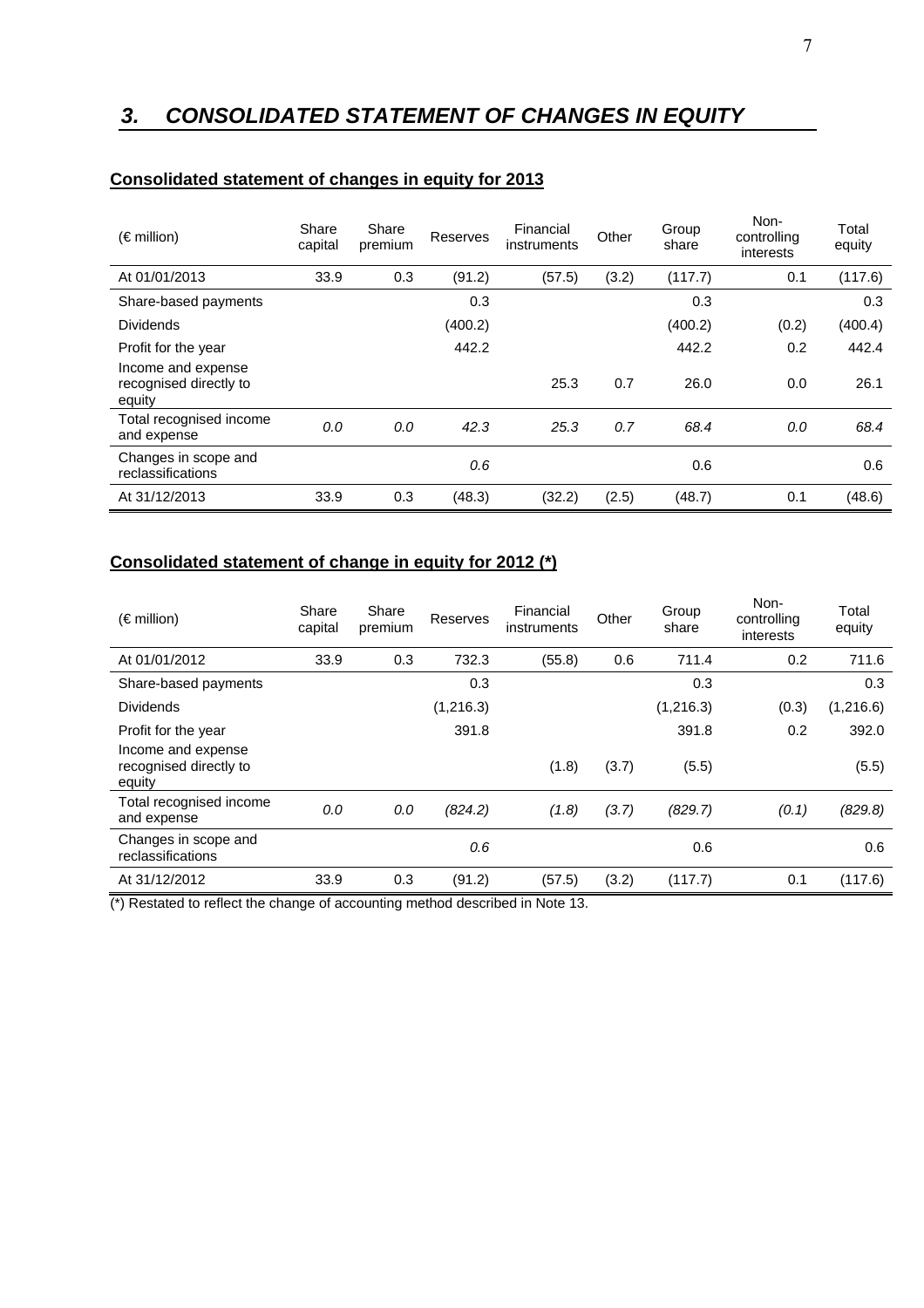| 4. | <b>CONSOLIDATED STATEMENT OF CASH FLOWS</b> |  |
|----|---------------------------------------------|--|
|----|---------------------------------------------|--|

| Year ended 31 December<br>(€million)                            | <b>Notes</b> | 2013    | 2012       |
|-----------------------------------------------------------------|--------------|---------|------------|
| Cash and cash equivalents at the beginning of the year          | 9            | 702.3   | 1,214.0    |
| Profit for the period                                           |              | 442.4   | 392.0      |
| Net impact of associates                                        |              | 5.8     | 5.9        |
| Depreciation and amortisation expense and provisions            | 19           | 383.7   | 374.7      |
| Other adjustments                                               |              | (1.5)   | 20.9       |
| Gains on disposals                                              |              | (0.7)   | (0.7)      |
| Cash generated by operations                                    |              | 829.6   | 792.9      |
| Net interest expense                                            |              | 328.5   | 369.2      |
| Interest paid                                                   |              | (400.9) | (322.1)    |
| Income tax expense                                              | 23           | 275.9   | 230.6      |
| Income taxes paid                                               |              | (260.7) | (230.5)    |
| Movement in working capital related to ordinary activities      |              | (35.6)  | 30.4       |
| Net cash from operating activities (I)                          |              | 736.8   | 870.5      |
| Purchases of non-current assets                                 |              | (344.0) | (254.9)    |
| Purchases of non-current financial assets                       |              | (4.5)   | (4.2)      |
| Total purchases on non-current assets                           |              | (348.5) | (259.1)    |
| Proceeds from disposals of non-current assets                   |              | 1.1     | 1.0        |
| Net cash from (used in) investing activities (II)               |              | (347.4) | (258.1)    |
| Dividends paid to the shareholders                              | 25           | (400.4) | (1,216.6)  |
| Repayment of borrowings                                         | 10           | (598.0) | (529.8)    |
| New borrowings                                                  | 10           | 430.0   | 622.4      |
| Net cash used from (used in) financing activities (III)         |              | (568.4) | (1, 124.1) |
| Net increase (decrease) in cash and cash equivalents (I+II+III) |              | (179.0) | (511.7)    |
|                                                                 |              |         |            |
| Cash and cash equivalents at the end of the year                | 9            | 523.3   | 702.3      |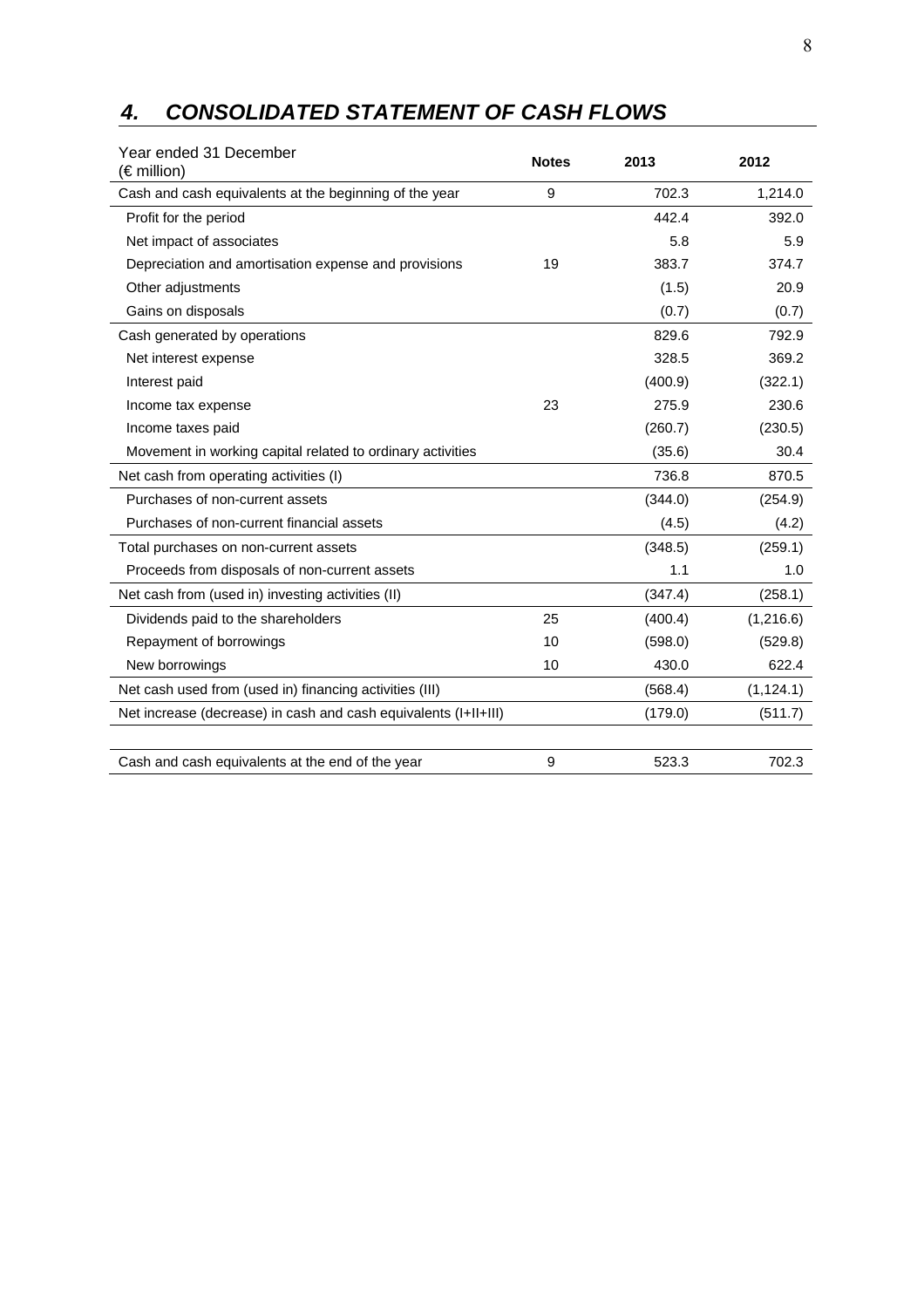# **NOTES TO THE CONSOLIDATED FINANCIAL STATEMENTS**

# *1. GENERAL INFORMATION*

Autoroutes Paris-Rhin-Rhône Group is primarily composed of two companies - Autoroutes Paris-Rhin-Rhône (APRR) and Autoroutes Rhône-Alpes (AREA). These companies operate motorway networks, the construction of which they financed under the terms of two separate motorway concession agreements that will expire in 2032. Management contracts define the investment programmes for the two concessions and practices regarding tariffs for the periods covered by these management contracts.

The network covers a total of 2,282 kilometres of motorways, 2,264 kilometres of which are in service.

The motorway concession agreements and the related specifications are the principal instruments defining the relations between the French State, Autoroutes Paris-Rhin-Rhône and Autoroutes Rhône-Alpes: they govern the construction and operation of the motorways, the financial provisions applicable, the term of the concessions and the conditions for the return of the facilities at the end of the concession.

The principal provisions that could influence the operating outlook include:

- the obligation to maintain all structures in good service condition and to use every resource to maintain the continuity of traffic flows under good conditions;
- the provisions setting the toll rates and the rules for changing the rates;
- the clauses stipulating the provisions that will apply in the event of a change in the technical regulations or tax rules applicable to motorway companies; if such a change were likely to seriously compromise the financial position of the concessions, the State and the motorway company would come to a mutual agreement regarding compensation;
- the provisions that would guarantee the repair of the concession works at the expiration date, particularly the establishment, seven years prior to the end of the concession, of a maintenance and replacement programme for the last five years;
- the conditions for returning the assets to the State at the end of the concession and the restrictions on the assets: the assets to be returned shall revert to the State without financial consideration and they may not be sold, pledged as security or subjected to easements;
- the option for the French State of pre-emptively terminating concession contracts and buying back concession contracts: under public law, the State has a unilateral option to terminate concessions in the public interest and under the control of the courts; in addition, the agreement gives the State a buyback right as of 1 January 2012 on the grounds of the public interest.

A separate concession agreement covers the operation of the Maurice Lemaire tunnel by Autoroutes Paris-Rhin-Rhône until 31 December 2068.

The parent company, APRR, is a limited company (*Société Anonyme* - SA) having its registered office at 36, rue du Docteur Schmitt, 21850 Saint-Apollinaire, France.

It is controlled by Eiffage Group through its subsidiary Eiffarie, whose entire capital at 31 December was owned jointly by Eiffage Group and investment funds of Macquarie group.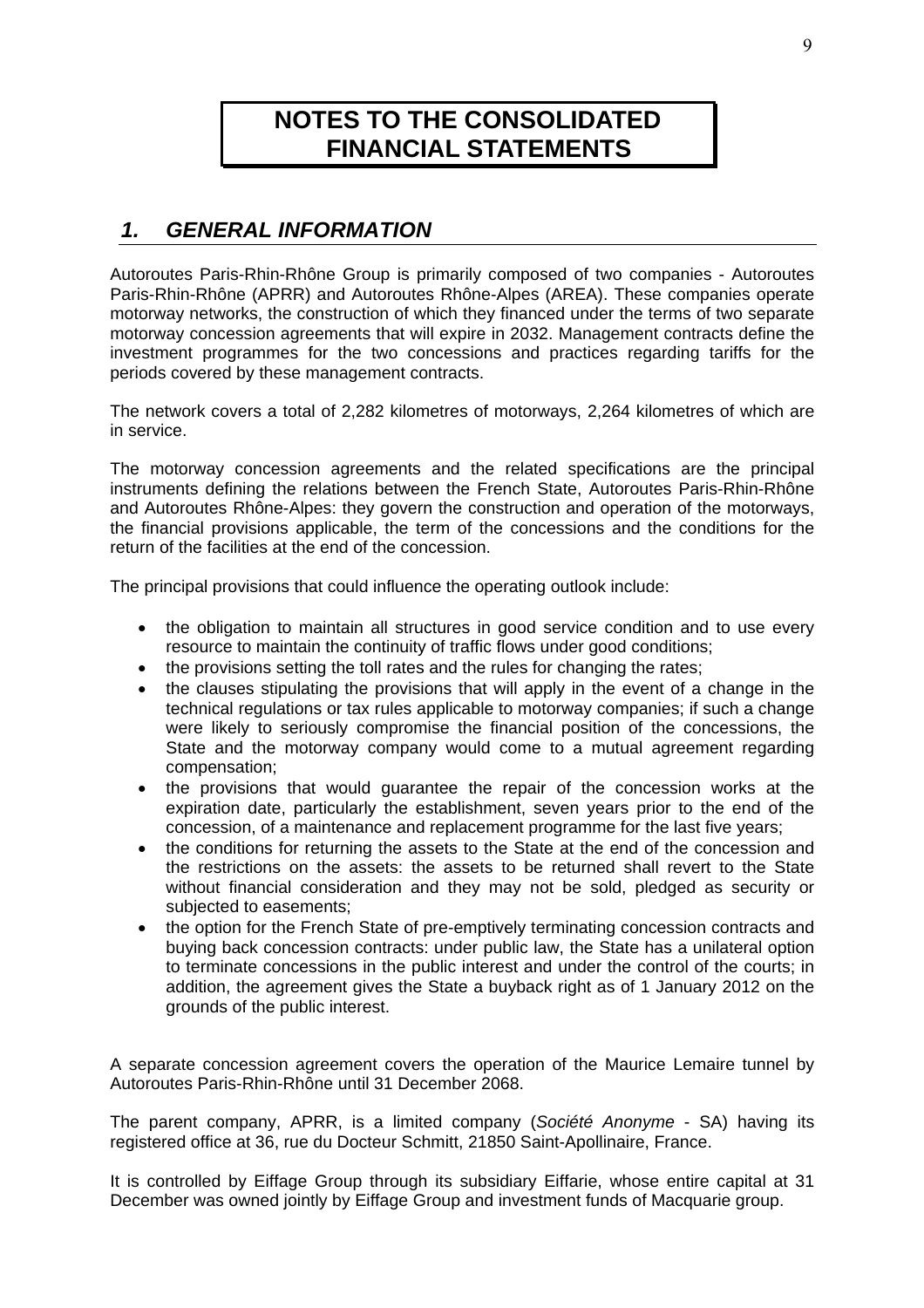The 2013 consolidated financial statements were approved by the Board of Directors on 25 February 2014 and shareholders will be invited to approve these financial statements at the General Meeting that is to be held on 24 June 2014.

### **Significant events in 2013**

Decree 2013-436 of 28 May 2013 reformed Article R122-27 of the French Road-System Code (*Code de la Voirie Routière*) determining the calculation of the fee for the use of public property paid by motorway concession operators.

The change made to the formula for calculating this fee resulted in an annual increase of €24.4m, applicable from the second half of 2013, which for accounting purposes led to the recognition of half of this increase in 2013 and half in 2014.

# *2. SIGNIFICANT ACCOUNTING POLICIES AND METHODS*

### *2.1. Basis of preparation*

The consolidated financial statements of APRR Group for the year ended 31 December 2013 have been prepared in accordance with International Financial Reporting Standards (IFRS) as adopted by the European Union on 31 December 2013.

The information contained in the consolidated financial statements is presented in millions of euros unless otherwise indicated.

As a rule, assets and liabilities are reported at cost in the balance sheet, net of any amortisation and depreciation, subject to the following exceptions:

- cash equivalents, financial investments and derivative instruments are measured at fair value;
- provisions for liabilities and charges represent the discounted present value of the estimated expenditure to settle the obligation;
- provisions for employee benefits provided under defined benefit plans are measured on the basis described in Note 2.9 and section 13.

Changes in International Financial Reporting Standards (IFRS) up to the balance sheet date are summarised below.

The following standards, interpretations and amendments adopted by the European Union were applied with effect from 1 January 2013:

- Amendment to IAS 1, "Presentation of Items of Other Comprehensive Income";
- Amendment to IAS 19, "Employee Benefits";
- Amendment to IFRS 7, "Disclosures Offsetting Financial Assets and Financial Liabilities"; and
- IFRS 13, "Fair Value Measurement".

The following standards, interpretations and amendments did not have a material impact on the Group's consolidated financial statements except for the amendment to IAS 19, "Employee Benefits". Details of the impact are provided in Note 13.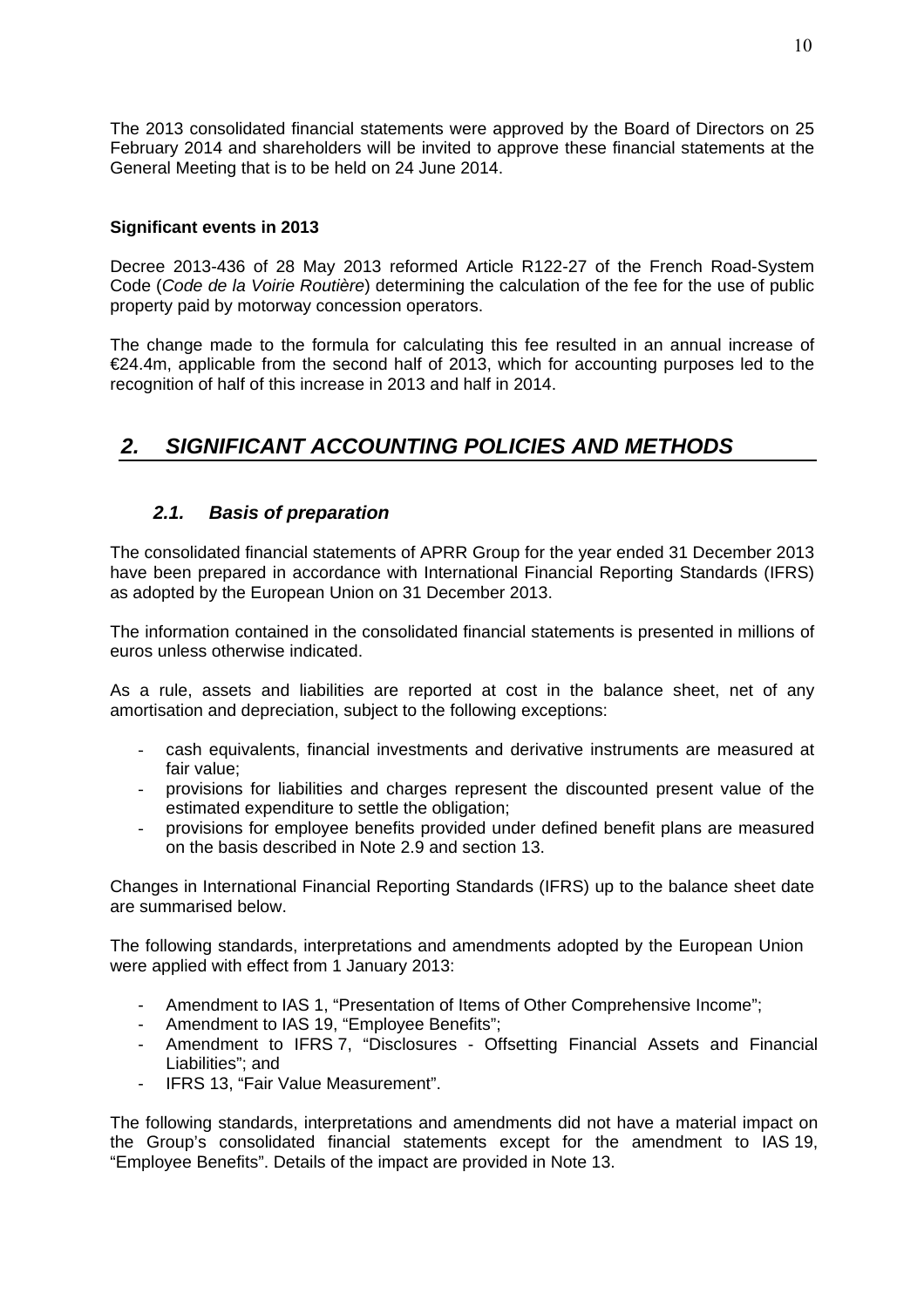A number of new standards, interpretations and amendments adopted by the European Union will be effective for annual periods beginning on or after 1 January 2014. These were not applied for the preparation of the present consolidated financial statements:

- IFRS 10, "Consolidated Financial Statements";
- IFRS 11, "Joint Arrangements";
- IFRS 12, "Disclosure of Interests in Other Entities";
- Amendment to IAS 27, "Separate Financial Statements";
- Amendment to IAS 28, "Investments in Associates and Joint Ventures";
- Amendment to IAS 32, "Offsetting Financial Assets and Financial Liabilities";
- Amendment to IAS 36, "Recoverable Amount Disclosures for Non-Financial Assets"; and
- Amendment to IAS 39, "Novation of Derivatives and Continuation of Hedge Accounting".

These texts are not expected to have a material impact on the Group's consolidated financial statements.

The analysis of IFRIC 21, "Levies", which is in the course of being adopted by the European Union and will be applicable for annual periods beginning on or after 1 January 2014, does not indicate that this pronouncement will have a material impact on the Group's consolidated financial statements.

IFRS 9, "Financial Instruments", which could have a material impact on the Group's consolidated financial statements, was to have applied for annual periods beginning on or after 1 January 2015 if adopted by the European Union, but currently it has no mandatory effective date.

#### *2.2. Basis and methods of consolidation*

Companies controlled by the Group are consolidated under the full consolidation method. This occurs when the Group controls directly or indirectly more than 50% of the voting rights or exercises effective control. Control exists when the Group has the power, directly or indirectly, to govern the financial and operating policies of the enterprise so as to obtain economic benefits from its activity.

Companies are accounted for using the equity method when the Group exercises, directly or indirectly, significant influence over the enterprise. When the company is not controlled exclusively, the Group is presumed to exercise significant influence when it controls at least 20% of the voting rights.

APRR Group consists of the parent company Société des Autoroutes Paris-Rhin-Rhône (APRR), Société des Autoroutes Rhône-Alpes (AREA), its 99.84%-owned subsidiary which is consolidated under the full method, and Adelac, a 49.90%-owned associate of AREA that is consolidated under the equity method. It also includes Axxès, which is 28.09% owned by APRR (including 5.30% by AREA) and consolidated under the equity method.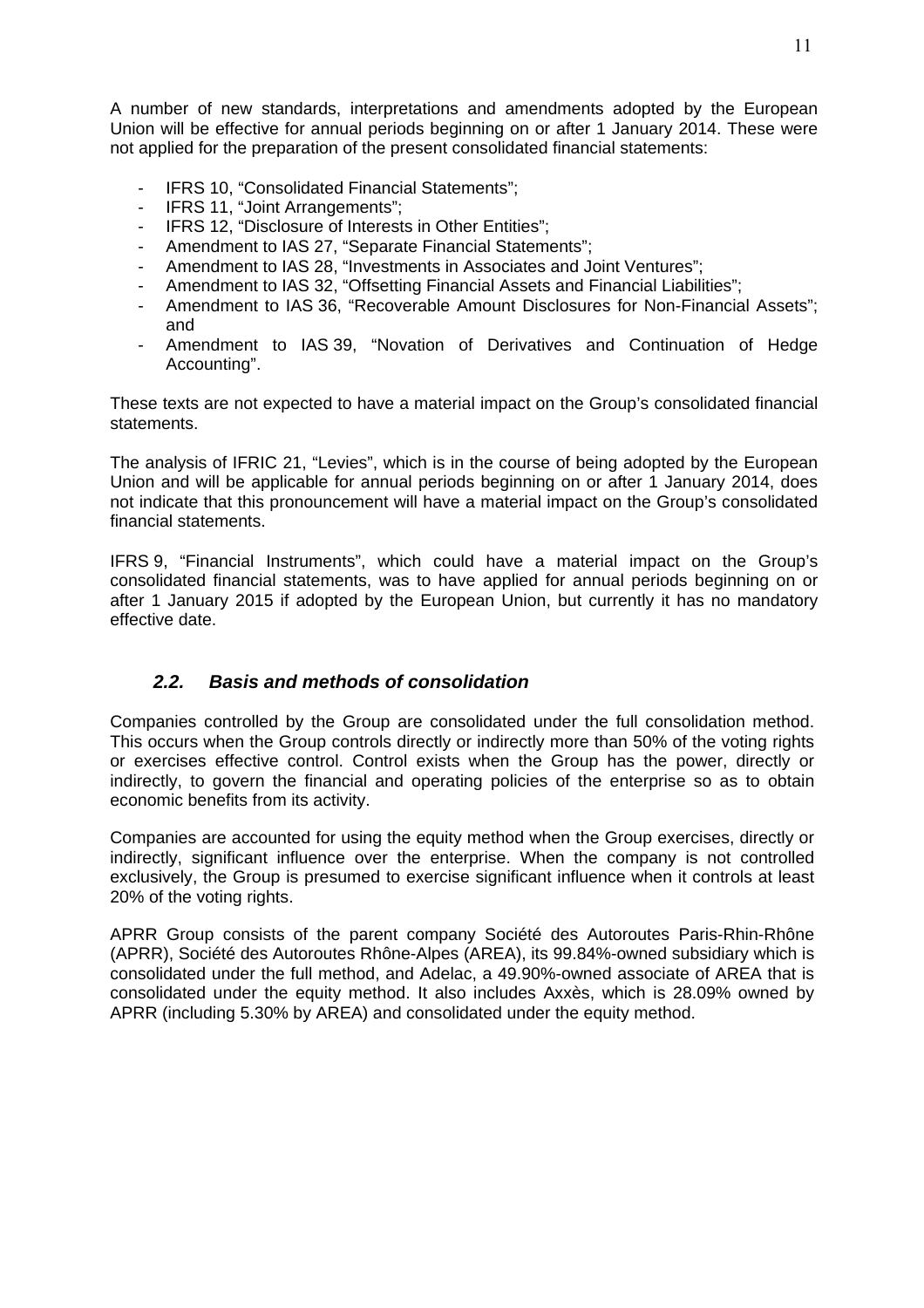### *2.3. Non-current assets*

Non-current assets are classified in three categories:

- **-** Property, plant and equipment;
- **-** Intangible assets arising from concessions; and
- **-** Other intangible assets.

#### *2.3.1 Property, plant and equipment*

Property, plant and equipment consist of "renewable" assets that have a useful life shorter than the concession (toll equipment, signage, remote transmission, video surveillance and computer equipment, motor vehicles and tooling). These assets are reported on the balance sheet at their historical cost, net of accumulated depreciation.

They are depreciated using the straight line method over their useful life, which is estimated at between three and ten years.

#### *2.3.2 Intangible assets arising from concessions*

Since the application of IFRIC 12 in 2009, intangible assets arising from concessions correspond to the right of the operator to charge users of the motorway networks held under concession arrangements, which was given in return for building the infrastructures.

The right granted to the operator is measured at the fair value of the construction services of the infrastructures, to which are added borrowing costs incurred during the period of construction and from which are deducted all remuneration received in cash, i.e. subsidies received from the party having granted the concession.

The intangible asset is amortised over the term of the concession using an appropriate method to reflect the rate at which the economic benefits derived from the service concession arrangement are consumed, as from the date the infrastructure is brought into service.

#### *2.3.3 Other intangible assets*

Other intangible assets comprise mainly software applications that are amortised using the straight-line method over their useful life, estimated at between three and five years.

### *2.4. Borrowing costs*

Borrowing costs incurred during the period of construction of a qualifying asset are capitalised as part of the cost of the asset. In the Group's case, qualifying assets are intangible assets arising from concessions for which construction took longer than 12 months to complete.

In respect of qualifying assets:

- interest is capitalised on the basis of the average monthly value of the assets or work in progress for which a payment has been made during the year;
- the specific effective interest rate for the loan is applied to this monthly average disbursement, if the qualifying asset has been financed by a specific loan, or the weighted average effective interest rate for other loans for qualifying assets not financed by a specific loan.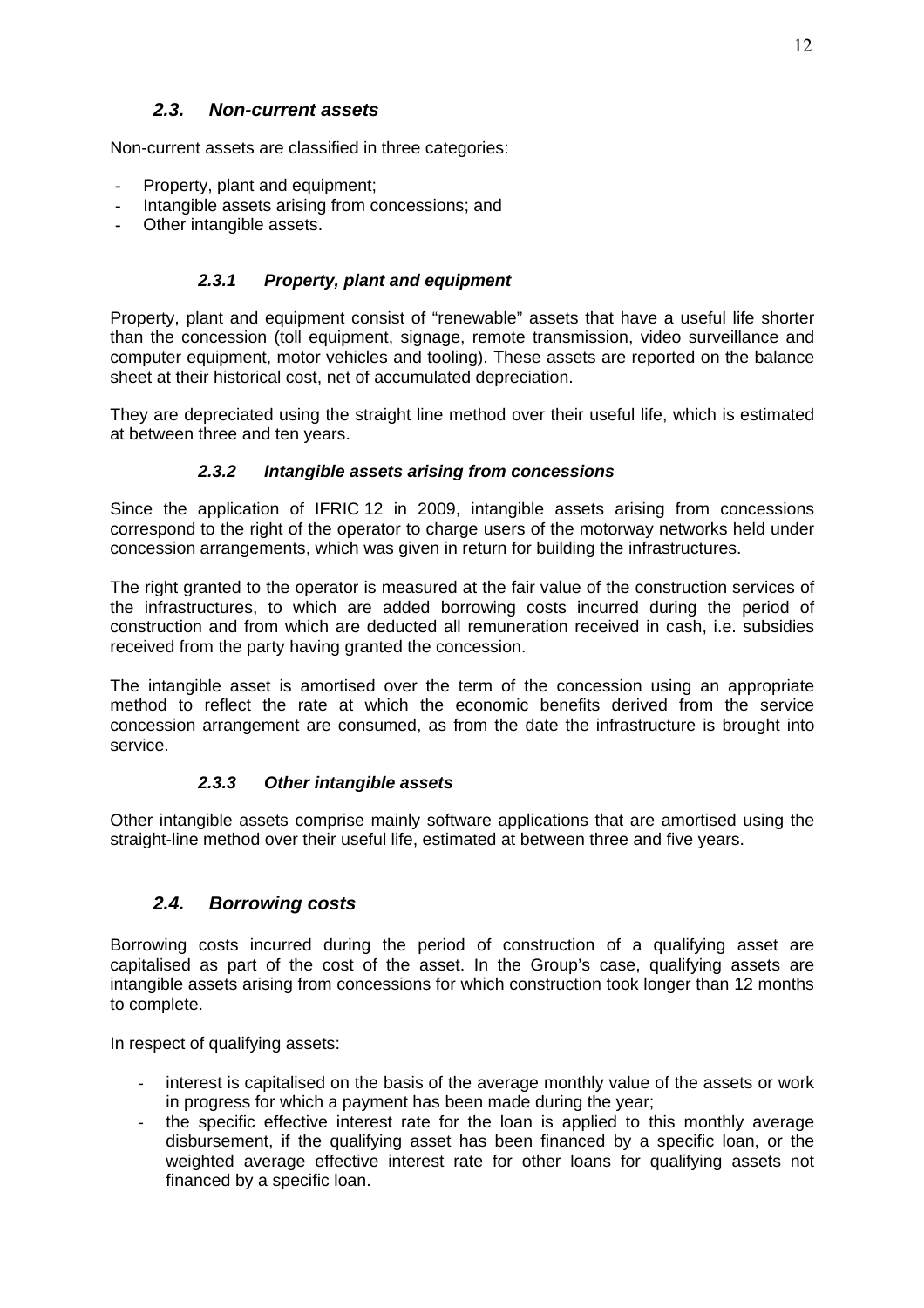### *2.5. Asset impairment*

Given the legal terms of the existing concession agreements and the financial provisions governing these agreements, two distinct cash-generating units (CGU) have been identified: one for the two APRR concessions and the other for the AREA concession.

Impairments tests are performed when there is any indication that an asset may be impaired. When there is an indication of impairment, the net carrying amount of the asset is compared to its recoverable amount, which is defined as the higher of an asset's fair value less costs to sell and its value in use. The value in use is the discounted present value of the future cash flows expected to be generated by the cash-generating unit, taking into account the asset's residual value when appropriate. The present value of this cash flow is determined using a discount rate appropriate to the nature of the cash-generating unit.

# *2.6. Financial instruments*

### *2.6.1 Financial assets and liabilities*

Financial assets comprise available-for-sale financial assets, held-to-maturity financial assets, financial assets at fair value through profit or loss, derivative instruments, operating loans and receivables, and cash and cash equivalents.

Financial liabilities comprise financial liabilities measured at amortised cost, financial liabilities at fair value through profit or loss, other financings and bank facilities, derivative instruments, and operating liabilities.

The above financial assets and financial liabilities are recognised and measured in accordance with IAS 39, "Financial Instruments: Recognition and Measurement".

### *2.6.2 Recognition and measurement*

- a) Held-to-maturity financial assets are investments with a determinable payment and fixed maturity. After initial recognition at fair value, these assets are measured and accounted for at amortised cost using the effective interest method, less any impairment losses.
- b) Available-for-sale financial assets comprise mainly non-consolidated participating interests (included under other non-current financial assets) and marketable securities not meeting the definition of the other categories of financial assets. After initial recognition, these assets are measured at fair value, any change in fair value being recognised directly in equity except for impairment losses. When these assets are derecognised, any cumulative gain or loss that has been recognised in equity is reversed to profit or loss (included under other financial income and expenses).
- c) Financial assets and financial liabilities at fair value through profit or loss comprise assets and liabilities that the Group intends to sell or repurchase in the near term to generate a gain as well as those assets that the Group has opted to designate as at fair value. Gains and losses on these assets correspond to interest, dividends, changes in fair value and gains or losses on disposal.
- d) Cash and cash equivalents are also measured at fair value through profit or loss. They include cash in hand, cash at bank, short-term deposits on the date of initial recognition, and very short-term UCITS not presenting significant risk of an impairment in value.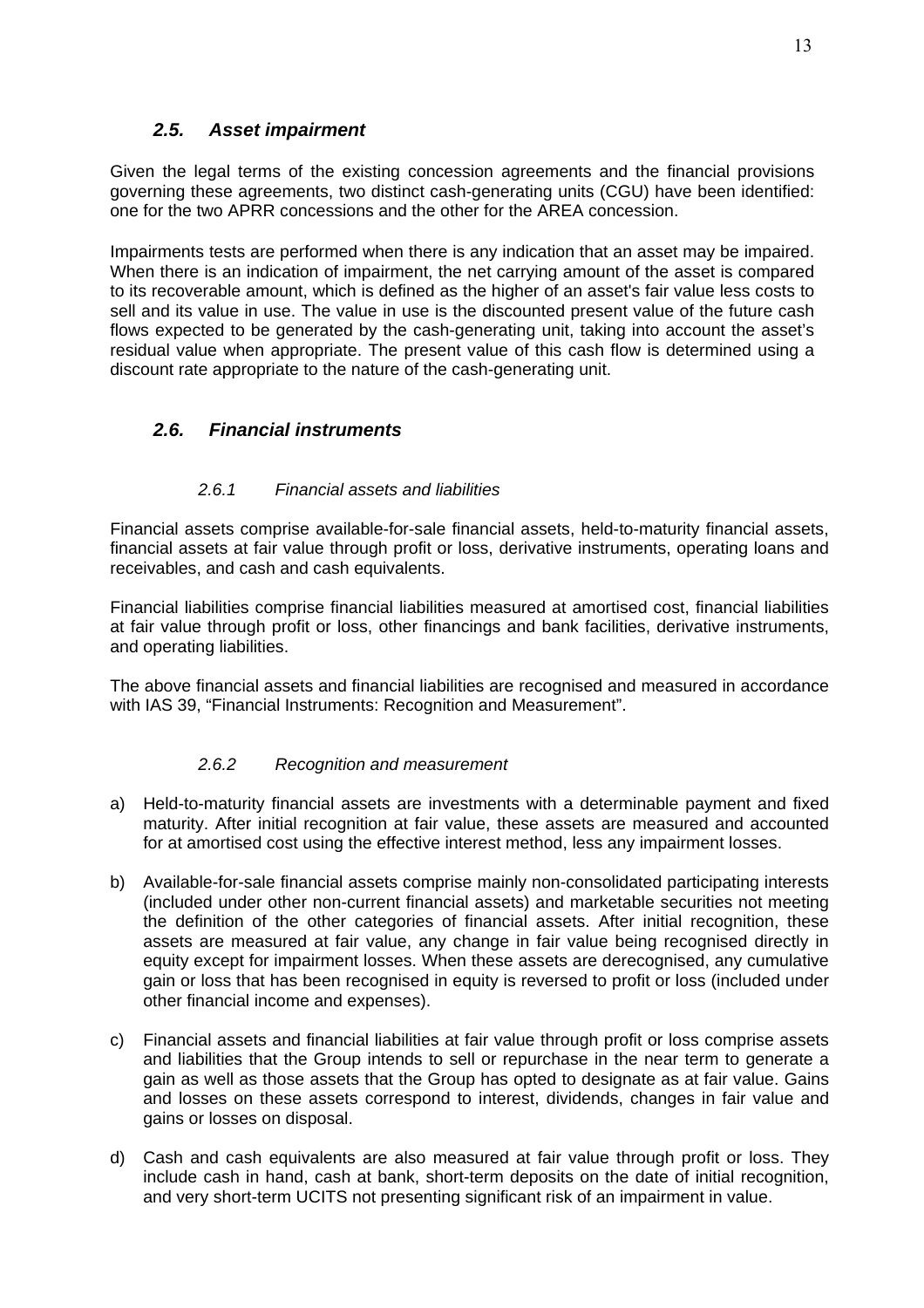Bank facilities repayable on demand form an integral part of the Group's treasury management and constitute a component of cash positions for the purpose of the statement of cash flows.

- e) Loans and other financial liabilities are recognised initially at fair value less transaction costs. Subsequently, they are measured at amortised cost using the effective interest rate method.
- f) Derivative financial instruments held by the Group to hedge its exposure to risks of changes in interest rates in respect of certain variable rate loans are recognised initially at fair value. Attributable transaction costs are recognised in profit or loss when incurred. Subsequent changes in fair value, obtained from the financial institutions having issued the instruments, are recognised directly in equity for the effective portion of the derivative instruments designated as cash flow hedges.

Derivative instruments, when they have been entered into to hedge risks of changes in fair value arising from the interest rate risk on certain fixed rate loans, are recognised initially at fair value. Subsequent changes in fair value, obtained from the financial institutions having issued the instruments, are recognised directly in profit or loss, the hedged loans being re-measured to reflect the interest risk and any changes are recognised in profit or loss.

Changes in fair value of the ineffective portion are recognised in profit or loss. Instruments not qualifying as hedging instruments for accounting purposes are recognised initially and measured subsequently at fair value, with changes in fair value recognised in profit or loss under "other financial income and charges".

The gain or loss relating to the effective portion of a hedge is recognised as a component of borrowing costs in the periods during which the hedged items affect the income statement.

The valuation linked to the credit risk of derivative instruments is calculated from past default probabilities based on the calculations produced by a first-rate credit rating agency, to which are then applied a collection rate.

# *2.7. Inventories*

Inventories are valued applying the weighted average cost method. An impairment loss is recognised when net realisable value is less than the cost of acquisition.

# *2.8. Trade and other receivables*

Trade and other receivables have due dates under six months. They are measured at face value. Appropriate allowances for estimated irrecoverable amounts are recognised when it is uncertain whether these amounts can be collected.

# *2.9. Employee benefits*

# 2.9.1 Retirement indemnities

Employee benefits under defined benefit plans concern retirement indemnities. The actuarial method used to measure these obligations is the projected unit credit method.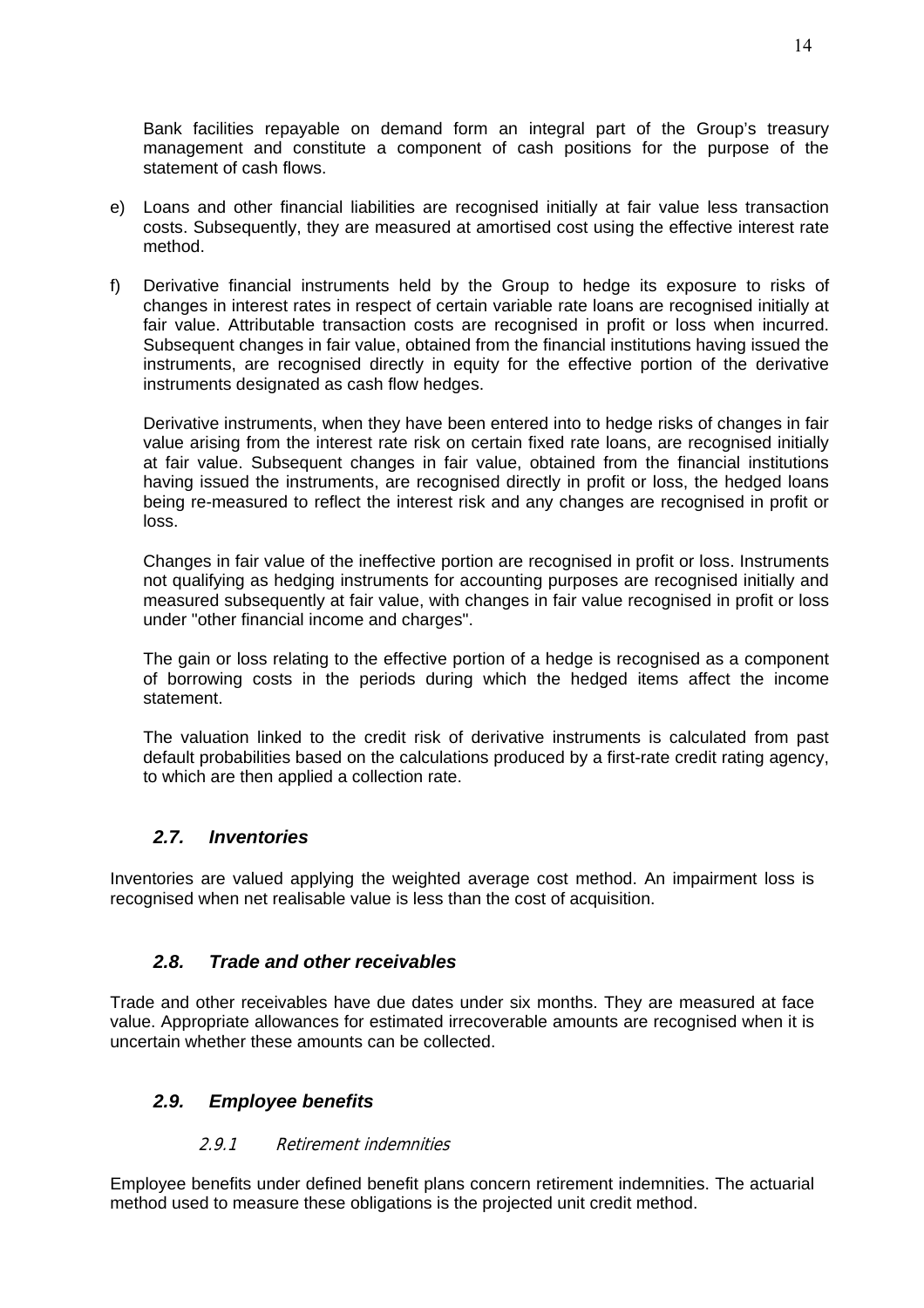Assets allocated to cover these obligations are measured at fair value and deducted from the actuarial obligation reported on the balance sheet.

Actuarial gains and losses result from the effects of changes in actuarial assumptions and from experience adjustments (differences between the previous actuarial assumptions and what has actually occurred). These actuarial differences are now recognised directly in other comprehensive income.

Past service cost corresponding to benefits vested when the company introduces a new defined benefit plan or when it modifies the level of benefits for an existing plan is now recognised directly in profit or loss.

### 2.9.2 Commitments arising under the early retirement scheme

A provision has been recognised in respect of the Group's commitments arising from the agreement signed in 2007 regarding early retirement. Payments that are to be made are accounted for as termination benefits.

The provision was determined on an actuarial basis for the population concerned. The average retirement age was estimated at 62 years (given the particular characteristics of the population). The same discount hypotheses were used as for retirement indemnities.

The provision covers the replacement indemnity payable to the employee until the effective retirement date for that part that is borne by the employer.

### *2.10. Provisions*

#### 2.10.1 Non-current provisions

Non-current provisions comprise provisions for retirement indemnities and for long service medals (see Note 2.9 above) as well as provisions for maintaining infrastructures in condition.

Contractual obligations for maintaining infrastructures in condition require provisions to be recognised. These provisions cover mainly the cost of heavy repairs to the surface courses. They are determined based on a multi-year spending programme, which is revised each year. This spending is re-measured by applying appropriate indexes (mainly the TP09 index).

Provisions are also recognised when it is established that repairs must be carried out to specific engineering works to remedy problems.

These provisions are recognised at their present value. The cost of discounting provisions is recognised under other finance costs.

The current portion of these provisions is classified as current provisions.

#### 2.10.2 Current provisions

Current provisions comprise mainly:

- the current portion of provisions for maintaining infrastructures in condition;
- the current portion of provisions for retirement indemnities and for long service medals; and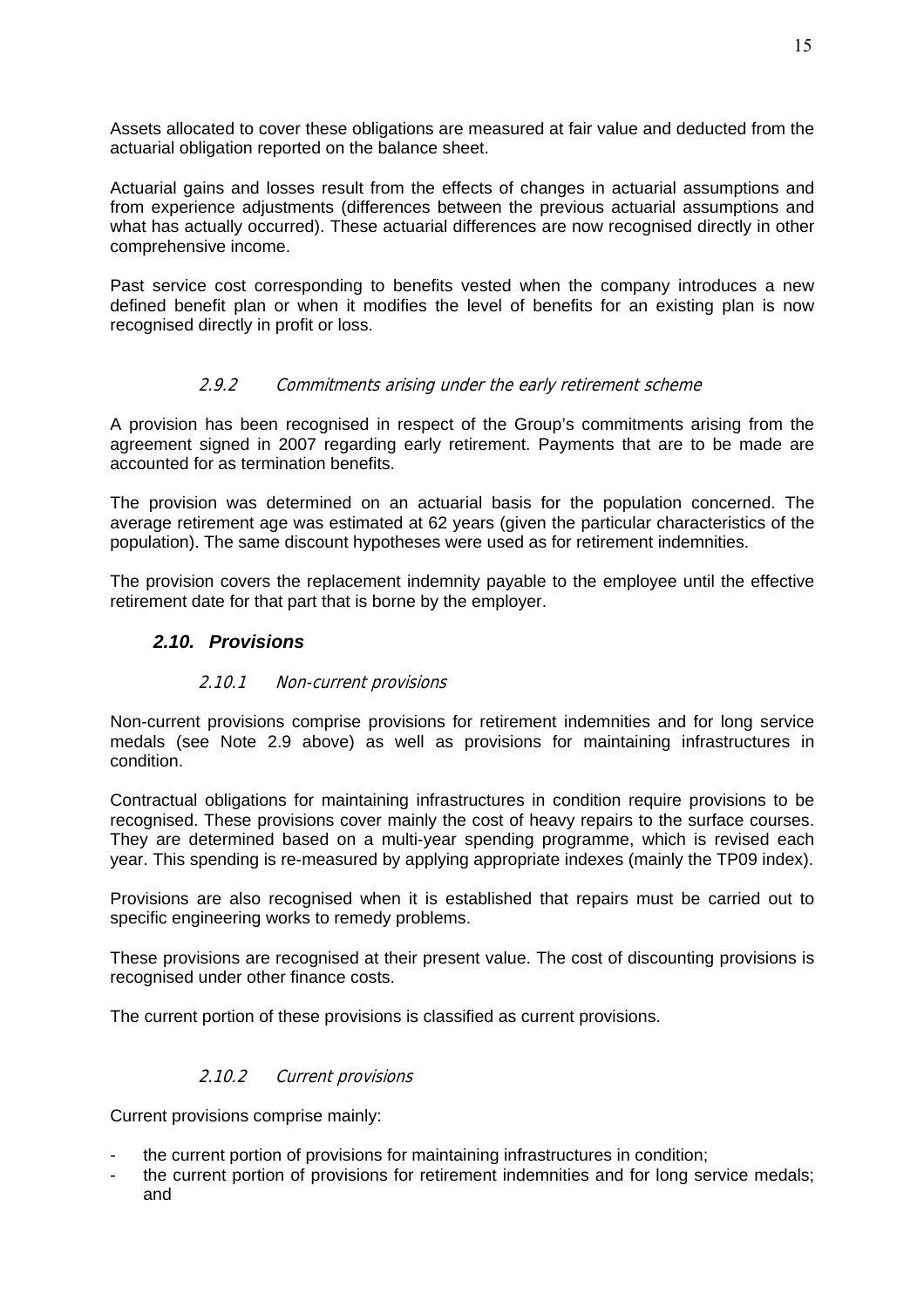other provisions for liabilities and charges, which include the provisions for early retirement (see Note 2.9 above), for staff disputes and for disputes related to the activities (i.e. disputes with customers, sub-contractors and suppliers).

### *2.11. Leasing agreements*

#### 2.11.1 Operating leases

When assets are made available to the Group under operating leases (equipment, offices, buildings and parking lots), lease payments are recognised by spreading all expenses related to these leases, including set-up costs, over the term of the lease agreement using the straight line method.

When assets built by the Group are made available under operating leases (fibre optic cables leased to telecommunication operators, commercial facilities leased to operators at rest areas), these assets are recognised as assets in the balance sheet and are accounted for in the same way as other items of property, plant and equipment. Income guaranteed under these lease agreements is recognised over the term of the lease agreements using the straight line method. Conditional rents are recognised when earned.

#### 2.11.2 Finance leases

Assets made available under finance leasing agreements are recognised as non-current assets when the lease agreement transfers substantially all the risks and rewards incident to ownership to the Group, the other side of the entry being to recognise the corresponding liability.

Assets made available under finance leases are depreciated over their estimated useful life.

### *2.12. Revenue and other income*

Revenue from the operation of infrastructures is generated mainly by the tolls collected for the use of these infrastructures. It is recognised as and when the corresponding services are provided.

As required by IFRIC 12, revenue from the construction of infrastructures held under concessions includes the income relating to construction services subcontracted by the Group (determined using the percentage of completion method as required by IAS 11). Related costs are included under purchases and external charges.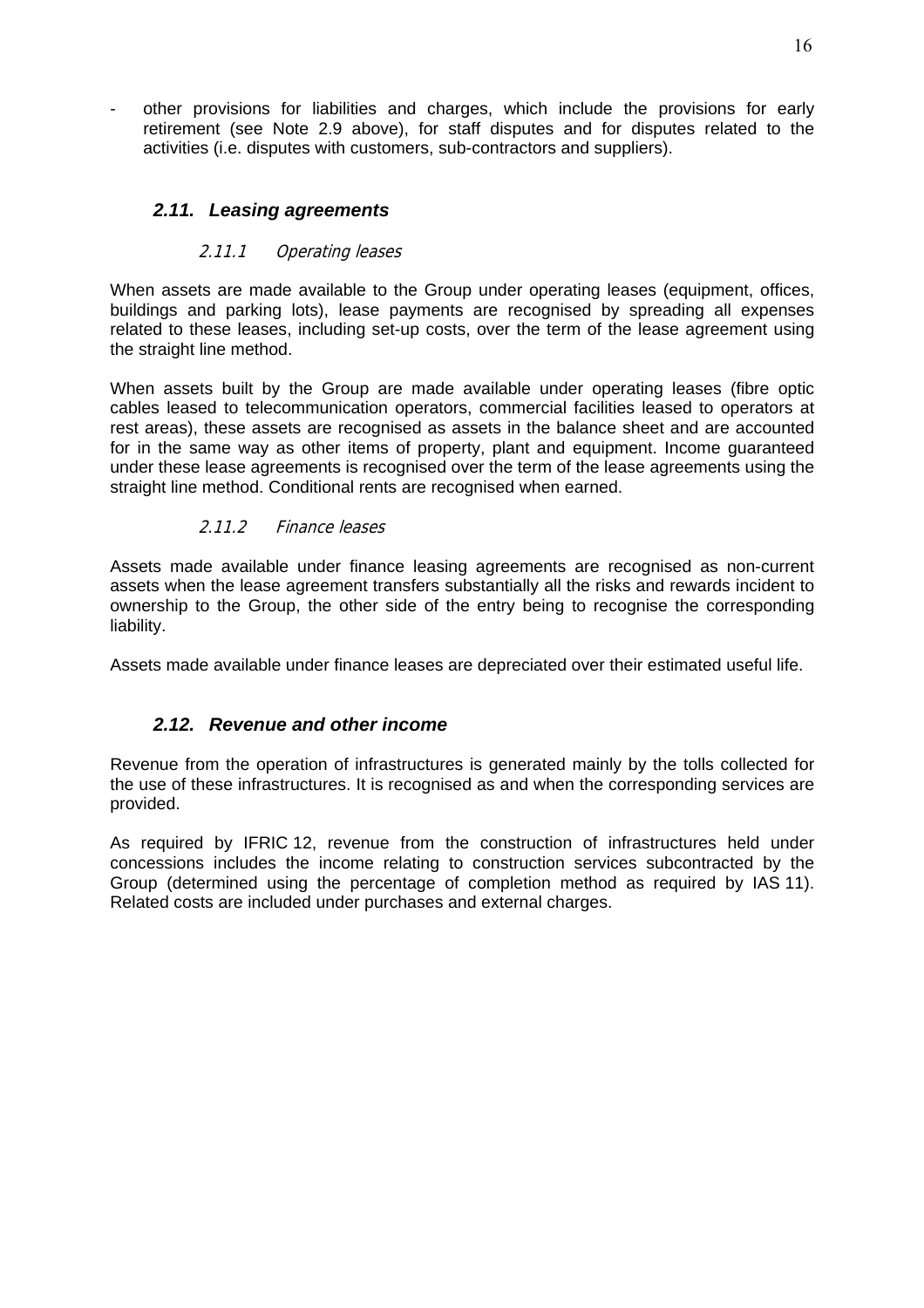### *2.13. Income tax*

Income tax includes current tax and deferred tax.

Income tax is calculated in accordance with tax regulations applicable in France.

As a rule, deferred tax is recognised on temporary differences between the carrying amounts of assets and liabilities in the financial statements and the corresponding tax bases used in the computation of taxable profit. Deferred tax is calculated at the rates that are expected to apply in the period when the liability is settled or the asset realised insofar as these rates are known at the balance sheet date.

Deferred tax assets are recognised to the extent that it is probable that future taxable profits will be available against which to obtain relief.

Deferred tax assets and liabilities are offset, regardless of the period when expected to reverse, given the existence of a tax group, provided these assets and liabilities relate to transactions entered into since the election to be assessed on a group basis.

### *2.14. Dividends*

Dividends distributed to the Company's shareholders are recognised as a liability in the consolidated financial statements in the period when these dividends have been approved by the Shareholders' General Meeting.

### *2.15. Segment reporting*

The Group has a single activity consisting of the operation of motorway networks under concession agreements. In the case of the two main concessions consolidated under the full method, the agreements expire on the same date in 2032. These networks are located exclusively in France. All key indicators for the Group and its performances are analysed by management at consolidated level. Furthermore, the Toll activity accounts for 97% of revenue (excluding revenue from the construction of infrastructures held under concessions), so that ancillary activities are not material as regards the Group's performances. Consequently, no information broken down by business segment or by geographic region is provided in the consolidated financial statements.

### *2.16. Basis of presentation*

In the balance sheet, assets and liabilities are analysed and reported as either current or non-current items.

In the income statement, operating expenses are analysed and reported according to their nature.

Operating profit on ordinary activities, operating profit, finance costs and net finance costs reported in the income statement and in the statement of comprehensive income are presented in accordance with recommendation 2009-R-03 issued by the French National Accounting Board (*Conseil National de la Comptabilité – CNC*).

Net finance costs represent total finance cost on borrowings less financial income generated by cash and cash equivalents.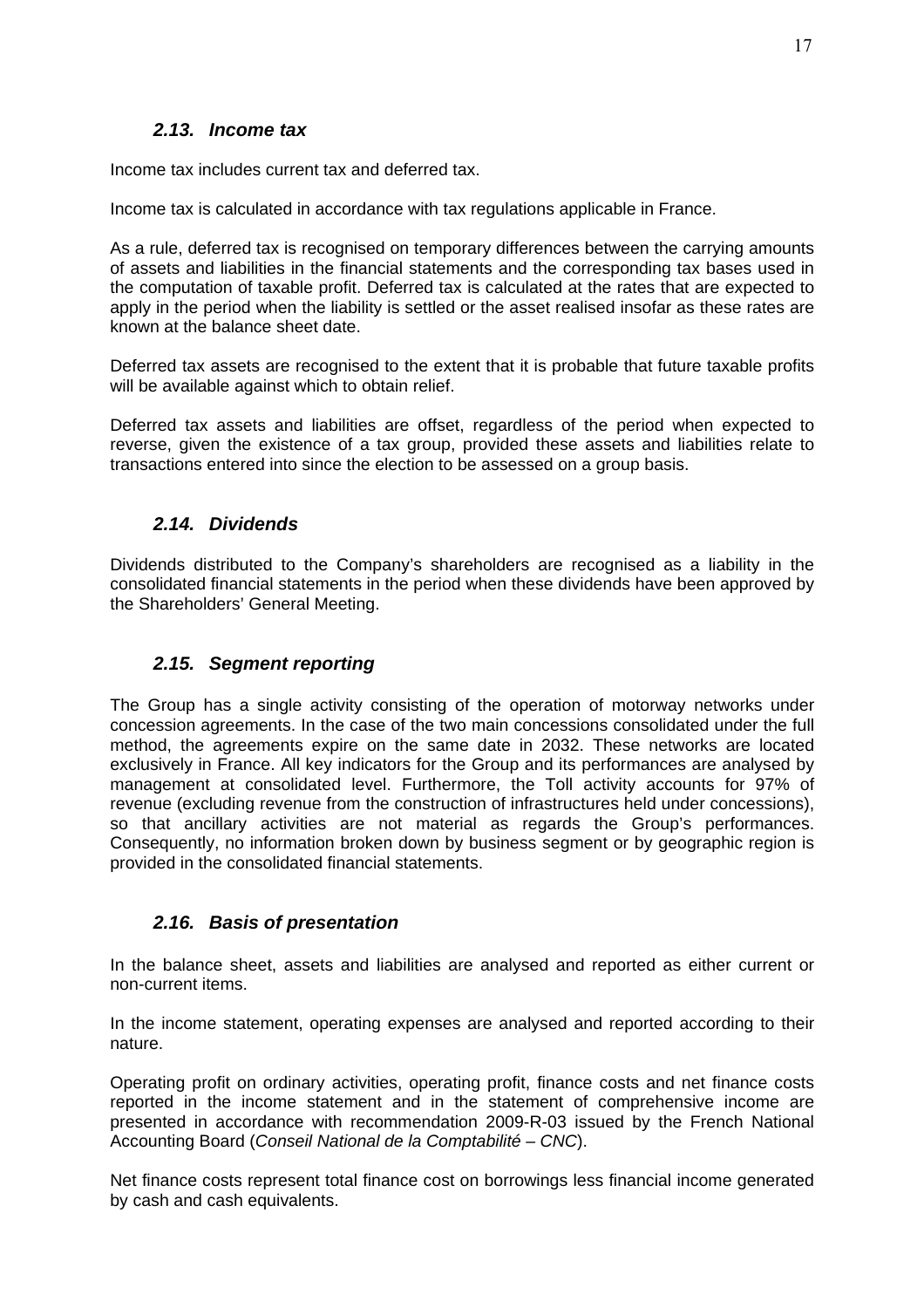### *2.17. Tax credit for competitiveness and employment*

The third Additional Budget Act for 2012 introduced a tax credit for competitiveness and employment (*Crédit d'Impôt pour la Compétitivité et l'Emploi - CICE*) effective from 1 January 2013.

The income receivable in respect of this tax credit is recognised to match the pace at which corresponding payroll costs are committed.

Income relating to this tax credit is offset against employee benefit expense in the income statement.

# *3. FINANCIAL RISK MANAGEMENT*

### **Currency risk**

The Group operates principally in the countries of the euro zone, essentially in France. It is therefore exposed to a limited currency risk on the transactions to which it is party.

All of the Group's borrowings are denominated in euros.

#### **Liquidity risk**

The liquidity risk is mitigated by the recurring nature of the cash flow and debt repayments.

To finance its day-to-day operations, the Group has negotiated a  $\epsilon$ 719.5 million syndicated loan bearing a variable interest rate. At 31 December 2013, no amount had been drawn down against this loan.

A bond issue was made in April 2013 as part of the €6 billion EMTN programme put into place in October 2007. This issue consisted of €300 million of variable-rate bonds maturing in May 2016.

To date €3,750 million has already been issued in connection with this programme.

The Group has given undertakings to Caisse Nationale des Autoroutes (CNA) and the members of the banking pool to comply with the following ratios:

- Net debt will be less than 7 times EBITDA
- EBITDA will be more than 2.2 times net financial charges.

These two ratios were 4.6 times and 4.5 times, respectively, at 31 December 2013.

Non-compliance with either of these ratios would be regarded as a default event, triggering the early repayment of APRR's entire debt.

The Group's long-term debt is rated BBB (Positive outlook) by Standard & Poor's and BBB+ (Stable outlook) by Fitch.

Were these ratings to be downgraded, this would push up spreads and interest rates on the banks loans and on the bonds issued in connection with the EMTN programme.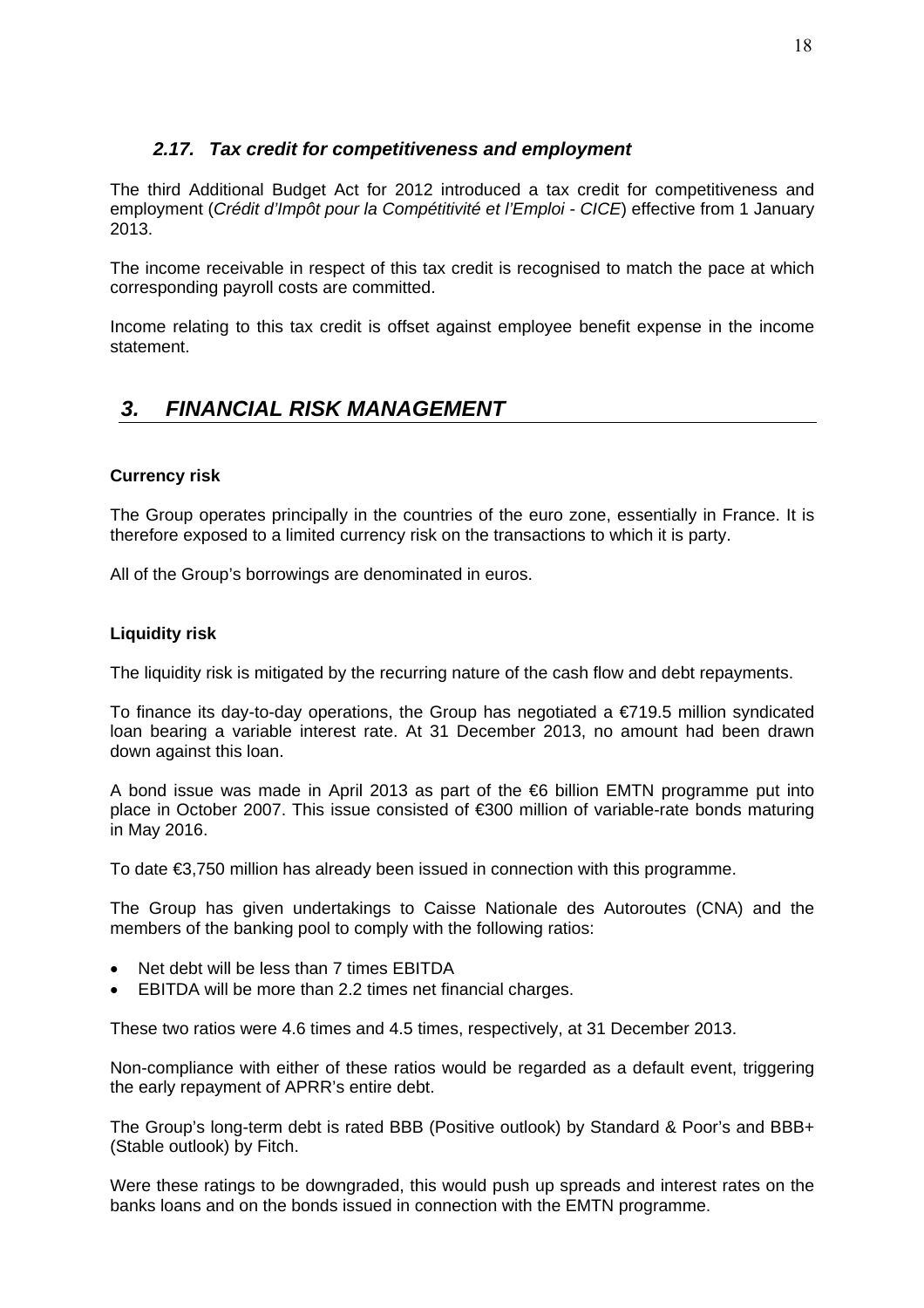An analysis of financial liabilities is provided in Note 10.

#### **Interest rate risk**

At 31 December 2013, 85% of the Group's gross borrowings bore fixed rates, 8% fixed rates on a nominal amount indexed to inflation, and 7% variable rates.

Based on borrowing at the year-end, the Group does not have significant exposure in terms of interest expenses to a rise in interest rates.

A sensitivity analysis was performed, which indicates that:

- Based on borrowings at 31 December 2012, a 100 basis point change in variable rates would impact finance costs by €1.4 million and net profit by €0.9 million.
- Based on borrowings at 31 December 2013, a 100 basis point change in variable rates would impact finance costs by €2.6 million and net profit by €1.6 million.

#### **Inflation risk**

As toll fares are indexed to the annual retail price index, excluding tobacco, the Group is exposed to a fall in inflation.

This exposure is partly mitigated to the extent that a portion of the Group's borrowing bear a rate fixed on a nominal indexed to inflation.

The portion of the borrowings in question amounted to 8% at 31 December 2013 (compared with 12% at 31 December 2012).

In this way, the Group benefits from a partial hedge of the risk attendant to weaker inflation. If inflation is weaker, this will lead to a lower increase in toll fares but it will also reduce finance costs in the portion of the borrowings indexed to inflation, as a result reducing the overall negative impact of weaker inflation on the Group's earnings.

#### **Credit risk**

| $(\in$ million)                   | 2013 | 2012 |
|-----------------------------------|------|------|
| Past dues: up to 3 months         | 3.5  | 3.5  |
| Past dues: between 3 and 6 months | 1.5  | 1.0  |
| Past dues: over 6 months          | 3.9  | 3.7  |
| Total past dues                   | 8.9  | 8.2  |

Apart from the above amounts, past dues concern a very large number of customers given the activities carried on by the Group. It is therefore impossible to assess the overall financial solidity of these customers.

The provisioning rate in respect of past dues is around 47% of the total amount receivable.

For the purpose of managing its cash position and hedging transactions, the Group enters into relations only with the most reputable financial institutions.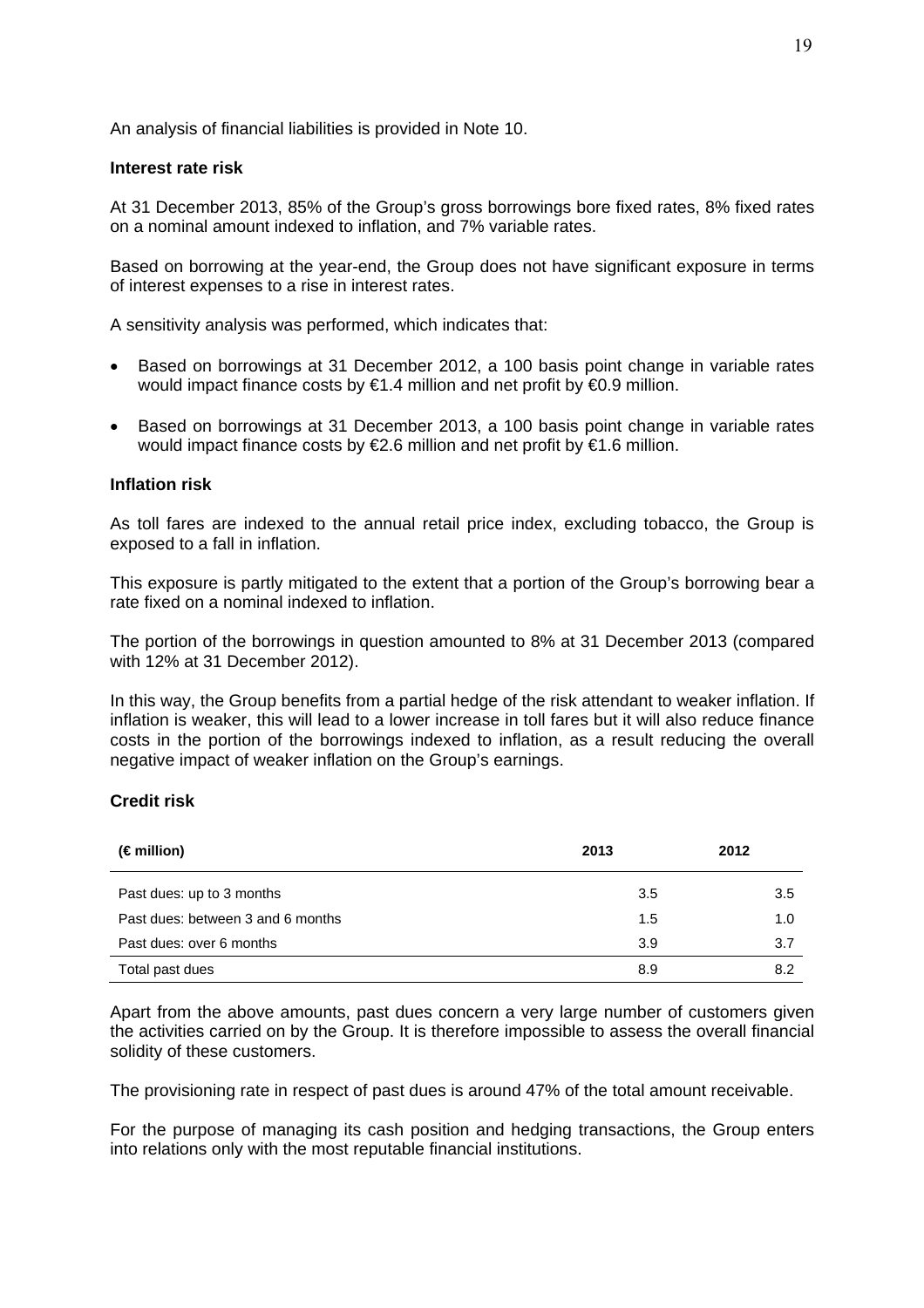#### **Risk management**

Risk management is aimed at identifying, assessing, processing and monitoring the risks to which the Group is exposed. These risks are of diverse nature: operational, financial, strategic, human, regulatory and reputational.

Risk management is based on a structured, documented process and on the risk management policy as defined by top management.

The mapping of the risks to which the Group is exposed was updated in 2012.

# *4. SIGNIFICANT ACCOUNTING ESTIMATES AND JUDGEMENTS*

When preparing the consolidated financial statements, reliance is placed on estimates and assumptions that could affect the amounts of the assets and liabilities at the balance sheet date and income and charges for the period.

These estimates take into account economic data as well as assumptions that may vary over time, and contain elements of uncertainty.

The estimates concern essentially the determination of recoverable amounts of the assets, retirement obligations, the fair value of derivative instruments, and current and non-current provisions.

# *5. NON-CURRENT ASSETS*

#### *2013*

| $(\epsilon$ million)                       | At 1<br>January | Increases | Decreases | At 31<br>December |
|--------------------------------------------|-----------------|-----------|-----------|-------------------|
| a) Cost or valuation                       |                 |           |           |                   |
| Property, plant and equipment              | 765             | 41        | (53)      | 753               |
| Intangible assets arising from concessions | 12,527          | 308       | (2)       | 12,833            |
| Other intangible assets                    | 165             | 14        | (1)       | 178               |
| Investments in associates                  | 4               | 2         |           | 6                 |
| Unlisted participating interests           | 4               | 0         |           | 4                 |
| Other investments                          |                 |           |           |                   |
| Loans                                      | 4               | 1         | (0)       | 5                 |
| Other financial assets                     | 77              | 4         | (3)       | 79                |
| Total other financial assets               | 86              | 5         | (3)       | 88                |
| Total                                      | 13,548          | 370       | (60)      | 13,858            |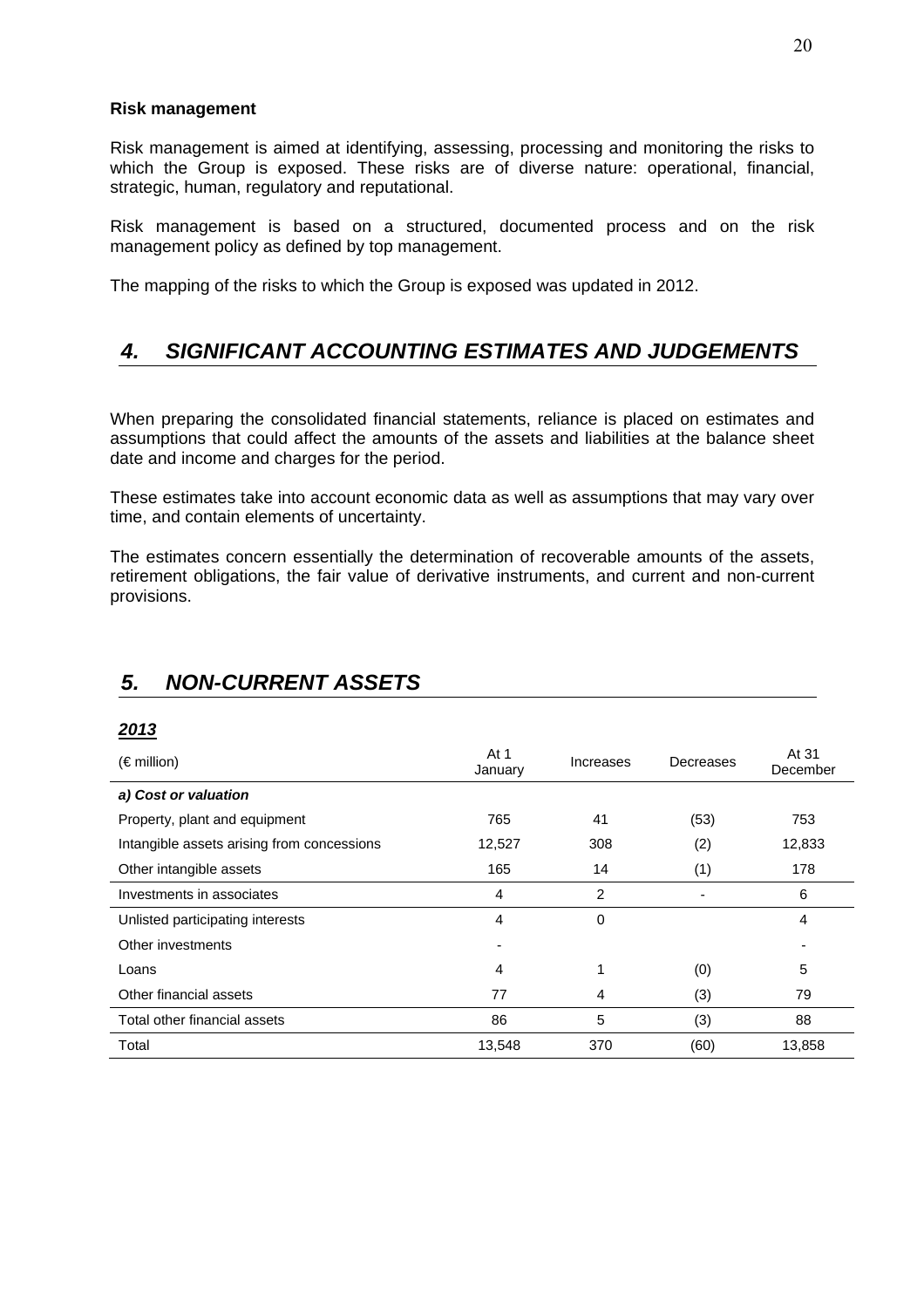| $(\epsilon$ million)                             | At 1<br>January | Increases      | Decreases | At 31<br>December |
|--------------------------------------------------|-----------------|----------------|-----------|-------------------|
| b) Accumulated depreciation and impairment $(1)$ |                 |                |           |                   |
| Property, plant and equipment                    | (598)           | (49)           | 53        | (594)             |
| Intangible assets arising from concessions       | (5, 575)        | (343)          | 2         | (5, 915)          |
| Other intangible assets                          | (128)           | (10)           |           | (137)             |
| Investments in associates                        |                 |                |           |                   |
| Unlisted participating interests                 | (2)             | $\blacksquare$ |           | (2)               |
| Other investments                                |                 |                |           |                   |
| Loans                                            |                 |                |           |                   |
| Other financial assets                           |                 |                |           |                   |
| Total other financial assets                     | (2)             |                |           | (2)               |
| Total                                            | (6,302)         | (402)          | 56        | (6,648)           |
| Carrying value (a-b)                             | 7,245           | (32)           | (4)       | 7,209             |

*(1) No impairment loss was recognised in 2013.* 

The increase in intangible assets arising from concessions in 2013 was due notably to new constructions (construction of Gannat-Vichy section and connection between the A46 and A466 motorways), to work widening motorway sections (A36, A46 North, A71 and A43 motorways) and the addition of new road exchanges.

It includes capitalised borrowing costs amounting to €5.4 million (2012: €3.0 million).

| 2012                                       |                 |           |           |                   |
|--------------------------------------------|-----------------|-----------|-----------|-------------------|
| $(\epsilon$ million)                       | At 1<br>January | Increases | Decreases | At 31<br>December |
| a) Cost or valuation                       |                 |           |           |                   |
| Property, plant and equipment              | 748             | 46        | (29)      | 765               |
| Intangible assets arising from concessions | 12,337          | 201       | (11)      | 12,527            |
| Other intangible assets                    | 158             | 14        | (7)       | 165               |
| Investments in associates                  | 17              |           | (13)      | 4                 |
| Unlisted participating interests           | 5               | 0         | (0)       | 5                 |
| Loans                                      | 4               |           | (0)       | 4                 |
| Other financial assets                     | 70              | 8         | (0)       | 77                |
| Total other financial assets               | 78              | 8         | (1)       | 86                |
| Total                                      | 13,338          | 270       | (60)      | 13,548            |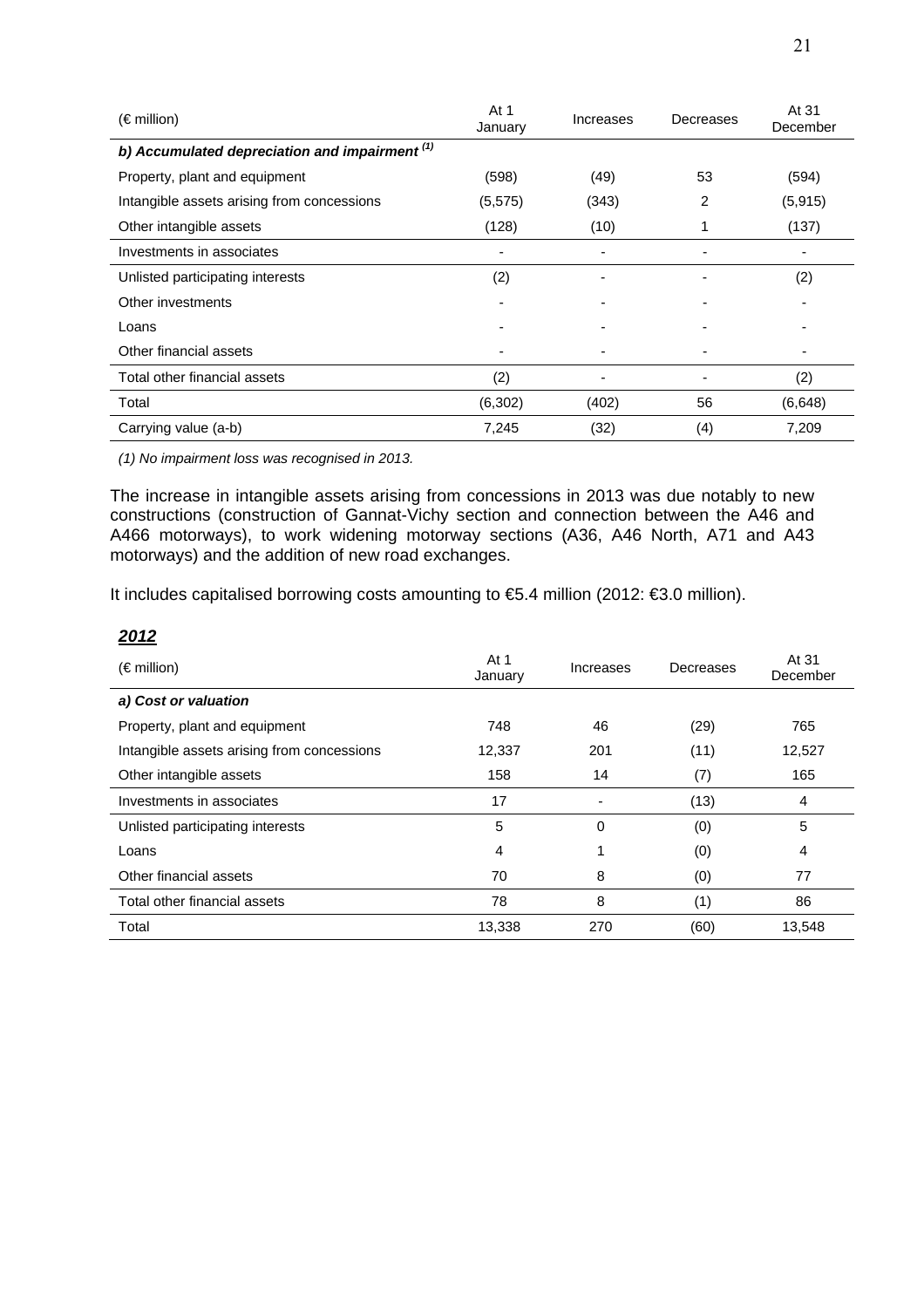| $(\epsilon$ million)                             | At 1<br>January | Increases | Decreases | At 31<br>December |  |
|--------------------------------------------------|-----------------|-----------|-----------|-------------------|--|
| b) Accumulated depreciation and impairment $(1)$ |                 |           |           |                   |  |
| Property, plant and equipment                    | (576)           | (51)      | 29        | (598)             |  |
| Intangible assets arising from concessions       | (5,244)         | (341)     | 10        | (5, 575)          |  |
| Other intangible assets                          | (125)           | (10)      | 7         | (128)             |  |
| Investments in associates                        |                 |           |           |                   |  |
| Unlisted participating interests                 | (2)             |           |           | (2)               |  |
| Other investments                                |                 |           |           |                   |  |
| Loans                                            |                 |           |           |                   |  |
| Other financial assets                           |                 |           |           |                   |  |
| Total other financial assets                     | (2)             |           |           | (2)               |  |
| Total                                            | (5,947)         | (402)     | 46        | (6,302)           |  |
| Carrying value (a-b)                             | 7,391           | (132)     | (14)      | 7,245             |  |

*(1) No impairment loss was recognised in 2012.* 

| $(\epsilon$ million)                    | 31<br><b>December</b><br>2013 | 31<br><b>December</b><br>2012 |
|-----------------------------------------|-------------------------------|-------------------------------|
| Works contracts signed but not executed | 170.1                         | 151.3                         |
|                                         |                               |                               |

Furthermore, from 2014 to 2018, the Group is committed to undertaking work to build and widen motorways and to create new interchanges that are expected to cost €473 million.

# *6. INVESTMENTS IN ASSOCIATES*

Investments in associates consist of the Group's shareholding in Adelac (which has been awarded the concession for a 19-kilometre section of the A41 motorway between Villy le Pelloux-Saint Martin-Bellevue and Saint-Julien-en-Genevois) and Axxès (which markets and manages electronic toll subscriptions for heavy goods vehicles).

Key financial data for associates are summarised in the table below:

| $(\epsilon$ million) | Country | <b>Total</b><br>assets | <b>Borrowings</b> | <b>Capital</b><br>and<br>reserves | <b>Revenue</b> | <b>Net</b><br>profit | % held |
|----------------------|---------|------------------------|-------------------|-----------------------------------|----------------|----------------------|--------|
| 31 December 2013     |         |                        |                   |                                   |                |                      |        |
| Adelac               | France  | 788.1                  | 779.4             | 5.9                               | 41.5           | (16.2)               | 49.90% |
| Axxès                | France  | 306.6                  | 13.4              | 15.9                              | 951.3          | (1.8)                | 28.09% |
| Total                |         | 1,094.7                | 792.8             | 21.8                              | 992.8          | (18.0)               |        |
| December 2012<br>31  |         |                        |                   |                                   |                |                      |        |
| Adelac               | France  | 798.4                  | 773.2             | 22.1                              | 36.6           | (19.9)               | 49.90% |
| Axxès                | France  | 271.0                  | 5.7               | 17.4                              | 885.7          | 2.5                  | 28.09% |
| Total                |         | 1,069.4                | 778.9             | 39.5                              | 922.3          | (17.4)               |        |

Changes in investments in associates during the period are summarised in the table below: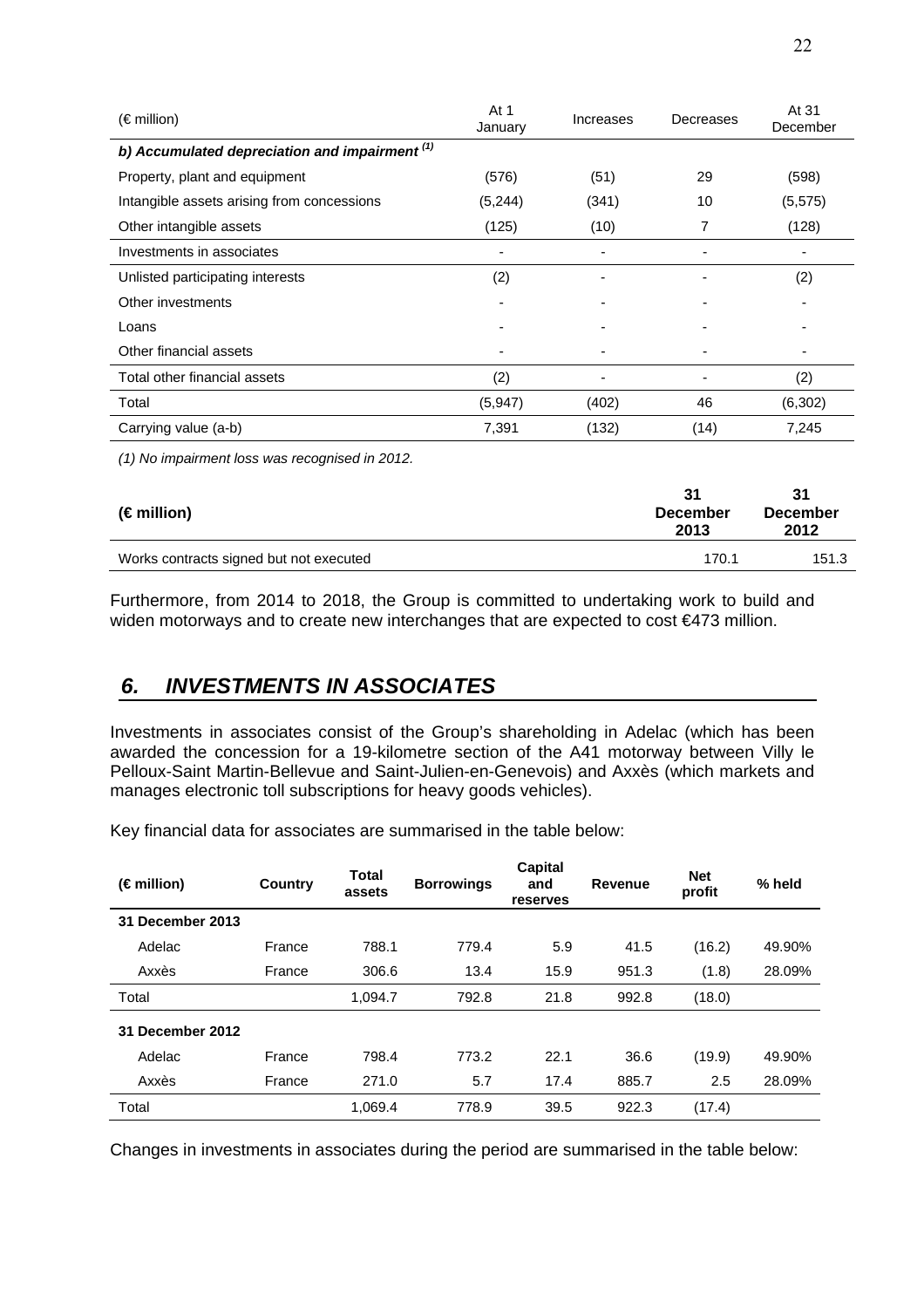| $(\epsilon$ million)                                    | 2013  | 2012  |
|---------------------------------------------------------|-------|-------|
| At 1 January                                            | 3.7   | 16.6  |
| Share of net profit (loss)                              | (5.8) | (5.9) |
| Dividends paid                                          |       |       |
| Share of gains and losses recognised directly to equity | 8.0   | (7.0) |
| At 31 December                                          | 5.8   | 3.7   |

# *7. TRADE AND OTHER RECEIVABLES*

| (€million)                           | 31<br><b>December</b><br>2013 | 31<br><b>December</b><br>2012 |
|--------------------------------------|-------------------------------|-------------------------------|
| Trade receivables - Tolls            | 78.7                          | 68.6                          |
| Trade receivables - Other activities | 50.9                          | 47.5                          |
| Impairment losses                    | (3.5)                         | (3.2)                         |
| Total                                | 126.1                         | 112.9                         |

# *8. OTHER CURRENT ASSETS*

| $(\in$ million)         | 31<br><b>December</b><br>2013 | 31<br><b>December</b><br>2012 |
|-------------------------|-------------------------------|-------------------------------|
| State - Value added tax | 50.7                          | 34.2                          |
| Sundry receivables      | 116.3                         | 106.8                         |
| Prepayments             | 38.9                          | 26.7                          |
| Other                   | 1.2                           | 0.7                           |
| Total                   | 207.1                         | 168.4                         |

Sundry receivables comprise mainly receivables linked to inter-company toll payments.

Prepayments concern mainly the fee for the use of public property.

# *9. CASH AND CASH EQUIVALENTS*

| $(\epsilon$ million)     | 31<br><b>December</b><br>2013 | 31<br><b>December</b><br>2012 |
|--------------------------|-------------------------------|-------------------------------|
| Cash at bank and in hand | 124.8                         | 190.1                         |
| Cash equivalents         | 398.5                         | 512.2                         |
| Total                    | 523.3                         | 702.3                         |

Cash and cash equivalents are short-term, highly liquid investments that are readily convertible to known amounts of cash and that present negligible risk of changes in value.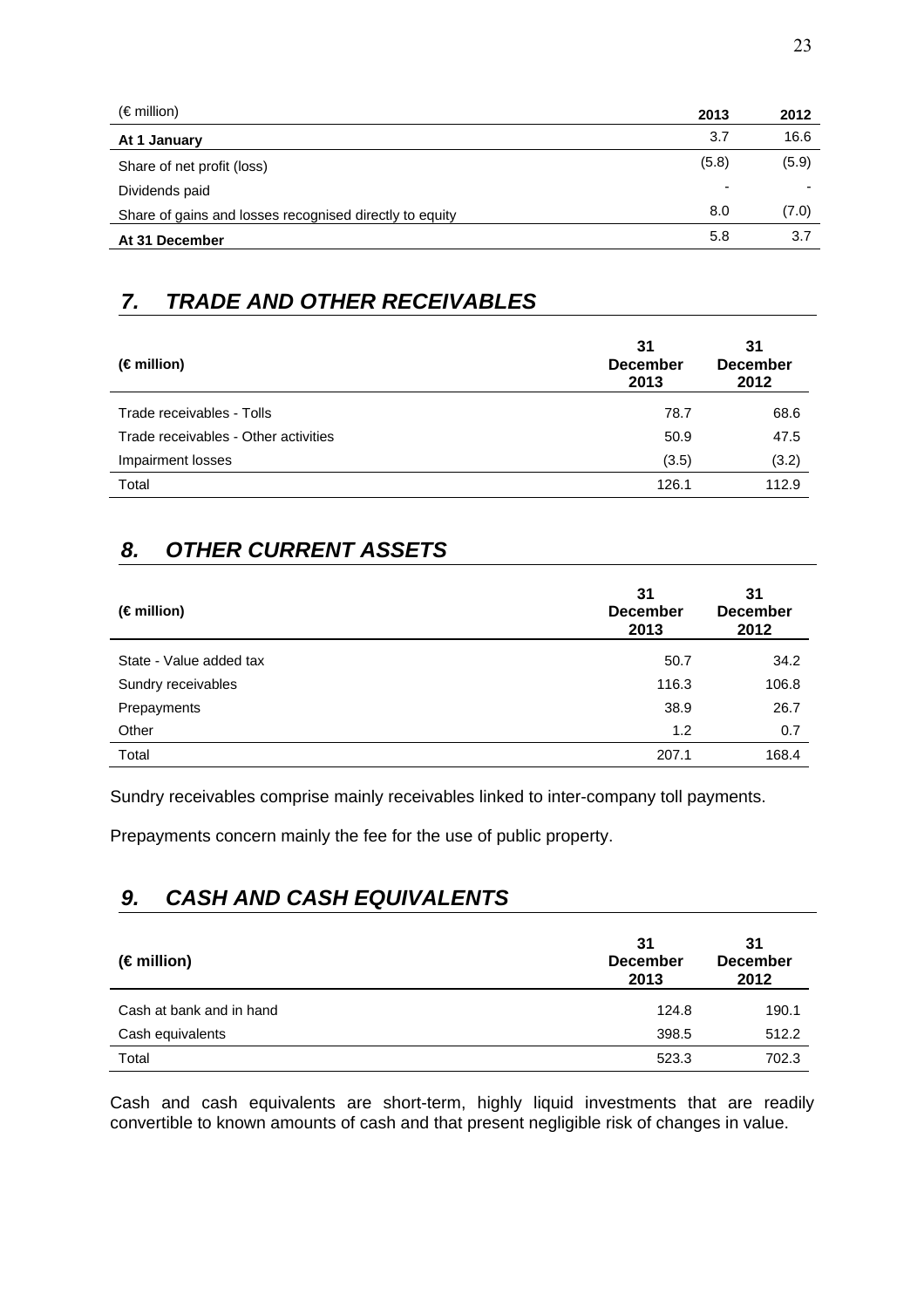# *10. FINANCIAL ASSETS AND FINANCIAL LIABILITIES*

In 2013, one new bond issue amounting to €300 million was completed in connection with the EMTN programme. In addition, a new loan amounting to €75 million was arranged with the European Investment Bank (EIB).

Loans totalling €348 million were repaid to Caisse Nationale des Autoroutes (CNA) along with a €250 million bank loan in 2013. At 31 December 2013, no amount had been drawn against the €719.5 million syndicated loan, while there were no repayments in the year ended.

#### **Net debt analysed by maturity and related interest receivable and payable**

| At 31 December 2013<br>(€million)                                         | Carrying<br>value | <b>Capital and</b><br>interest<br>movements | Less<br>than 1<br>year | 1 to $2$<br>years | $2$ to $3$<br>years | $3$ to $4$<br>years | 4 to 5<br>years | After<br>5<br>years |
|---------------------------------------------------------------------------|-------------------|---------------------------------------------|------------------------|-------------------|---------------------|---------------------|-----------------|---------------------|
| <b>Cash and cash equivalents</b>                                          |                   |                                             |                        |                   |                     |                     |                 |                     |
| Marketable securities                                                     | 398.5             |                                             |                        |                   |                     |                     |                 |                     |
| Cash at bank and in hand                                                  | 124.8             |                                             |                        |                   |                     |                     |                 |                     |
| Sub-total                                                                 | 523.3             |                                             |                        |                   |                     |                     |                 |                     |
| Financial liabilities: current and non current                            |                   |                                             |                        |                   |                     |                     |                 |                     |
| Long-term borrowings                                                      | 6,033.0           | 6.044.1                                     | 0.0                    | 1.335.9           | 1,234.6             | 1,391.4             | 1.214.2         | 868.0               |
| Derivative instruments - liabilities                                      | 46.1              |                                             |                        |                   |                     |                     |                 |                     |
| Interest payable in respect of non-<br>current financial liabilities      |                   | 1,204.3                                     | 320.0                  | 310.1             | 229.3               | 168.8               | 95.1            | 81.0                |
| <b>Non-current borrowings</b>                                             | 6,079.1           | 7,248.4                                     | 320.0                  | 1,646.0           | 1,463.8             | 1,560.2             | 1,309.3         | 949.0               |
| Long-term borrowings due within 1<br>year                                 | 869.1             | 867.2                                       | 867.2                  |                   |                     |                     |                 |                     |
| Interest payable in respect of long-<br>term borrowings due within 1 year |                   | 18.2                                        | 18.2                   |                   |                     |                     |                 |                     |
| Non-current borrowings due within<br>one year                             | 869.1             | 885.4                                       | 885.4                  | 0.0               | 0.0                 | 0.0                 | 0.0             | 0.0                 |
| <b>Current borrowings and other debts</b>                                 | 372.1             | 120.0                                       | 120.0                  |                   |                     |                     |                 |                     |
| <b>Total borrowings</b>                                                   | 7,320.3           | 8,253.8                                     | 1,325.4                | 1,646.0           | 1,463.8             | 1,560.2             | 1,309.3         | 949.0               |
| Net debt                                                                  | $-6,797.0$        |                                             |                        |                   |                     |                     |                 |                     |

Capital and interest movements excluding loan issuance costs, issuance premiums and other items not involving the movement of funds.

Capital and interest movements in the above table concern the debt as reported on the balance sheet at 31 December 2013. They do not reflect any early repayments or new loans that may occur in the future.

Interest movements include movements relating to derivative instruments reported as assets and liabilities (i.e. interest rate swaps). They were not discounted to their present value.

Interest movements for variable rate loans are based on interest rates ruling on 31 December 2013. Movements for loans with fixed rates on an indexed nominal are based on projected annual inflation of 2.25%.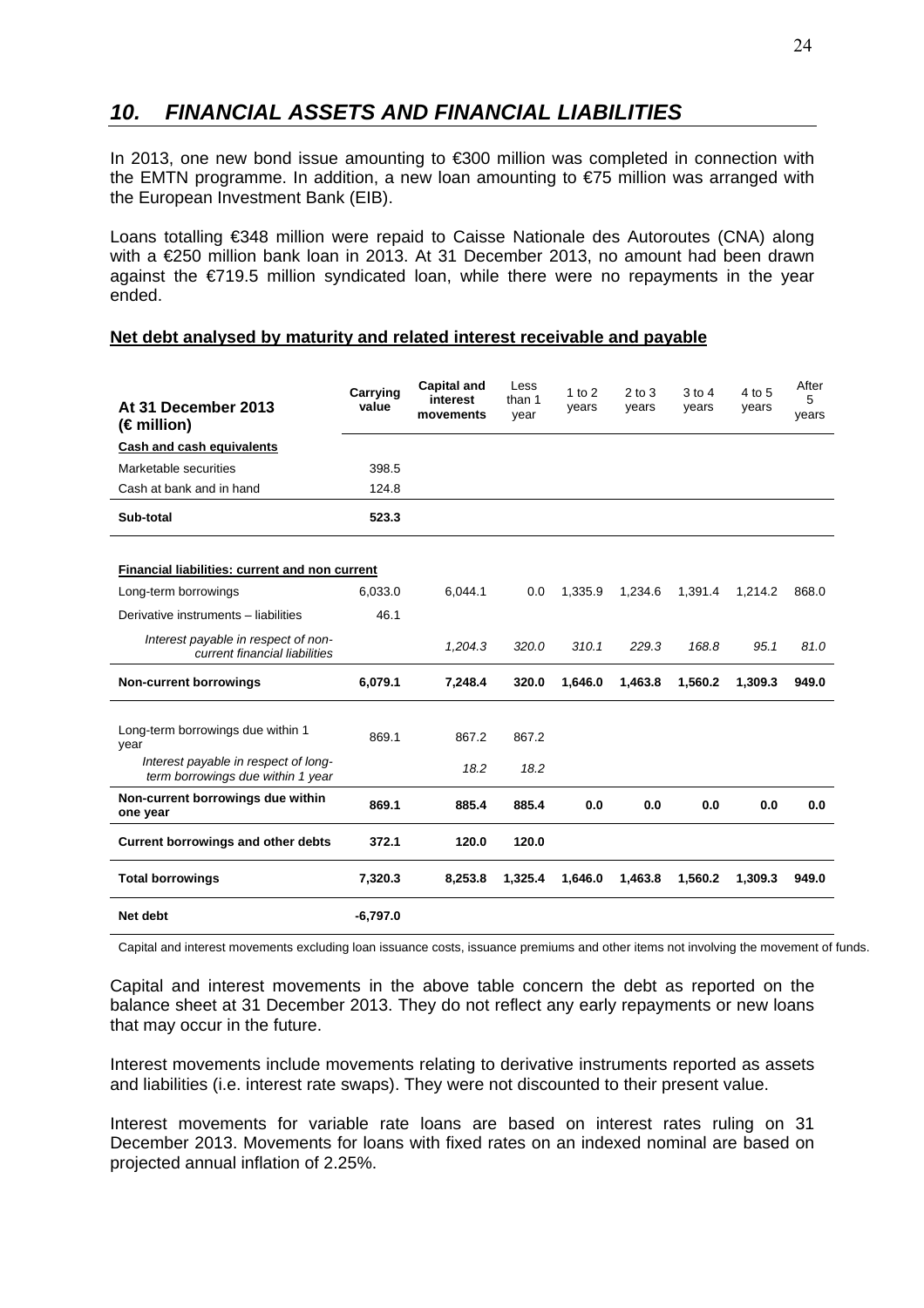Short term borrowings and other debts comprise mainly accrued interest, movement in respect of which are included in the interest referred to above. The remainder, amounting to €120 million, corresponds to outstanding commercial paper that has been issued.

| At 31 December 2012<br>$(\epsilon$ million)                               | Carrying<br>value | <b>Capital and</b><br>interest<br>movements | Less<br>than<br>1<br>year | 1 to $2$<br>years | $2$ to $3$<br>years | $3$ to $4$<br>years | 4 to 5<br>years | After 5<br>years |
|---------------------------------------------------------------------------|-------------------|---------------------------------------------|---------------------------|-------------------|---------------------|---------------------|-----------------|------------------|
| Cash and cash equivalents                                                 |                   |                                             |                           |                   |                     |                     |                 |                  |
| Marketable securities                                                     | 512.2             |                                             |                           |                   |                     |                     |                 |                  |
| Cash at bank and in hand                                                  | 190.1             |                                             |                           |                   |                     |                     |                 |                  |
| Sub-total                                                                 | 702.3             |                                             |                           |                   |                     |                     |                 |                  |
| Financial liabilities: current and non current                            |                   |                                             |                           |                   |                     |                     |                 |                  |
| Long-term borrowings                                                      | 6,772.9           | 6.782.1                                     | 0.0                       | 1.116.4           | 1.334.8             | 933.0               | 1.391.2         | 2.006.7          |
| Derivative instruments - liabilities                                      | 131.4             |                                             |                           |                   |                     |                     |                 |                  |
| Interest payable in respect of non-<br>current financial liabilities      |                   | 1,638.9                                     | 342.1                     | 332.5             | 307.3               | 231.0               | 163.2           | 262.9            |
| <b>Non-current borrowings</b>                                             | 6,904.2           | 8,421.1                                     | 342.1                     | 1,448.9           | 1,642.1             | 1,164.0             | 1,554.4         | 2,269.5          |
| Long-term borrowings due within 1<br>year                                 | 352.1             | 350.2                                       | 350.2                     |                   |                     |                     |                 |                  |
| Interest payable in respect of long-<br>term borrowings due within 1 year |                   | 20.3                                        | 20.3                      |                   |                     |                     |                 |                  |
| Non-current borrowings due within<br>one year                             | 352.1             | 370.4                                       | 370.4                     | 0.0               | 0.0                 | 0.0                 | 0.0             | 0.0              |
| <b>Current borrowings and other debts</b>                                 | 337.0             | 65.0                                        | 65.0                      |                   |                     |                     |                 |                  |
| <b>Total borrowings</b>                                                   | 7,593.4           | 8,856.5                                     | 777.5                     | 1,448.9           | 1,642.1             | 1,164.0             | 1,554.4         | 2,269.5          |
| Net debt                                                                  | (6,891.1)         |                                             |                           |                   |                     |                     |                 |                  |

Capital and interest movements excluding loan issuance costs, issuance premiums and other items not involving the movement of funds.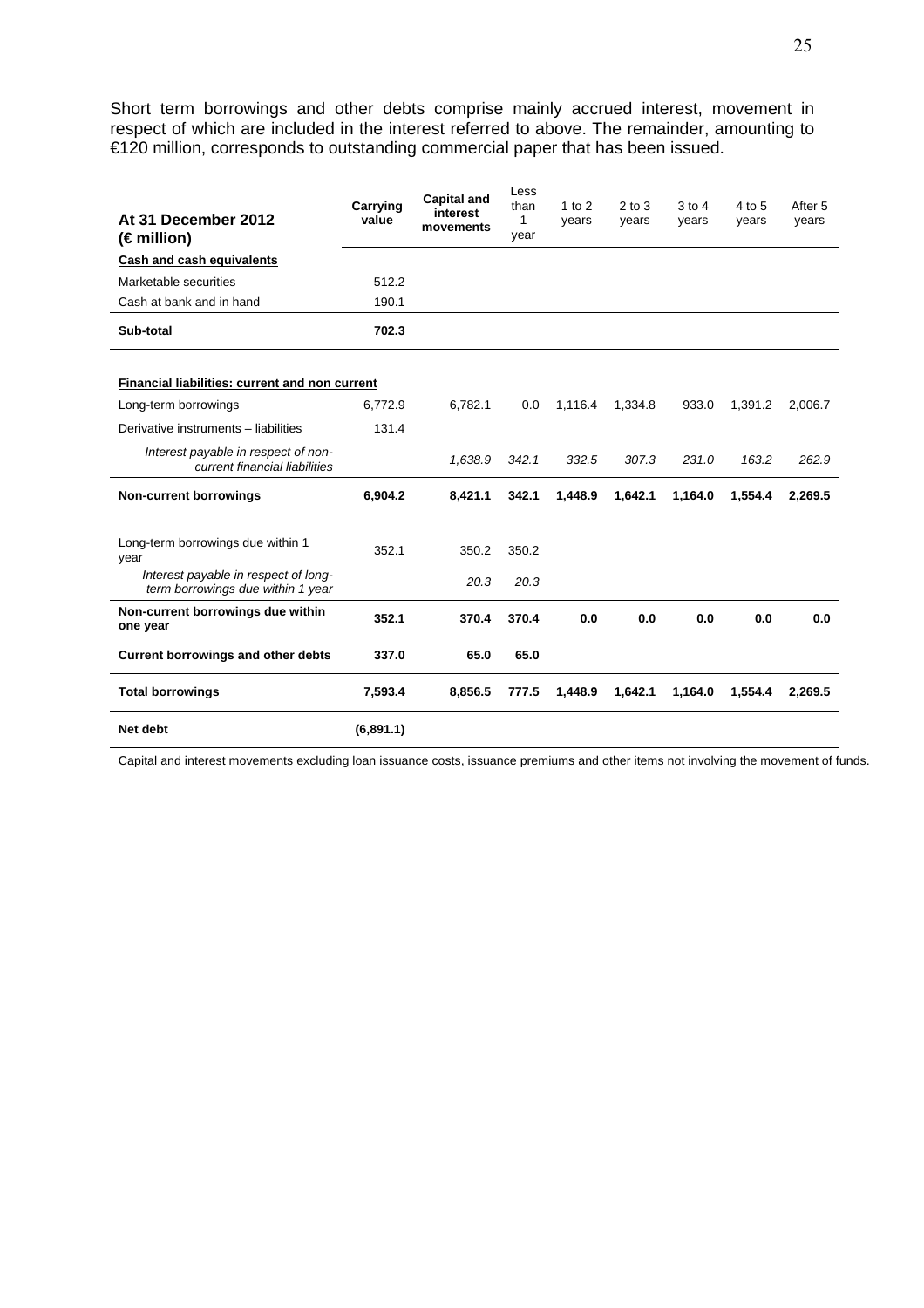| (€million)                          | <b>Carrying</b><br>value<br>31/12/13 |         | <b>Carrying</b><br>value<br>31/12/12 | <b>Fair value</b><br>31/12/12 |
|-------------------------------------|--------------------------------------|---------|--------------------------------------|-------------------------------|
| <b>Assets</b>                       |                                      |         |                                      |                               |
|                                     | 523.3                                | 523.3   | 702.3                                | 702.3                         |
| Cash and cash equivalents           |                                      |         |                                      |                               |
| Loans                               | 4.7                                  | 4.7     | 4.4                                  | 4.4                           |
| Interest rate swaps                 | 9.6                                  | 9.6     | 12.5                                 | 12.5                          |
| Other financial assets              | 71.2                                 | 71.2    | 67.0                                 | 67.0                          |
| Trade and other receivables         | 126.1                                | 126.1   | 112.9                                | 112.9                         |
| Other current assets                | 207.1                                | 207.1   | 168.4                                | 168.4                         |
| <b>Liabilities</b>                  |                                      |         |                                      |                               |
| Variable-rate loans                 | 464.0                                | 510.2   | 336.7                                | 398.5                         |
| Fixed rate loans on indexed nominal | 542.8                                | 627.7   | 840.1                                | 1,042.7                       |
| Fixed rate loans                    | 5,871.3                              | 6,439.6 | 5,923.4                              | 6,726.1                       |
| Interest rate swaps                 | 46.1                                 | 46.1    | 131.4                                | 131.4                         |
| Other financial liabilities         | 396.2                                | 396.2   | 361.8                                | 361.8                         |
| Trade and other payables            | 113.6                                | 113.6   | 104.5                                | 104.5                         |
| Other non-current liabilities       | 52.3                                 | 52.3    | 54.3                                 | 54.3                          |
| Other current liabilities           | 231.5                                | 231.5   | 212.8                                | 212.8                         |

The fair value of the derivative instruments was determined on the basis of the mark-tomarket value communicated by the different counterparties.

At 31 December 2013, the portfolio of derivative instruments held by the Autoroutes Paris-Rhin-Rhône Group consisted of:

- a remaining group of five derivative contracts (including one swap receiving a fixed rate and paying a variable rate, designated as a fair value hedge, with a nominal of  $\epsilon$ 75 million and maturing in 2018, along with three options entered into to mitigate to some extent the exposure to an increase in interest rates, and a swap paying a fixed rate and receiving a variable rate, resulting from the exercise of the swaption that matured in April 2010, treated as autonomous instruments for accounting purposes) entered into in the second half of 2005 as part of a variable rate programme scaled back to €300 million at 30 June 2010, matched to the following loans:
	- €208.4 million against the 4.50% CNA loan maturing on 28 March 2018; and
	- €91.6 million until April 2020, corresponding to a portion of debt equivalent to the 4.50% CNA loan that matured on 25 April 2010;
- five interest rate swaps entered into in March 2008 for a total nominal amount of  $\epsilon$ 500 million that are backed to a loan for the same amount arranged in August 2007 and for which interest periods are identical. Under these swaps, the Company pays a fixed rate and receives a variable rate until they mature in August 2014; hedge accounting is applied to these instruments; and
- one swap entered into in the first half of 2009 for a nominal amount of  $\epsilon$ 250 million, under the terms of which the Company pays a fixed rate and receives a variable rate, for which the maturity date is in July 2014 and for which the interest periods are matched to those of a loan for the same nominal amount arranged in July 2008. Following the early repayment of this loan in July 2013 and since the €300 million of variable-rate bonds issued in April 2013 presents the same characteristics in terms of interest periods and interest rate basis,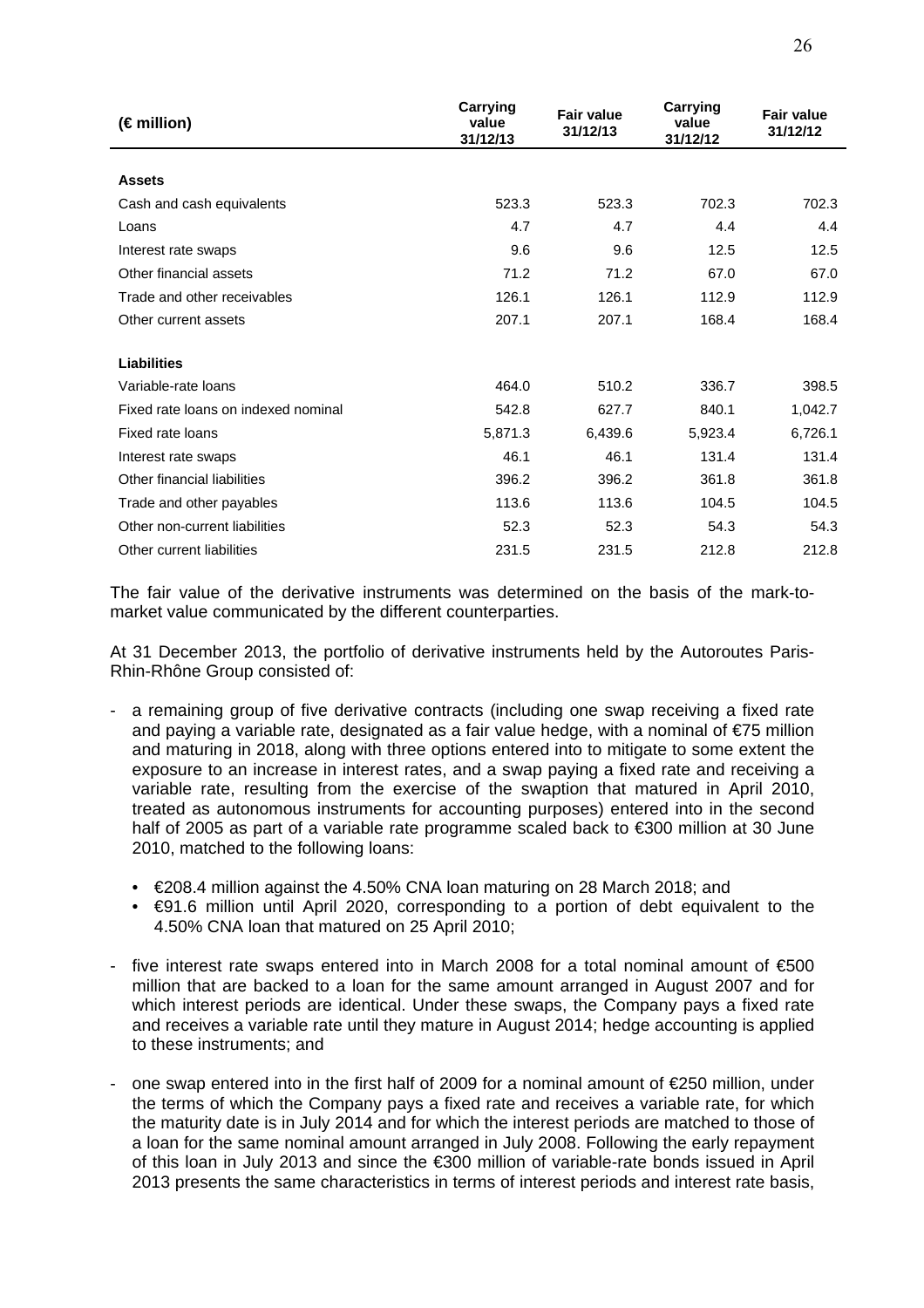this swap, which qualified as a hedging instrument, now covers interest payments for the new bond issue within the limit of a nominal amount of €250 million.

In the second half of 2013, a swap entered into in 2004, under the terms of which the Company received a fixed rate on a nominal amount of €300 million and paid a fixed rate on this nominal indexed to inflation as well as inflation capitalised as at maturity, was terminated early in return for a balancing cash payment of €44.5 million by the Group. At 31 December 2012, this swap had a negative market value of €51.2 million.

Taking into account the credit risk in the measurement of the fair value of derivative instruments, as required by IFRS 13, did not have a material impact.

#### **Financial assets and financial liabilities analysed by category**

#### **At 31 December 2013**

| (€million)                            |                   |                                                                                                                | Financial asset category (*) |                          |                                     |       |              |
|---------------------------------------|-------------------|----------------------------------------------------------------------------------------------------------------|------------------------------|--------------------------|-------------------------------------|-------|--------------|
| <b>Financial assets</b>               | Carrying<br>value | Financial<br>Financial<br>assets at fair<br>assets<br>available for<br>value through<br>profit or loss<br>sale |                              | Loans and<br>receivables | Financial<br>hedging<br>instruments |       | Fair value   |
| Other non-current financial<br>assets | 91.3              | 2.2                                                                                                            | 5.8                          | 73.7                     | 9.6                                 | 91.3  | (2)          |
| Trade and other<br>receivables        | 126.1             | 0.0                                                                                                            | 0.0                          | 126.1                    | 0.0                                 | 126.1 | (2)          |
| Other current assets                  | 207.1             | 0.0                                                                                                            | 0.0                          | 207.1                    | 0.0                                 | 207.1 | (2)          |
| Cash and cash equivalents             | 523.3             | 0.0                                                                                                            | 523.3                        | 0.0                      | 0.0                                 | 523.3 | (1) &<br>(2) |
| <b>Total</b>                          | 947.8             | 2.2                                                                                                            | 529.2                        | 406.9                    | 9.6                                 | 947.8 |              |

(\*) There was no reclassification of financial assets between categories in 2013.

#### **At 31 December 2013 (€ million)**

| <b>Financial liabilities</b>              | <b>Carrying value</b> | Liability at<br>amortised cost | Financial hedging<br>instruments | Fair value |     |
|-------------------------------------------|-----------------------|--------------------------------|----------------------------------|------------|-----|
| Borrowings and other debts                | 7.320.3               | 7.274.2                        | 46.1                             | 8.019.7    | (2) |
| Trade payables                            | 113.6                 | 113.6                          | 0.0                              | 113.6      | (2) |
| Other current and non-current liabilities | 283.8                 | 283.8                          | 0.0                              | 283.8      | (2) |
| Total                                     | 7,717.7               | 7,671.6                        | 46.1                             | 8,417.0    |     |

Fair value determined by reference to:

(1) quotation on an active market

(2) observable market data

#### **At 31 December 2012 (€ million) Financial asset category (\*)**

| <b>Financial assets</b>               | Carrying<br>value | Financial<br>assets<br>available for<br>sale | Financial<br>assets at fair<br>value through<br>profit or loss | Loans and<br>receivables | Financial<br>hedging<br>instruments | <b>Fair value</b> |                |
|---------------------------------------|-------------------|----------------------------------------------|----------------------------------------------------------------|--------------------------|-------------------------------------|-------------------|----------------|
| Other non-current financial<br>assets | 87.5              | 2.2                                          | 3.7                                                            | 69.2                     | 12.5                                | 87.5              | (2)            |
| Trade and other<br>receivables        | 112.9             | 0.0                                          | 0.0                                                            | 112.9                    | 0.0                                 | 112.9             | (2)            |
| Other current assets                  | 168.4             | 0.0                                          | 0.0                                                            | 168.4                    | 0.0                                 | 168.4             | (2)            |
| Cash and cash equivalents             | 702.3             | 0.0                                          | 702.3                                                          | 0.0                      | 0.0                                 | 702.3             | $(1)$ &<br>(2) |
| <b>Total</b>                          | 1,071.1           | 2.2                                          | 706.0                                                          | 350.5                    | 12.5                                | 1,071.1           |                |

(\*) There was no reclassification of financial assets between categories in 2012.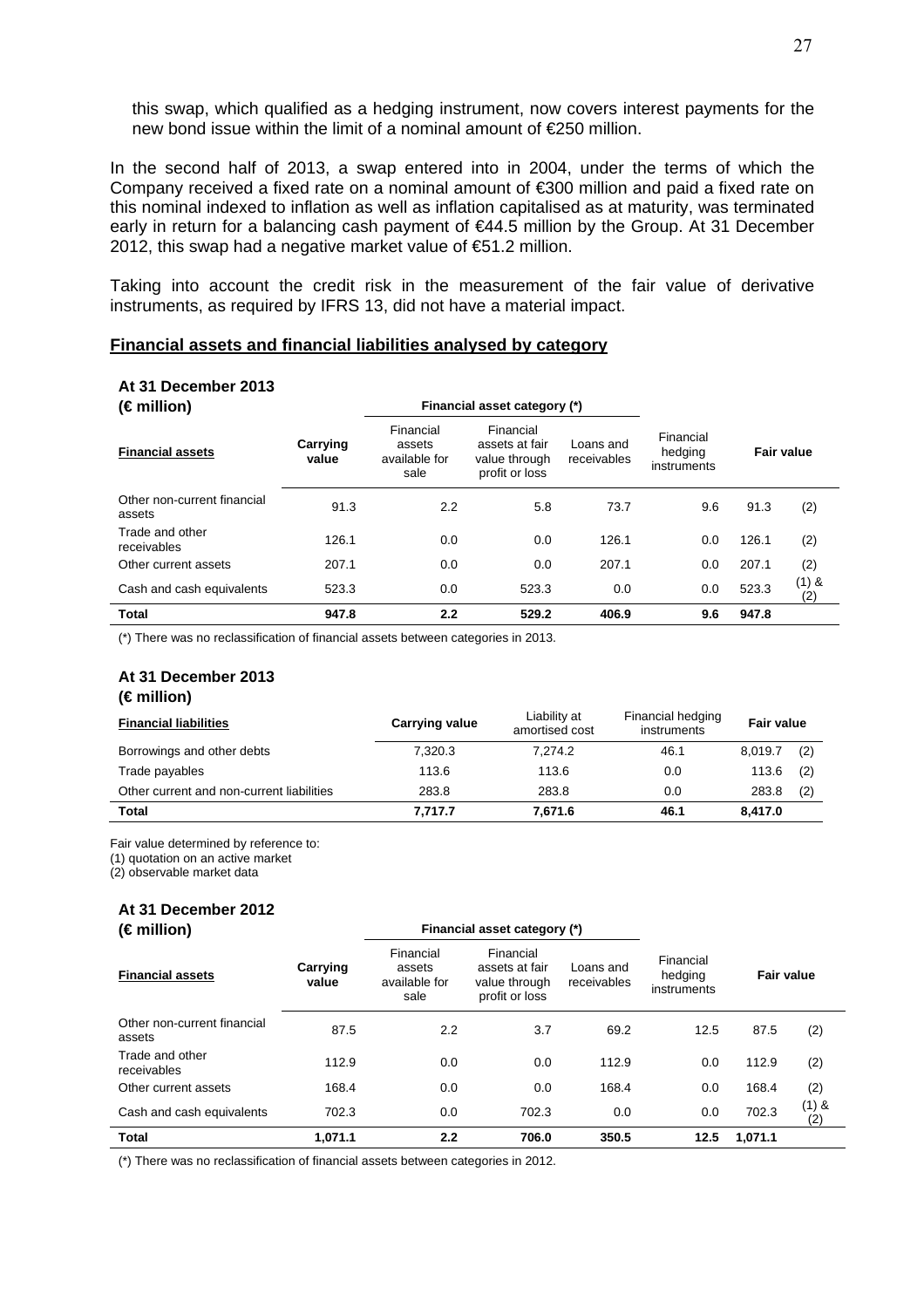#### **At 31 December 2012 (€ million)**

| <b>Financial liabilities</b>              | <b>Carrying value</b> | Liability at<br>amortised cost | Financial hedging<br>instruments | Fair value |     |
|-------------------------------------------|-----------------------|--------------------------------|----------------------------------|------------|-----|
| Borrowings and other debts                | 7.593.4               | 7.462.0                        | 131.4                            | 8,660.5    | (2) |
| Trade payables                            | 104.5                 | 104.5                          | 0.0                              | 104.5      | (2) |
| Other current and non-current liabilities | 267.1                 | 267.1                          | 0.0                              | 267.1      | (2) |
| Total                                     | 7.964.9               | 7,833.6                        | 131.4                            | 9,032.0    |     |

Fair value determined by reference to:

(1) quotation on an active market

(2) observable market data

# *11. SHARE CAPITAL*

|                                                       | Number of<br>shares | <b>Euros</b>              |
|-------------------------------------------------------|---------------------|---------------------------|
| Ordinary shares issued and fully paid at the year end |                     | 113,038,156 33,911,446.80 |

The share capital consists of shares with a par value of €0.30 each.

The number of shares in issue and their par value have not changed since 1 January 2013.

The company does not hold any of its shares in treasury. No particular right, preference or restriction is attached to the shares.

# *12. PROVISIONS*

#### **2012**

| (€million)                                                | At 1<br>January<br>$(\dot{\phantom{a}})$ | Additional<br>provisions<br>in the<br>year | Provisions<br>utilised | Provisions<br>reversed | Other $(*)$ | At 31<br>December<br>$(*)$ |
|-----------------------------------------------------------|------------------------------------------|--------------------------------------------|------------------------|------------------------|-------------|----------------------------|
|                                                           |                                          |                                            |                        |                        |             |                            |
| Provision for retirement indemnities                      | 25.2                                     | 2.8                                        | (1.1)                  |                        | 5.3         | 32.3                       |
| Provision for long service medals                         | 1.1                                      | 0.2                                        | (0.2)                  |                        | 0.0         | 1.1                        |
| Provision for maintaining<br>infrastructures in condition | 218.5                                    | 29.8                                       | (38.8)                 |                        | 11.7        | 221.2                      |
| <b>Non-current provisions</b>                             | 244.8                                    | 32.8                                       | (40.0)                 | 0.0                    | 17.1        | 254.6                      |
| Provision for retirement indemnities                      | 0.8                                      |                                            |                        |                        | 0.4         | 1.2                        |
| Provision for long service medals                         | 0.2                                      |                                            |                        |                        | (0.0)       | 0.2                        |
| Provision for maintaining<br>infrastructures in condition | 50.8                                     |                                            |                        |                        | (11.7)      | 39.0                       |
| Other provisions for liabilities and<br>charges           | 15.0                                     | 20.0                                       | (2.8)                  | (1.4)                  |             | 30.9                       |
| <b>Current provisions</b>                                 | 67.0                                     | 20.0                                       | (2.8)                  | (1.4)                  | (11.4)      | 71.4                       |

(\*) Restated to reflect the change of accounting method described in Note 13.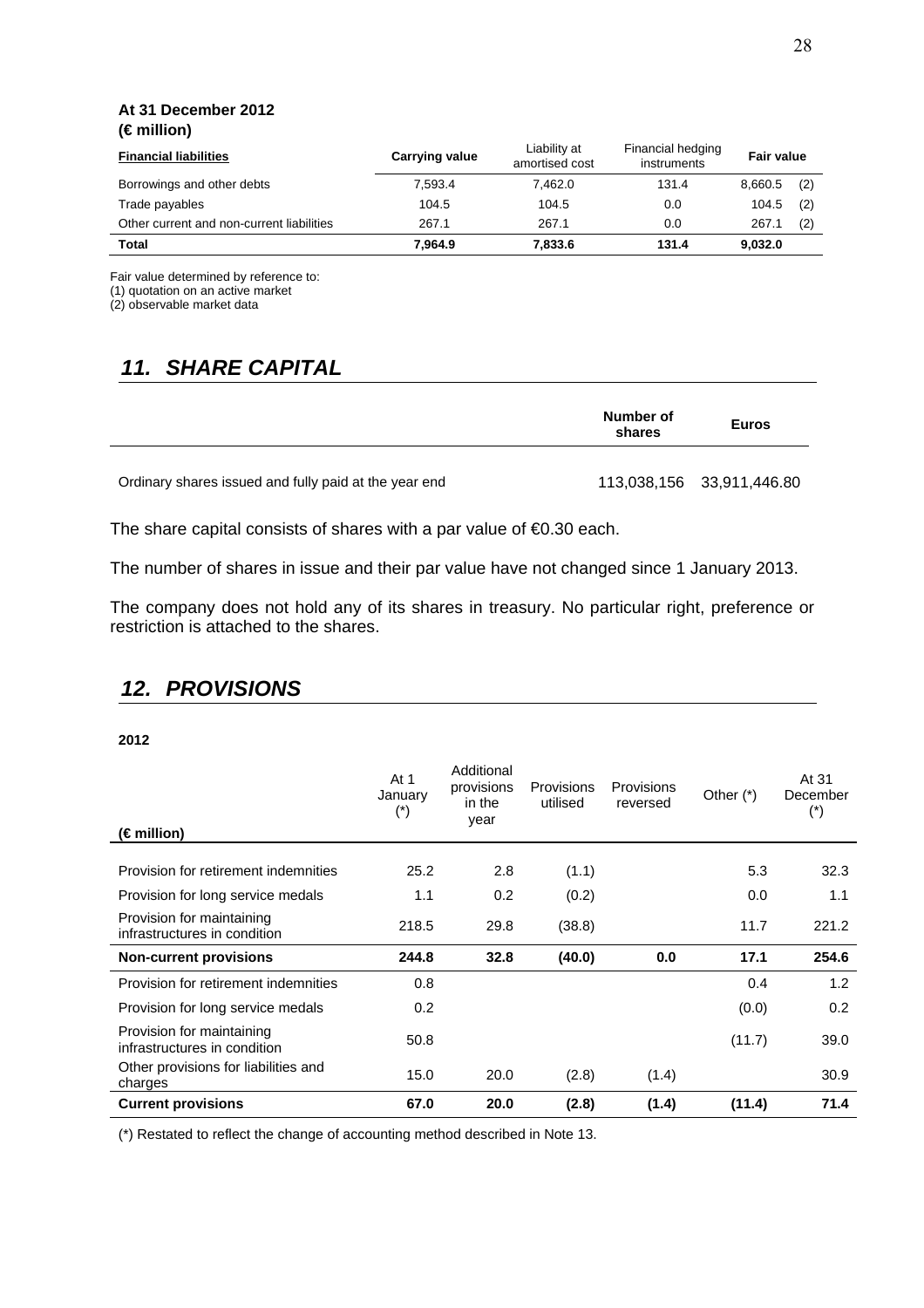| (€million)                                                | At 1<br>January<br>$(\dot{\phantom{a}})$ | Additional<br>provisions<br>in the<br>vear | <b>Provisions</b><br>utilised | Provisions<br>reversed | Other | At 31<br>December |
|-----------------------------------------------------------|------------------------------------------|--------------------------------------------|-------------------------------|------------------------|-------|-------------------|
|                                                           |                                          |                                            |                               |                        |       |                   |
| Provision for retirement indemnities                      | 32.3                                     | 3.2                                        | (1.3)                         |                        | (0.8) | 33.4              |
| Provision for long service medals                         | 1.1                                      | 0.2                                        | (0.2)                         |                        | (0.0) | 1.0               |
| Provision for maintaining<br>infrastructures in condition | 221.2                                    | 35.7                                       | (38.6)                        |                        | 0.6   | 218.9             |
| <b>Non-current provisions</b>                             | 254.6                                    | 39.1                                       | (40.2)                        | 0.0                    | (0.2) | 253.4             |
| Provision for retirement indemnities                      | 1.2                                      |                                            |                               |                        | (0.3) | 0.9               |
| Provision for long service medals                         | 0.2                                      |                                            |                               |                        | 0.0   | 0.2               |
| Provision for maintaining<br>infrastructures in condition | 39.0                                     |                                            |                               |                        | (0.6) | 38.4              |
| Other provisions for liabilities and<br>charges           | 30.9                                     | $2.2\phantom{0}$                           | (28.2)                        | (0.2)                  | (0.0) | 4.8               |
| <b>Current provisions</b>                                 | 71.4                                     | 2.2                                        | (28.2)                        | (0.2)                  | (0.9) | 44.3              |

(\*) Restated to reflect the change of accounting method described in Note 13.

# *13. EMPLOYEE BENEFITS PROVIDED UNDER DEFINED BENEFIT PLANS AND LONG-TERM BENEFITS*

These benefits consist of retirement indemnities and long service medals.

#### **Assumptions**

The expected return on plan assets was 3.00% in 2012 and 3.25% in 2013.

The actual return on plan assets was 3.49% in 2012 and 3.40% in 2013.

### **Changes during the year**

|                                   | <b>Retirement indemnities</b> |          | Long service medals |          |
|-----------------------------------|-------------------------------|----------|---------------------|----------|
|                                   | 2013                          | 2012     | 2013                | 2012     |
|                                   |                               |          |                     |          |
| Discount rate                     | 3.25%                         | $3.00\%$ | 3.25%               | $3.00\%$ |
| Expected rate of inflation        | 2.00%                         | 2.00%    | 2.00%               | 2.00%    |
| Expected rate of salary increases | 3.00%                         | $3.00\%$ | 3.00%               | 3.00%    |
| Mortality tables for men          | TH 08-10                      | TH 06-08 | TH 08-10            | TH 06-08 |
| Mortality tables for women        | TF 08-10                      | TF 06-08 | TF 08-10            | TF 06-08 |
| Retirement age for managers       | 63 years                      | 63 years | 63 years            | 63 years |
| Retirement age for non-managers   | 63 years                      | 63 years | 63 years            | 63 years |
| Social security charges           | 45.0%                         | 45.0%    | 45.0%               | 45.0%    |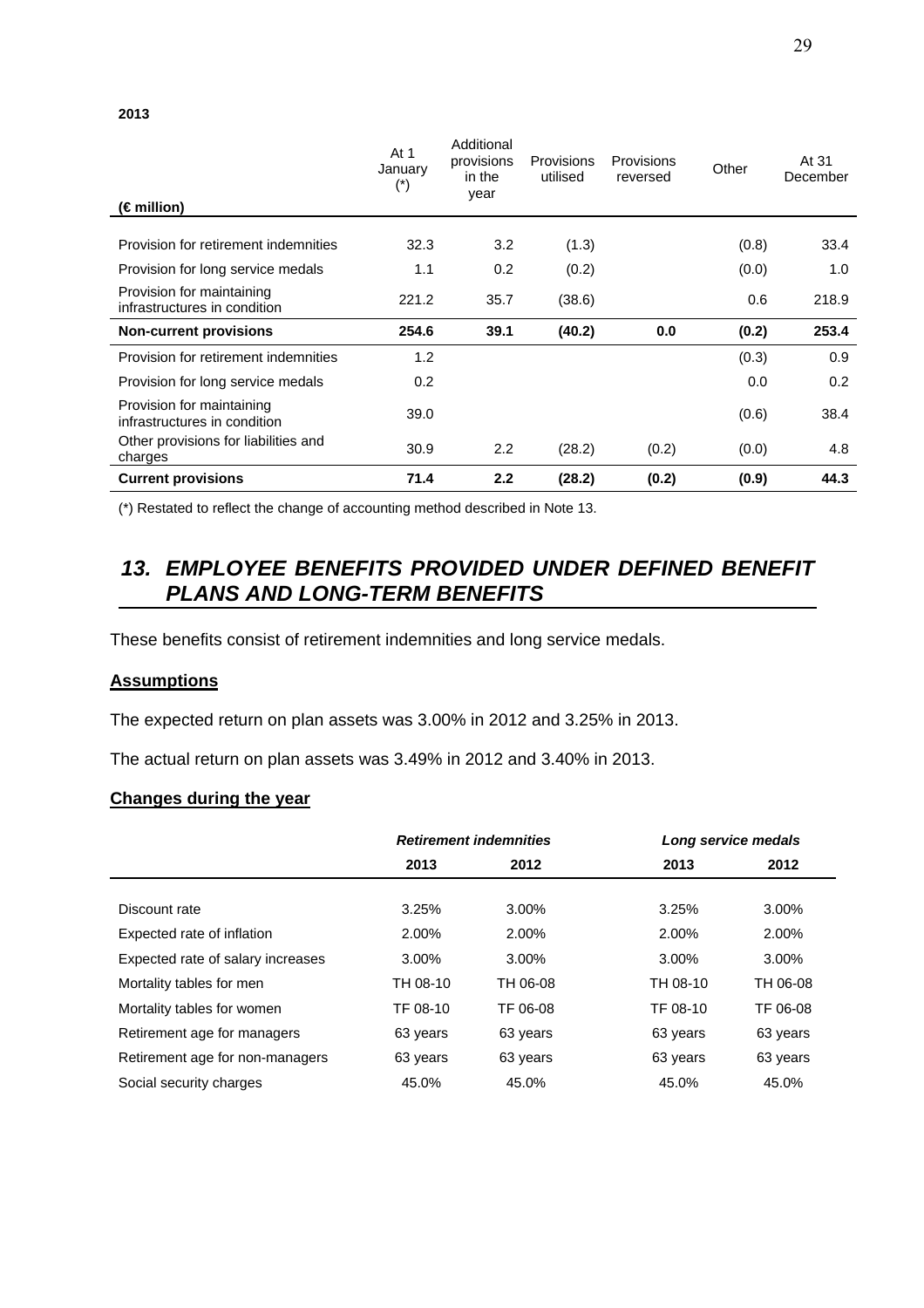### **Charge for the year**

|                                                    | <b>Retirement indemnities</b> |      | Long service medals |      |  |
|----------------------------------------------------|-------------------------------|------|---------------------|------|--|
| (€million)                                         | 2013                          | 2012 | 2013                | 2012 |  |
| Cost of past service                               | 2.1                           | 1.7  | 0.1                 | 0.1  |  |
| Net interest on provision (asset)                  | 1.0                           | 1.2  | 0.0                 | 0.1  |  |
| Cost of benefits recognised in income<br>statement | 3.1                           | 2.8  | 0.1                 | 0.2  |  |
| Immediate recognition of (gains)<br>losses         | 0.0                           | 0.0  | 0.0                 | 0.1  |  |
| Charge for accounting purposes                     | 3.1                           | 2.8  | 0.2                 | 0.2  |  |

The corresponding charge is included under employee benefit expenses in the income statement.

# **Other comprehensive income (OCI)**

|                                                                     | <b>Retirement indemnities</b> |       | Long service medals |      |
|---------------------------------------------------------------------|-------------------------------|-------|---------------------|------|
| $(\in$ million)                                                     | 2013                          | 2012  | 2013                | 2012 |
| Actuarial losses (gains) due to<br>experience adjustments           | (0.2)                         | 0.3   |                     |      |
| Actuarial losses (gains) due to<br>changes in actuarial assumptions | (1.0)                         | 5.4   |                     |      |
| Actuarial losses (gains) recognised in<br>OCI in the period         | (1.2)                         | 5.8   |                     |      |
| (Higher) lower return on plan assets<br>than based on discounting   | 0.1                           | (0.1) |                     |      |
| Total (gain) loss recognised in OCI for<br>the period               | (1.1)                         | 5.7   |                     |      |

### **Cost of defined benefits**

|                                                       | <b>Retirement indemnities</b> |      | Long service medals |      |
|-------------------------------------------------------|-------------------------------|------|---------------------|------|
| $(\epsilon$ million)                                  | 2013                          | 2012 | 2013                | 2012 |
|                                                       |                               |      |                     |      |
| Cost of service                                       | 2.1                           | 1.7  | 0.1                 | 0.1  |
| Net interest on provision (asset)                     | 1.0                           | 1.2  | 0.0                 | 0.1  |
| Immediate recognition of (gains)<br>losses            | 0.0                           | 0.0  | 0.0                 | 0.0  |
| Total (gain) loss recognised in OCI for<br>the period | (1.1)                         | 5.7  | 0.0                 | 0.0  |
| Total cost of defined benefits                        | 2.0                           | 8.5  | 0.2                 | 0.2  |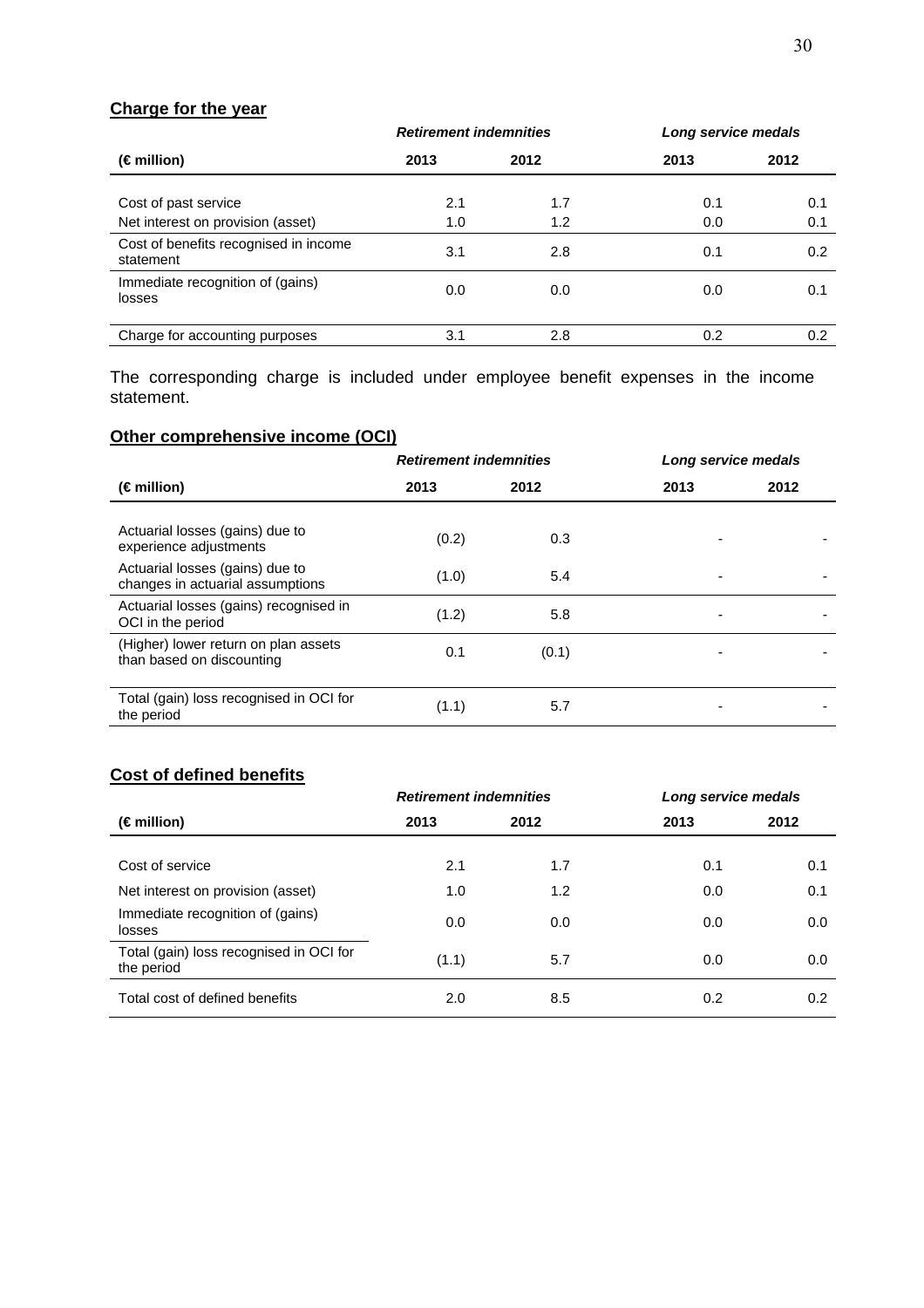### **Analysis of provision recognised for accounting purposes**

|                                     | <b>Retirement indemnities</b> |        | Long service medals |       |  |
|-------------------------------------|-------------------------------|--------|---------------------|-------|--|
| $(\epsilon$ million)                | 2013                          | 2012   | 2013                | 2012  |  |
|                                     |                               |        |                     |       |  |
| Actuarial obligation at 1 January   | (36.7)                        | (36.1) | (1.3)               | (1.3) |  |
| Fair value of plan assets           | 2.4                           | 2.6    | 0.0                 | 0.0   |  |
| Assets (provision) at end of period | (34.3)                        | (33.5) | (1.3)               | (1.3) |  |

# **Reconciliation of provision recognised for accounting purposes**

|                                                         | <b>Retirement indemnities</b> |        | Long service medals |       |
|---------------------------------------------------------|-------------------------------|--------|---------------------|-------|
| $(\epsilon$ million)                                    | 2013                          | 2012   | 2013                | 2012  |
| Asset (provision) at the start of the<br>period         | (33.5)                        | (26.0) | (1.3)               | (1.3) |
| Charge for period recognised for<br>accounting purposes | (3.1)                         | (2.8)  | (0.2)               | (0.2) |
| Gain (loss) recognised in OCI                           | 1.1                           | (5.7)  | 0.0                 | 0.0   |
| Benefits paid directly by the company                   | 1.2                           | 1.1    | 0.2                 | 0.2   |
| (Asset) provision at the end of the<br>period           | (34.3)                        | (33.5) | (1.3)               | (1.3) |

# **Reconciliation of actuarial obligation**

|                                                    | <b>Retirement indemnities</b> |        | Long service medals |       |
|----------------------------------------------------|-------------------------------|--------|---------------------|-------|
| $(\epsilon$ million)                               | 2013                          | 2012   | 2013                | 2012  |
|                                                    |                               |        |                     |       |
| Obligation at the start of the period              | (36.1)                        | (28.7) | (1.3)               | (1.3) |
| Cost of past services                              | (2.1)                         | (1.7)  | (0.1)               | (0.1) |
| Interest on actuarial obligation                   | (1.1)                         | (1.3)  | (0.0)               | (0.1) |
| Actuarial (gain) loss - experience                 | 0.2                           | (0.3)  | (0.0)               | (0.0) |
| Actuarial (gain) loss - demographic<br>assumptions | (0.0)                         | 0.0    | 0.0                 | 0.0   |
| Actuarial (gain) loss - financial<br>assumptions   | 1.0                           | (5.4)  | 0.0                 | (0.1) |
| Benefits paid out of assets                        | 0.2                           | 0.3    | 0.0                 | 0.0   |
| Benefits paid by the company                       | 1.2                           | 1.1    | 0.2                 | 0.2   |
| Obligation at the end of the period                | (36.7)                        | (36.1) | (1.3)               | (1.3) |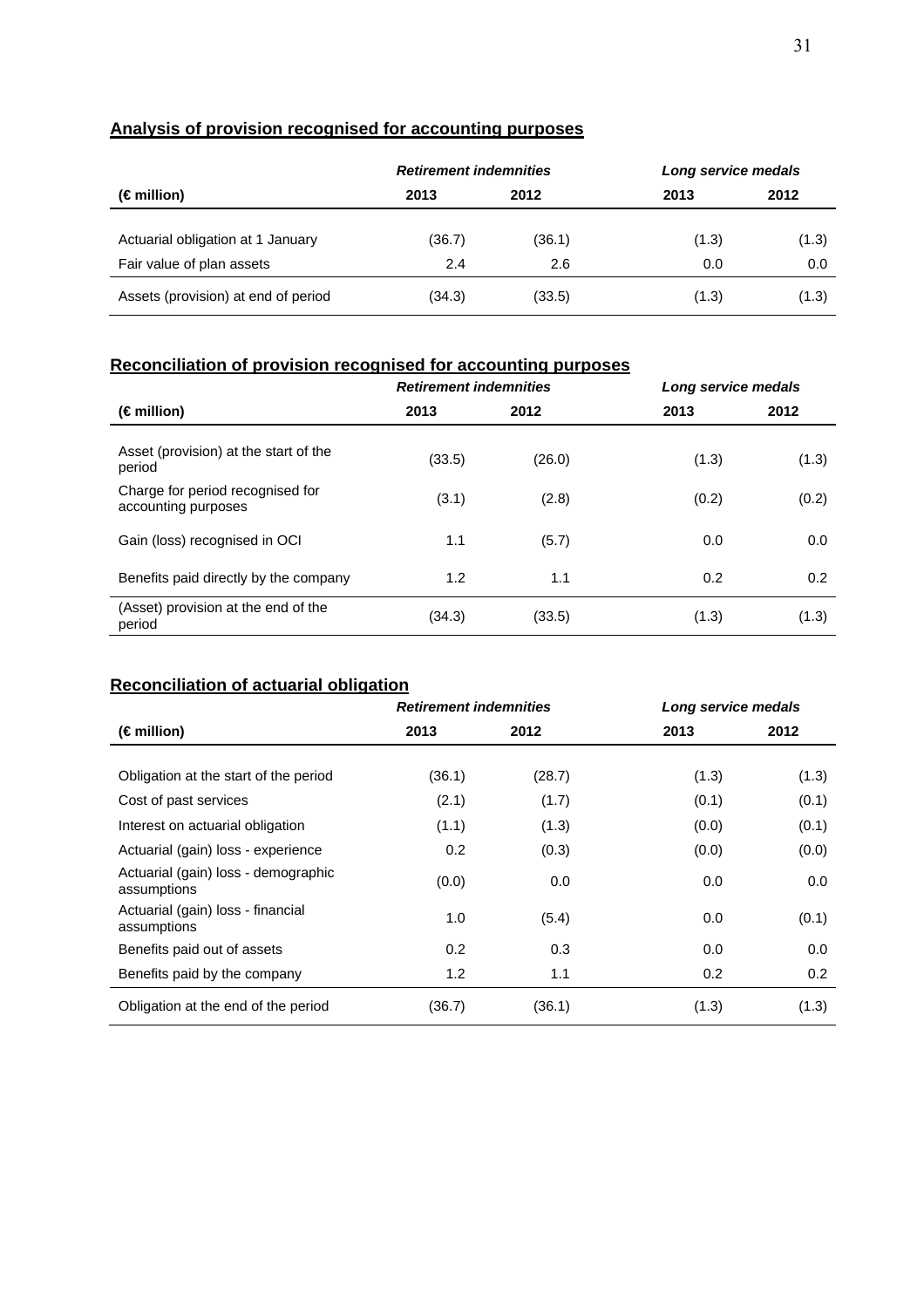### **Reconciliation of plan assets**

|                                                                   | <b>Retirement indemnities</b> |       | Long service medals |      |
|-------------------------------------------------------------------|-------------------------------|-------|---------------------|------|
| $(\epsilon$ million)                                              | 2013                          | 2012  | 2013                | 2012 |
|                                                                   |                               |       |                     |      |
| Fair value at the start of the period                             | 2.6                           | 2.6   |                     |      |
| Net interest on plan assets                                       | 0.1                           | 0.1   |                     |      |
| (Higher) lower return on plan assets<br>than based on discounting | (0.1)                         | 0.1   |                     |      |
| Benefits paid                                                     | (0.2)                         | (0.3) |                     |      |
| Fair value at the end of the period                               | 2.4                           | 2.6   |                     |      |

Benefits in respect of retirement indemnities and long service medals totalling €1.5 million are expected to be paid in 2014.

#### **Sensitivity analysis**

A 0.5 point change in the discount rate has an impact of 5% on the actuarial obligation in respect of retirement indemnities.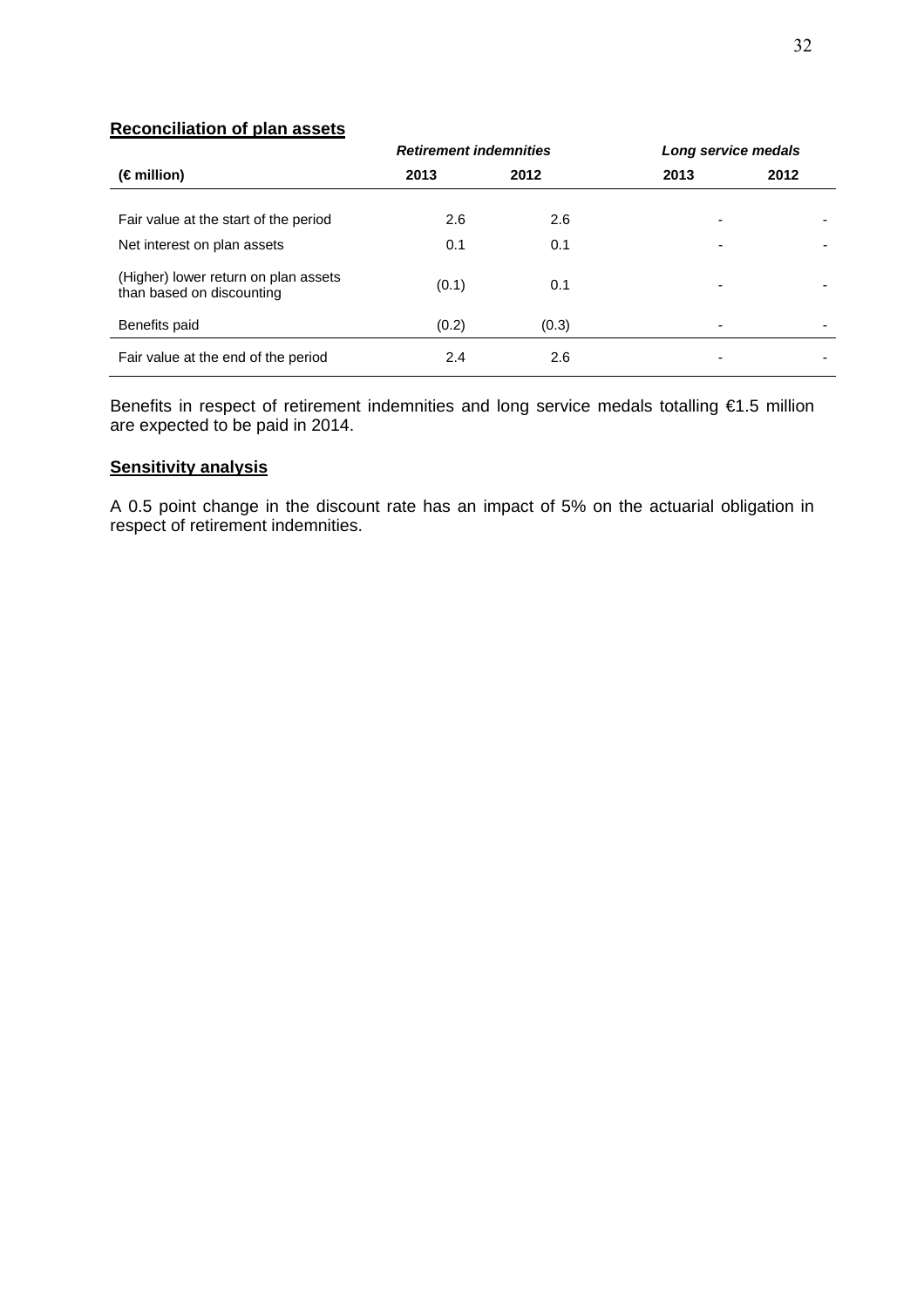### **Summary of impacts of change in accounting method resulting from the application of IAS 19 (revised)**

|                                               |                 | 31 December 2012 |                 |                 | 1 January 2012 |                 |
|-----------------------------------------------|-----------------|------------------|-----------------|-----------------|----------------|-----------------|
| (€million)                                    | <b>Reported</b> | Impact           | <b>Restated</b> | <b>Reported</b> | Impact         | <b>Restated</b> |
| <b>Capital and reserves</b>                   |                 |                  |                 |                 |                |                 |
| Share capital                                 | 33.9            | 0.0              | 33.9            | 33.9            | 0.0            | 33.9            |
| Consolidated reserves                         | (540.2)         | (3.1)            | (543.4)         | 281.7           | 0.6            | 282.3           |
| Profit for the year                           | 391.8           | 0.0              | 391.8           | 395.2           | 0.0            | 395.2           |
| Group share of shareholders' equity           | (114.5)         | (3.1)            | (117.7)         | 710.8           | 0.6            | 711.4           |
| Non-controlling interests                     | 0.1             | 0.0              | 0.1             | 0.2             | 0.0            | 0.2             |
| Total equity                                  | (114.4)         | (3.2)            | (117.6)         | 711.0           | 0.6            | 711.6           |
| <b>Non-current liabilities</b>                |                 |                  |                 |                 |                |                 |
| <b>Borrowings</b>                             | 6.904.2         |                  | 6.904.2         | 6,673.5         |                | 6,673.5         |
| Deferred tax liabilities                      | 61.7            | (1.7)            | 60.0            | 86.7            | 0.3            | 87.0            |
| Provisions                                    | 249.8           | 4.8              | 254.6           | 245.6           | (0.9)          | 244.8           |
| Other non-current liabilities                 | 54.3            |                  | 54.3            | 62.0            |                | 62.0            |
| Total non-current liabilities                 | 7,270.0         | 3.2              | 7,273.2         | 7,067.8         | (0.6)          | 7,067.2         |
| <b>Current liabilities</b>                    |                 |                  |                 |                 |                |                 |
| Trade and other payables                      | 104.5           | 0.0              | 104.5           | 113.2           | 0.0            | 113.2           |
| <b>Borrowings</b>                             | 337.0           | 0.0              | 337.0           | 224.9           | 0.0            | 224.9           |
| Non-current borrowings due within one<br>vear | 352.1           | 0.0              | 352.1           | 538.9           | 0.0            | 538.9           |
| Current tax liability                         | 4.8             | 0.0              | 4.8             | 0.0             | 0.0            | 0.0             |
| Provisions                                    | 71.4            | 0.0              | 71.4            | 66.9            | 0.0            | 66.9            |
| Other current liabilities                     | 212.8           | 0.0              | 212.8           | 204.2           | 0.0            | 204.2           |
| <b>Total current liabilities</b>              | 1,082.7         | 0.0              | 1,082.7         | 1,148.1         | 0.0            | 1,148.1         |
| Total shareholders' equity and liabilities    | 8,238.2         | 0.0              | 8,238.2         | 8,926.9         | 0.0            | 8,926.9         |
| <b>Total assets</b>                           | 8,238.2         | (0.0)            | 8,238.2         | 8,926.9         | 0.0            | 8,926.9         |

# *14. OTHER CURRENT AND NON-CURRENT LIABILITIES*

| (€million)                    | 31 December<br>2013 | 31 December<br>2012 |
|-------------------------------|---------------------|---------------------|
| Payments on account           | 13.8                | 11.7                |
| Tax and social security       | 161.8               | 150.4               |
| Deferred income               | 8.5                 | 9.0                 |
| Other debts                   | 47.4                | 41.6                |
| Other current liabilities     | 231.5               | 212.8               |
| Deferred income               | 52.3                | 54.3                |
| Other non-current liabilities | 52.3                | 54.3                |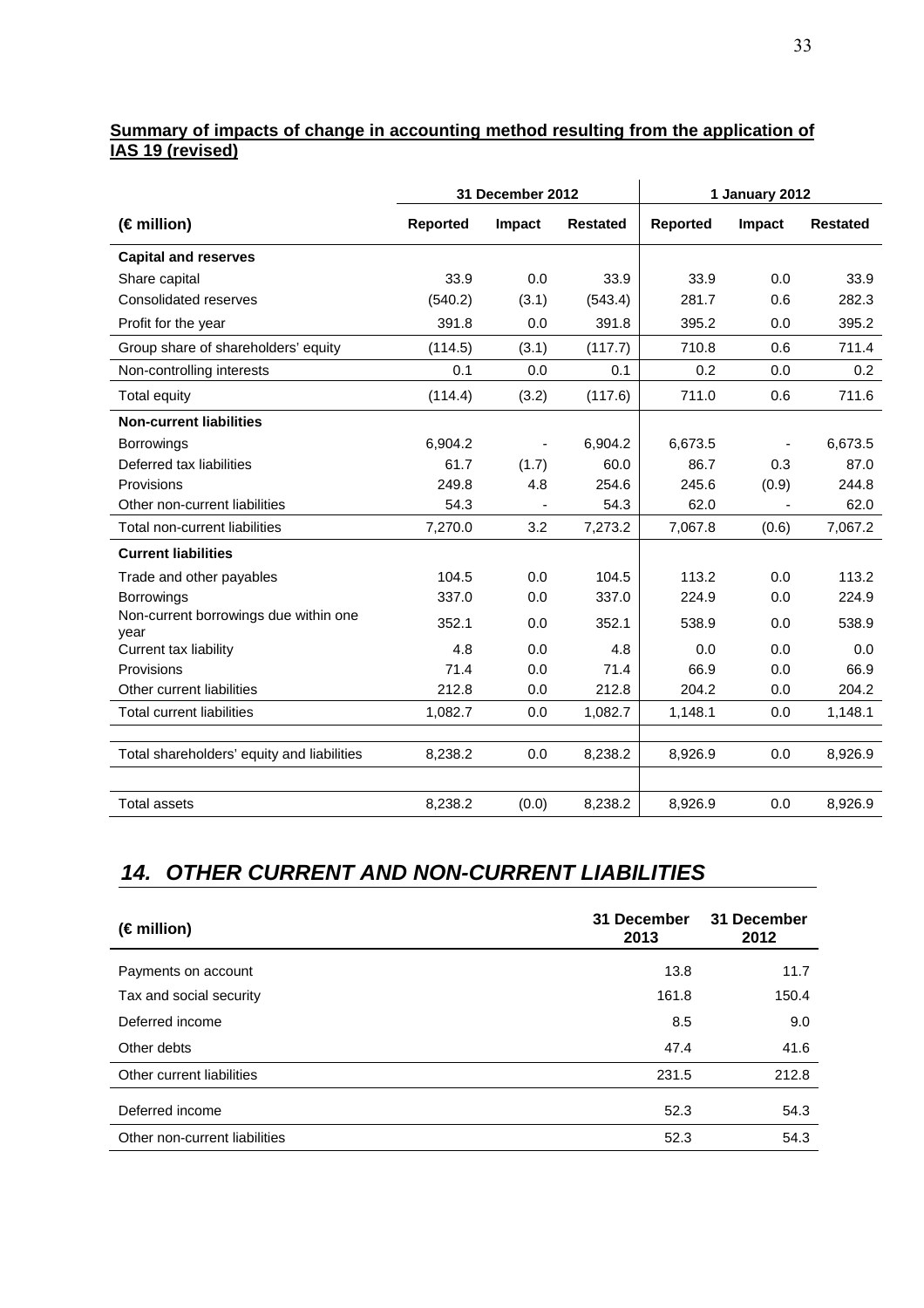# *15. REVENUE*

| (€million)                                           | 2013    | 2012    |
|------------------------------------------------------|---------|---------|
| Toll revenue                                         | 2,028.2 | 1,971.1 |
| Rental income from commercial facilities             | 41.0    | 37.7    |
| Revenue from leasing telecommunication installations | 13.3    | 13.2    |
| Other                                                | 16.8    | 16.6    |
| Revenue excluding construction services              | 2,099.2 | 2,038.6 |
| Construction services (IFRIC 12)                     | 299.3   | 187.9   |
| Total                                                | 2,398.5 | 2.226.5 |

Rental income from commercial facilities is collected from third parties that operate the commercial establishments located at the rest areas.

Revenue from leasing telecommunication installations corresponds essentially to leases entered into with telecommunication operators for the use of fibre optic cables and towers.

# *16. PURCHASES AND EXTERNAL CHARGES*

| (€million)                       | 2013    | 2012    |
|----------------------------------|---------|---------|
|                                  |         |         |
| Energy                           | (16.3)  | (15.6)  |
| Supplies                         | (11.3)  | (8.5)   |
| Spare parts                      | (6.0)   | (5.8)   |
| Infrastructure maintenance       | (23.7)  | (25.8)  |
| Routine maintenance              | (19.0)  | (18.5)  |
| Construction services (IFRIC 12) | (299.3) | (187.9) |
| Other external charges           | (59.5)  | (60.7)  |
| Total                            | (435.1) | (322.8) |

# *17. EMPLOYEE BENEFIT EXPENSES*

| (€million)                                          | 2013    | 2012    |
|-----------------------------------------------------|---------|---------|
| Wages and salaries                                  | (118.4) | (118.6) |
| Social security contributions and deferred benefits | (74.2)  | (74.2)  |
| Discretionary employee profit sharing               | (5.9)   | (9.4)   |
| Mandatory employee profit sharing                   | (18.2)  | (14.5)  |
| Employer's contribution to profit sharing plans     | (0.6)   | (3.7)   |
| Total                                               | (217.3) | (220.4) |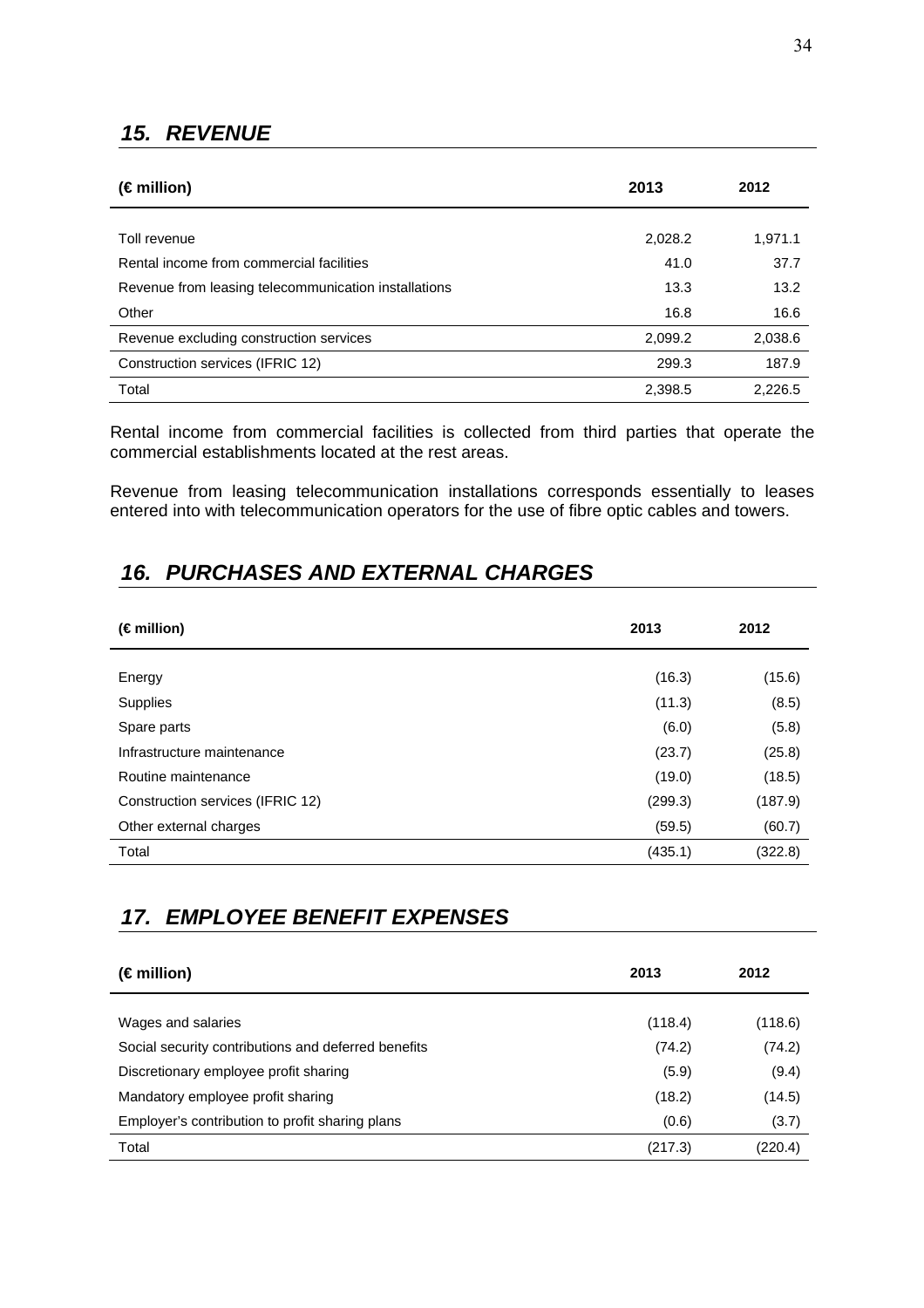| <b>Headcount</b>         | 2013  | 2012  |
|--------------------------|-------|-------|
|                          |       |       |
| Management grade         | 527   | 521   |
| Supervisor grade         | 1,783 | 1,781 |
| Workers and office staff | 1,291 | 1,344 |
| <b>Total</b>             | 3,601 | 3,646 |

# *18. TAXES (OTHER THAN INCOME TAX)*

| $(\epsilon$ million)               | 2013    | 2012    |
|------------------------------------|---------|---------|
|                                    |         |         |
| Regional development tax           | (146.4) | (145.2) |
| Territorial economic contribution  | (59.3)  | (57.4)  |
| Fee for the use of public property | (62.4)  | (49.0)  |
| Other taxes and duties             | (6.6)   | (6.6)   |
| Total                              | (274.6) | (258.2) |

The Territorial Economic Contribution is composed of two different taxes: a Company Real Property Contribution (*Cotisation Foncière des Entreprises - CFE*), assessed only on real estate assets, and a Company Contribution on the Added Value (*Cotisation sur la Valeur Ajoutée des Entreprises - CVAE*). Since 2010, these two components of the Territorial Economic Contribution have been treated as operating expenses in the same way as the local business tax before it was repealed.

The fee for the use of public property is based on the revenue, the rental value and the length of the motorway network in kilometres, and is therefore treated as an operating expense.

The regional development tax is based on the number of kilometres travelled and is therefore treated as an operating expense.

# *19. DEPRECIATION AND AMORTISATION EXPENSE*

| (€million)                                                                                               | 2013    | 2012    |
|----------------------------------------------------------------------------------------------------------|---------|---------|
| Amortisation of other intangible assets                                                                  | (9.9)   | (9.8)   |
| Amortisation of intangible assets arising from concessions                                               | (335.3) | (326.9) |
| Depreciation of property, plant and equipment (other than assets made<br>available under finance leases) | (46.9)  | (48.5)  |
| Depreciation of property, plant and equipment made available under<br>finance leases                     | (2.4)   | (2.5)   |
| Total                                                                                                    | (394.5) | (387.7) |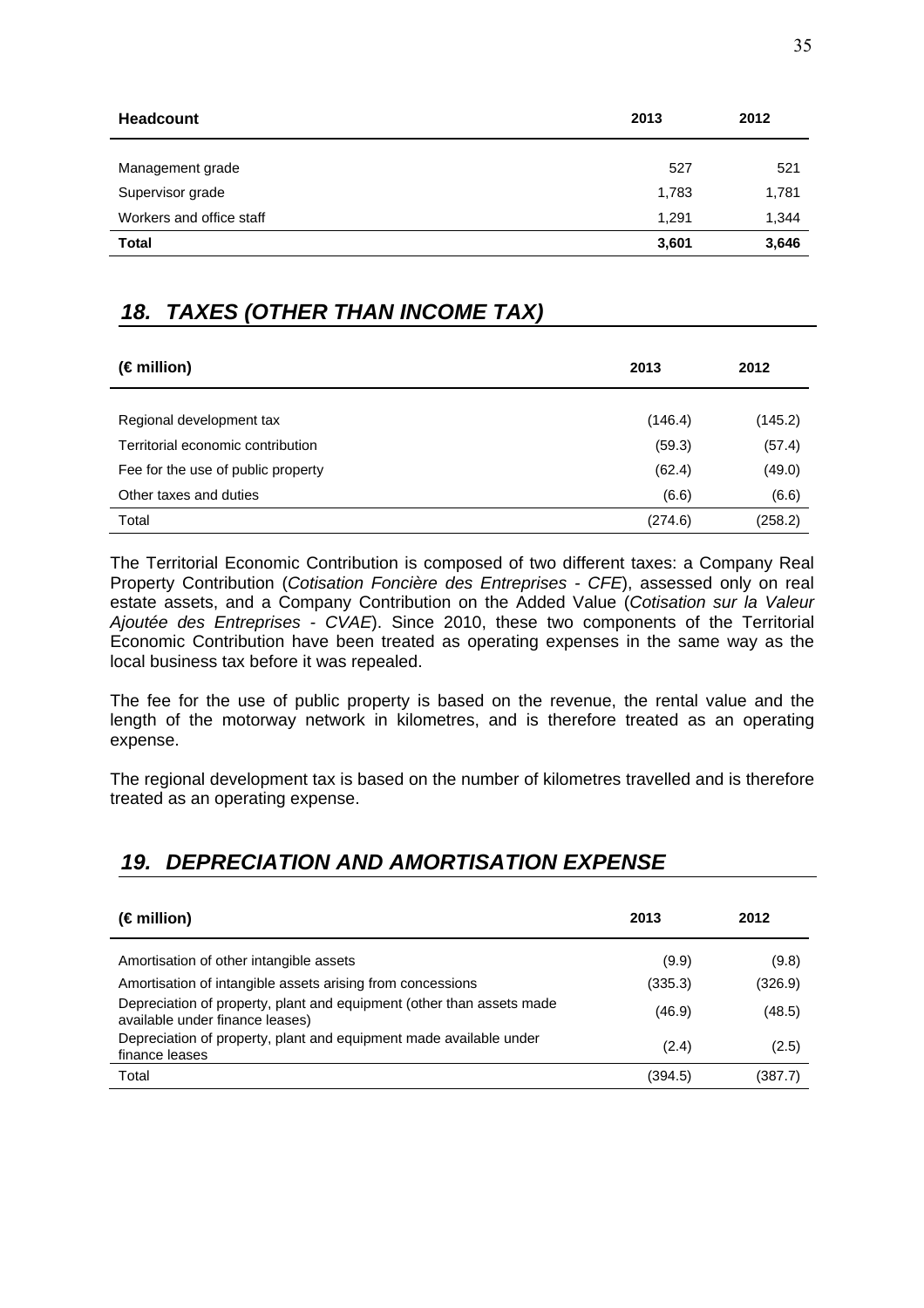# *20. OTHER OPERATING INCOME AND EXPENSES*

| $(\epsilon$ million)                                       | 2013  | 2012  |
|------------------------------------------------------------|-------|-------|
| Impairment losses recognised in respect of current assets  | (0.1) | (0.3) |
| Gains on disposals                                         | 0.7   | 0.7   |
| Other income                                               | 7.0   | 6.0   |
| Other expenses                                             | (3.7) | (4.0) |
| Other operating income (expenses) from ordinary activities | 3.9   | 2.4   |

# *21. INCOME FROM CASH AND CASH EQUIVALENTS*

| $(\epsilon$ million)                                    | 2013 | 2012 |
|---------------------------------------------------------|------|------|
| Net proceeds from the disposal of marketable securities | 0.0  | 0.2  |
| Income from debt-related derivative instruments         | 0.1  | 0.1  |
| Other financial income                                  | 16.0 | 17.7 |
| Total                                                   | 16.1 | 18.0 |

# *22. FINANCE COSTS*

| 2013    | 2012          |
|---------|---------------|
| (330.2) | (375.5)       |
| (26.3)  | (21.2)        |
| 5.4     | 3.0           |
| (351.1) | (393.7)       |
| 14.3    | 5.7<br>(12.0) |
| 4.1     | (6.3)         |
|         | (10.3)        |

Fees in respect of unutilised credit lines came to €5.0 million in 2013 (2012: €3.7 million).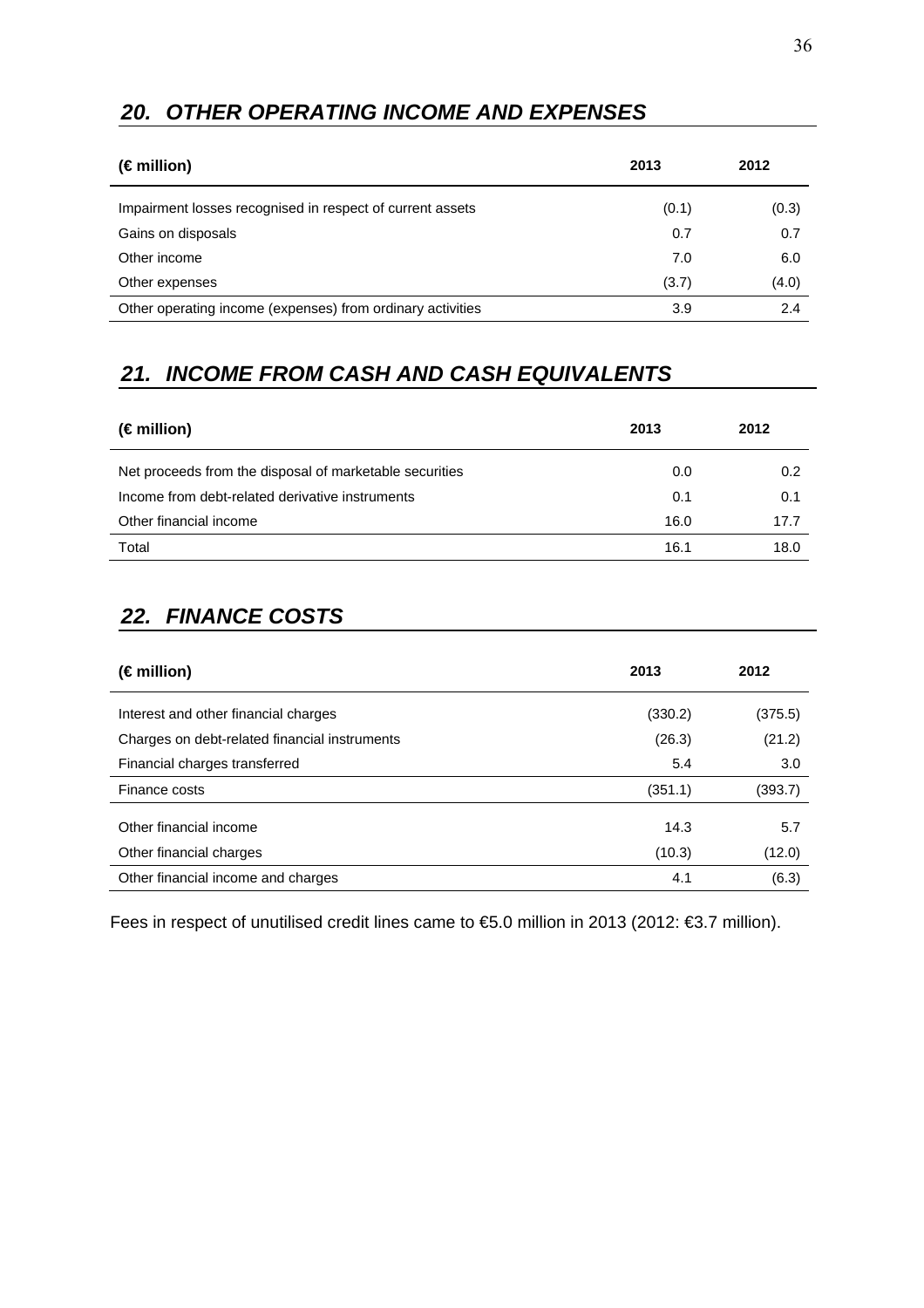# *23. INCOME TAX EXPENSE*

### **Tax charge for the year**

| $(\epsilon$ million)         | 2013    | 2012    |
|------------------------------|---------|---------|
| Current tax                  | (287.1) | (258.6) |
| Deferred tax credit (charge) | 11.3    | 28.1    |
| Total                        | (275.9) | (230.6) |

### **Reconciliation of theoretical tax charge to effective tax charge**

| (€million)                                                | 2013   | 2012   |
|-----------------------------------------------------------|--------|--------|
| Net profit for the year                                   | 442.4  | 392.0  |
| Income tax expense                                        | 275.9  | 230.6  |
| Share of profit of associates                             | 5.8    | 5.9    |
| Profit before tax                                         | 724.0  | 628.5  |
| Applicable tax rate                                       | 34.43% | 34.43% |
| Theoretical tax on the profit before tax determined above | 249.3  | 216.4  |
| Permanent differences                                     | (1.0)  | 0.2    |
| Other differences                                         | 27.5   | 14.0   |
| Income tax expense recognised                             | 275.9  | 230.6  |

### **Analysis of deferred tax assets and liabilities**

| $(\epsilon$ million)                     | 2013    | 2012 $(*)$ |
|------------------------------------------|---------|------------|
| Deferred tax assets resulting from       |         |            |
|                                          |         |            |
| <b>IFRIC 12</b>                          | (140.4) | (138.2)    |
| Provisions for retirement indemnities    | (12.6)  | (10.9)     |
| Provisions for holiday pay               | (6.5)   | (5.9)      |
| Employee profit sharing                  | (7.0)   | (5.3)      |
| Swap reversals                           | (0.6)   | (1.0)      |
| Other                                    | (8.0)   | (18.2)     |
| Deferred tax assets                      | (175.0) | (179.5)    |
|                                          |         |            |
| Deferred tax liabilities arising from    |         |            |
| Charges capitalised, net of depreciation | 142.0   | 143.4      |
| Depreciation of renewable fixed assets   | 41.8    | 41.8       |
| Regulated provisions                     | 20.8    | 19.8       |
| Provisions for replacement               | 26.5    | 31.1       |
| Other                                    | 2.1     | 3.3        |
| Deferred tax liabilities                 | 233.3   | 239.5      |
|                                          |         |            |
| Net deferred tax liabilities             | 58.3    | 60.0       |

(\*) Restated to reflect the change of accounting method described in Note 13.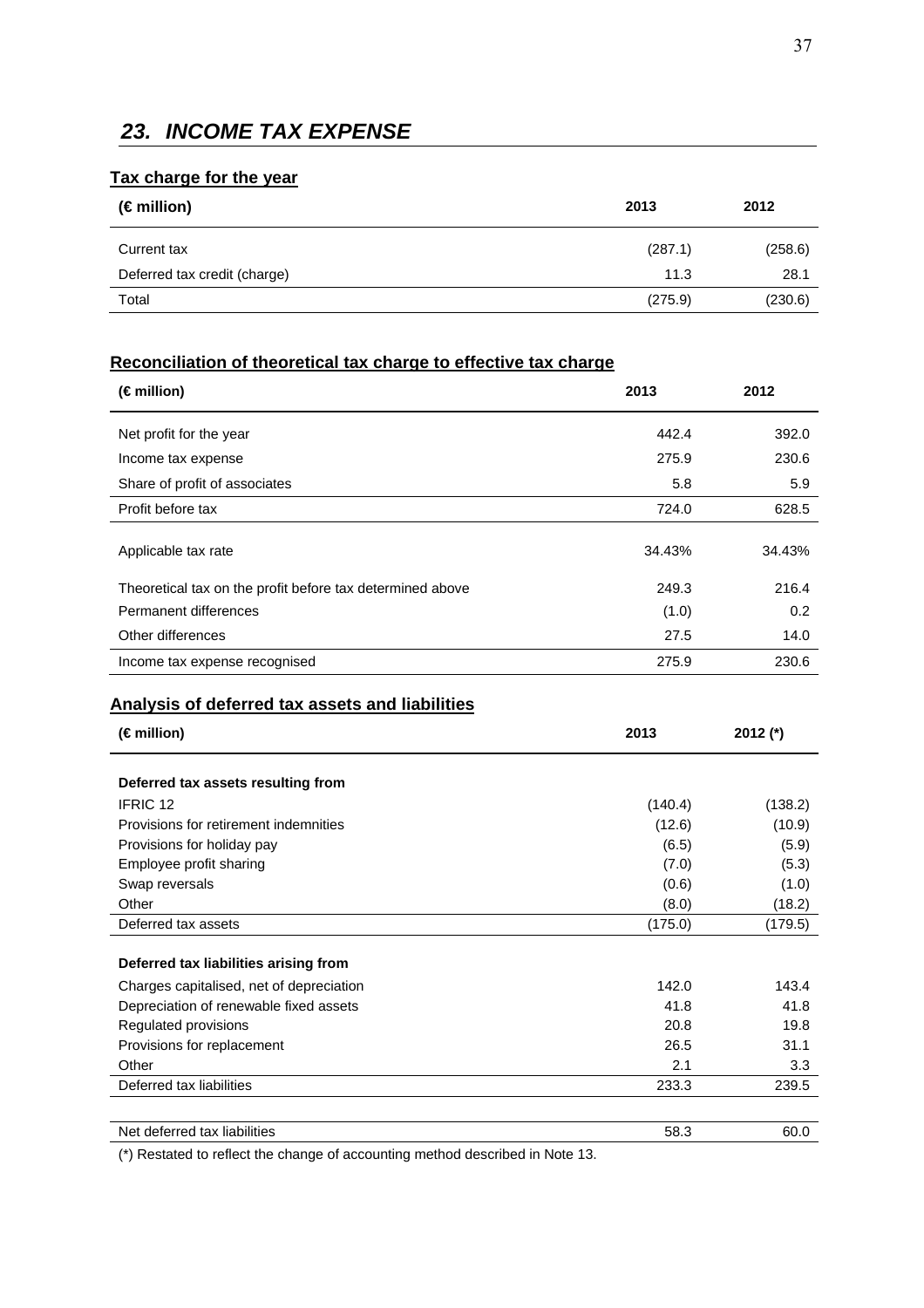# *24. EARNINGS PER SHARE*

The average number of shares was calculated taking into account the number of days elapsed since the dates of the last transactions having affected the capital.

Earnings per share are calculated by dividing profit or loss attributable to ordinary equity holders of the parent entity by the weighted average number of ordinary shares outstanding during the year.

| $(\epsilon$ million)                                                                 | 2013        | 2012        |
|--------------------------------------------------------------------------------------|-------------|-------------|
| Net profit for the year attributable to ordinary equity holders of the parent entity | 442.4       | 392.0       |
| Weighted average number of ordinary shares outstanding during the year               | 113,038,156 | 113,038,156 |
| Basic earnings per share                                                             | 3.91        | 3.47        |
| Net profit for the year attributable to ordinary equity holders of the parent entity | 442.4       | 392.0       |
| Weighted average number of ordinary shares outstanding during the year               | 113,038,156 | 113,038,156 |
| Diluted earnings per share                                                           | 3.91        | 3.47        |

There are no potentially dilutive instruments in issue.

# *25. DIVIDEND*

In 2013, a dividend of €3.89 per share was distributed.

# *26. COMMITMENTS*

#### *Commitments given*

| $(\epsilon$ million)                | 31<br><b>December</b><br>2013 | 31<br><b>December</b><br>2012 |
|-------------------------------------|-------------------------------|-------------------------------|
| Sundry guarantees                   | 22.6                          | 22.8                          |
| Work to be performed (1% landscape) | 0.1                           | 0.1                           |
| Total                               | 22.7                          | 22.9                          |

Sundry guarantees relate to commitments given by AREA in respect of its participating interest in Adelac.

#### *Commitments received*

| $(\epsilon$ million) | 31<br><b>December</b><br>2013 | 31<br><b>December</b><br>2012 |
|----------------------|-------------------------------|-------------------------------|
|                      |                               |                               |
| Bank guarantees      | 38.0                          | 26.1                          |
| Other                | 0.0                           | 0.0                           |
| Total                | 38.0                          | 26.1                          |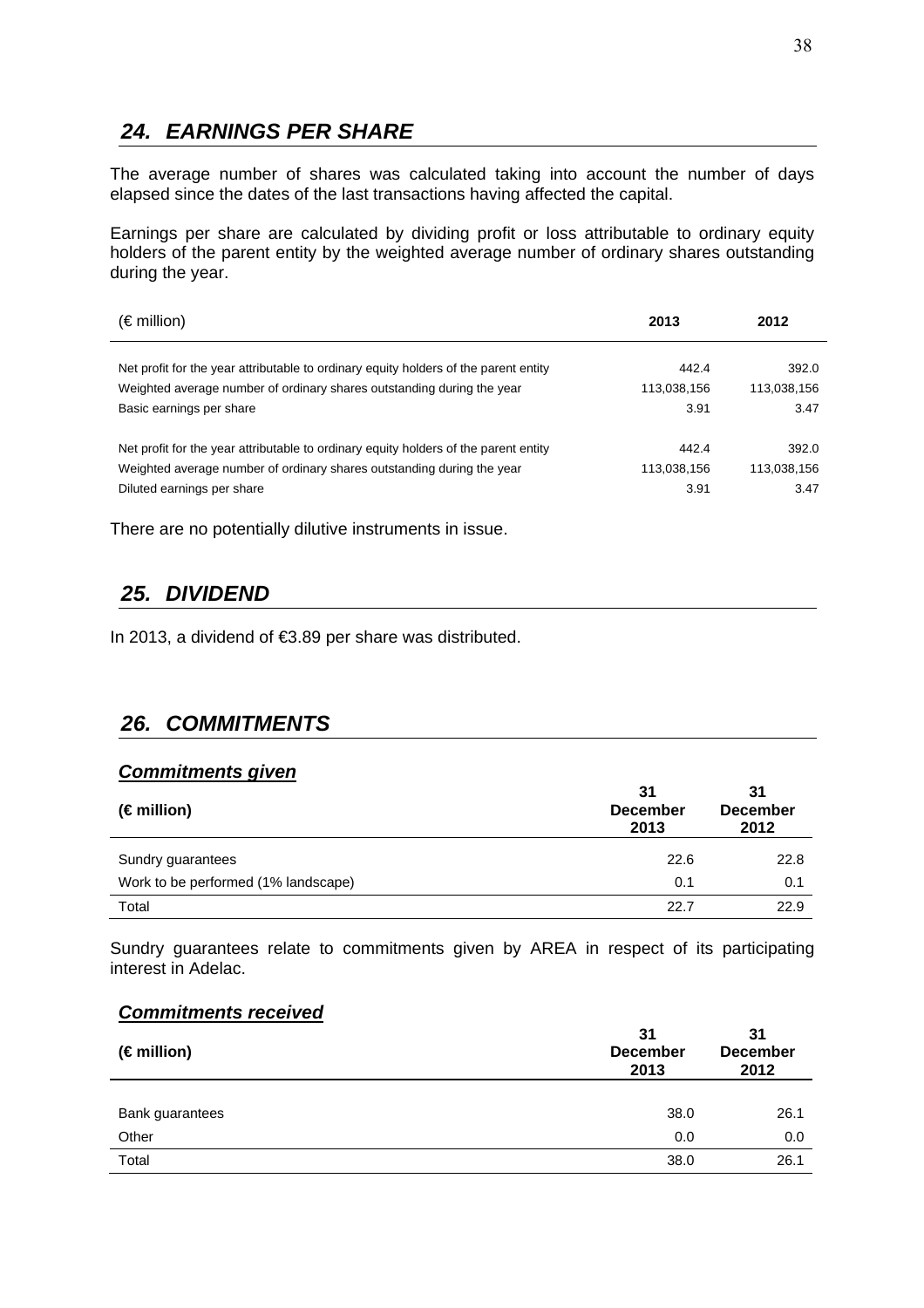### *Reciprocal commitments*

| $(\epsilon$ million)                    | 31<br><b>December</b><br>2013 | 31<br><b>December</b><br>2012 |
|-----------------------------------------|-------------------------------|-------------------------------|
| Works contracts signed but not executed | 170.1                         | 151.3                         |

### *Amounts payable under operating leases*

| (€million)            | 31<br><b>December</b><br>2013 | 31<br><b>December</b><br>2012 |
|-----------------------|-------------------------------|-------------------------------|
|                       |                               |                               |
| Within 1 year         | 2.4                           | 2.7                           |
| Between 1 and 5 years | 2.3                           | 3.1                           |
| After 5 years         | 0.0                           | 0.0                           |
| Total                 | 4.6                           | 5.7                           |

### *Amounts receivable under operating leases*

| $(\epsilon$ million)  | 31<br><b>December</b><br>2013 | 31<br><b>December</b><br>2012 |
|-----------------------|-------------------------------|-------------------------------|
|                       |                               |                               |
| Within 1 year         | 34.6                          | 31.7                          |
| Between 1 and 5 years | 100.0                         | 95.1                          |
| After 5 years         | 64.7                          | 113.9                         |
| Total                 | 199.3                         | 240.7                         |

# *27. RELATED PARTY TRANSACTIONS*

Related parties include: (i) entities over which the Group exercises exclusive control, joint control or significant influence (i.e. joint ventures and associates); (ii) shareholders exercising joint control over group joint ventures; (iii) non-controlling shareholders exercising significant influence over the group subsidiaries; and finally (iv) the directors, officers and managers of the Group and the companies over which they exercise exclusive control, joint control or significant influence or in which they hold significant voting rights.

Work carried out by Eiffage group is negotiated on an arm's length basis and after inviting tenders from other construction and civil engineering groups.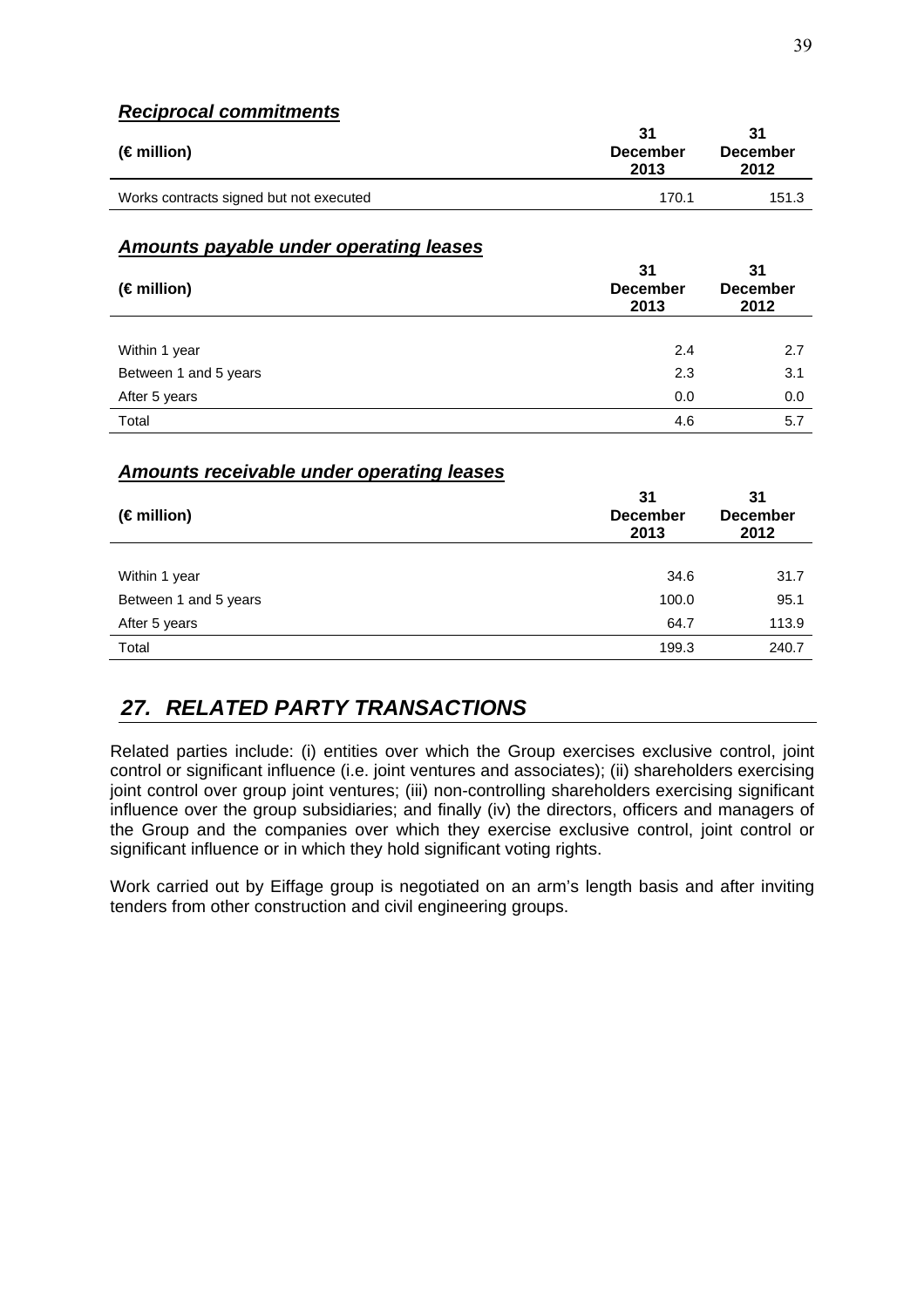| Company                 | <b>Nature</b>                                  | <b>Type</b> | <b>Amount</b> | Payable<br>(Receivable) |
|-------------------------|------------------------------------------------|-------------|---------------|-------------------------|
| Eiffage Group           | Sundry services                                | Income      | 0.9           | (0.2)                   |
|                         | Work                                           | Charges     | 114.6         | 14.4                    |
| Eiffarie                | Staff made available                           | Charges     | 0.9           | 0.7                     |
| Financière Eiffarie     | Current account tax group                      |             |               | 49.8                    |
| Axxès                   | Heavy goods vehicles remote toll<br>collection | Charges     | 1.2           | (43.0)                  |
| Sira                    | Radio services (Autoroute Info)                | Charges     | 1.6           | 0.0                     |
|                         | Sundry services                                | Income      | 0.2           | (0.2)                   |
|                         | Cash advance                                   | Income      | 0.2           |                         |
|                         | Cash advance                                   | Charges     | 0.0           | 0.9                     |
| Park +                  | Cash advance                                   | Income      | 0.0           | (0.1)                   |
|                         | Sundry services                                | Income      | 0.1           | (0.0)                   |
|                         | Sundry services                                | Charges     | 0.0           |                         |
| Adelac                  | Sundry services                                | Income      | 4.7           | (0.4)                   |
|                         | Sundry services                                | Charges     | 0.0           |                         |
|                         | Staff made available                           | Income      | 0.1           | (0.1)                   |
|                         | Cash advance                                   | Income      | 3.9           | (68.8)                  |
| <b>Autoroute Trafic</b> | Financial income                               | Income      | 0.1           |                         |

Material transactions with related parties are summarised in the table below:

# *28. MANAGEMENT INDICATORS*

| (€million)          | 2013  | 2012  |
|---------------------|-------|-------|
| Operating cash flow | 868   | 812   |
| <b>EBITDA</b>       | 1,475 | 1,428 |
| EBITDA margin       | 70.3% | 70.0% |

EBITDA (earnings before interest, tax, depreciation and amortisation) corresponds to the operating profit on ordinary activities adjusted for employee profit sharing and before amortisation, depreciation and provisions.

Operating cash flow corresponds to the net profit adjusted by adding back depreciation and amortisation expense and provisions and deducting profits on disposals and the share of profit of associates.

# *29. EVENTS AFTER THE BALANCE SHEET DATE*

Autoroutes Paris-Rhin-Rhône (APRR) and Autoroutes Rhône-Alpes (AREA) recently signed contract-based plans with the French State covering the period 2014 to 2018.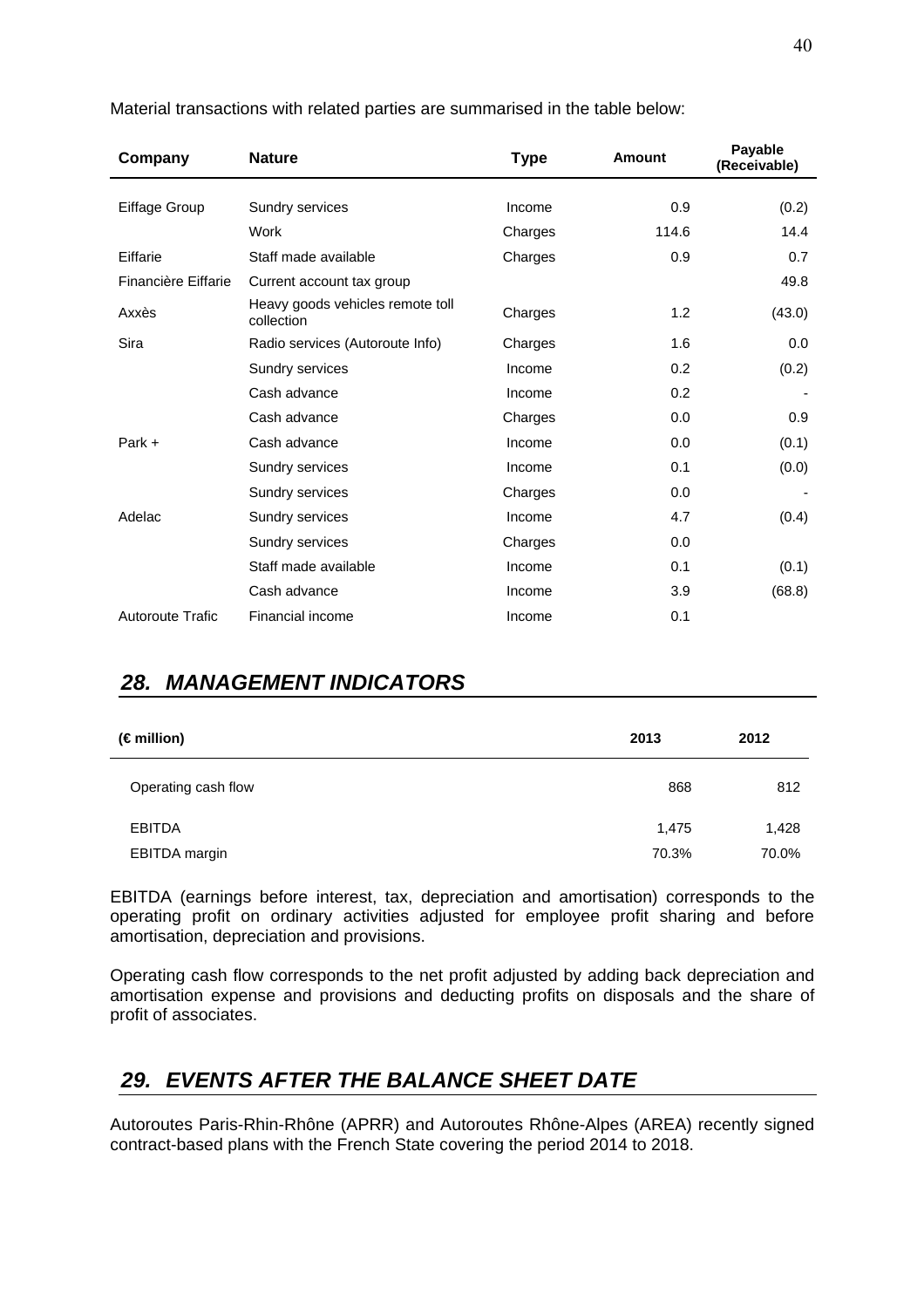These two management contracts, coming after those for the period 2009 to 2013, call for around €500 million of investments to be carried out in return for the application of new tariff formulas for the years 2014 to 2018 based on 85% of inflation plus a fixed increment of 0.37 of a percentage point in the case of APRR and on 85% of inflation plus a fixed increment of 0.41 of a percentage point in the case of AREA.

### **(€) KPMG SA PricewaterhouseCoopers Audit**  Amount (excluding  $VAT$ ) % Amount (excluding VAT) % 2013 2012 2013 2012 2013 2012 2013 2012 Audit Statutory audit, certification, review of company and consolidated financial statements - Issuer 116,000 140,700 88% 90% 116,000 140,700 58% 62% - Fully consolidated subsidiaries 65,500 67,600 33% 30% Other reviews and services directly linked to the statutory audit assignment - Issuer 15,480 15,200 12% 10% 15,480 15,200 8% 7% - Fully consolidated<br>subsidiaries subsidiaries 3,000 5,000 2% 2% **Subtotal 131,480 155,900 100% 100% 199,980 228,500 100% 100%**  Other services provided by the networks to fully consolidated subsidiaries Legal, tax and employment matters - Issuer - Fully consolidated subsidiaries **Other**  - Issuer - Fully consolidated subsidiaries **Subtotal 0 0 0% 0 0% 0% Total 131,480 155,900 100% 100% 199,980 228,500 100% 100%**

# *30. FEES PAID TO THE STATUTORY AUDITORS*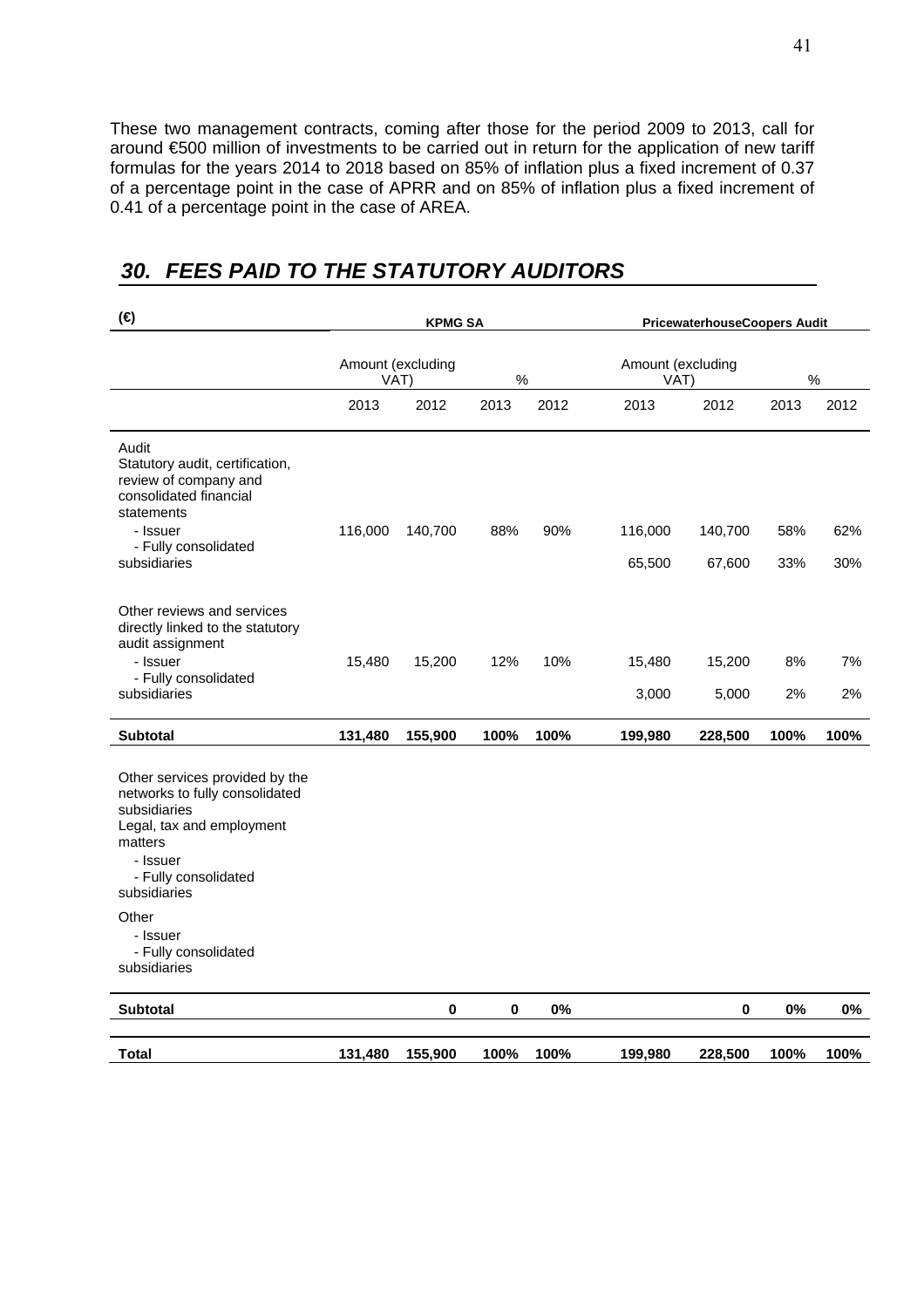# **SOCIETE DES AUTOROUTES PARIS RHIN RHONE (APRR)**

**STATUTORY AUDITOR'S REPORT ON THE CONSOLIDATED FINANCIAL STATEMENTS** 

**(For the year ended 31 December 2013)**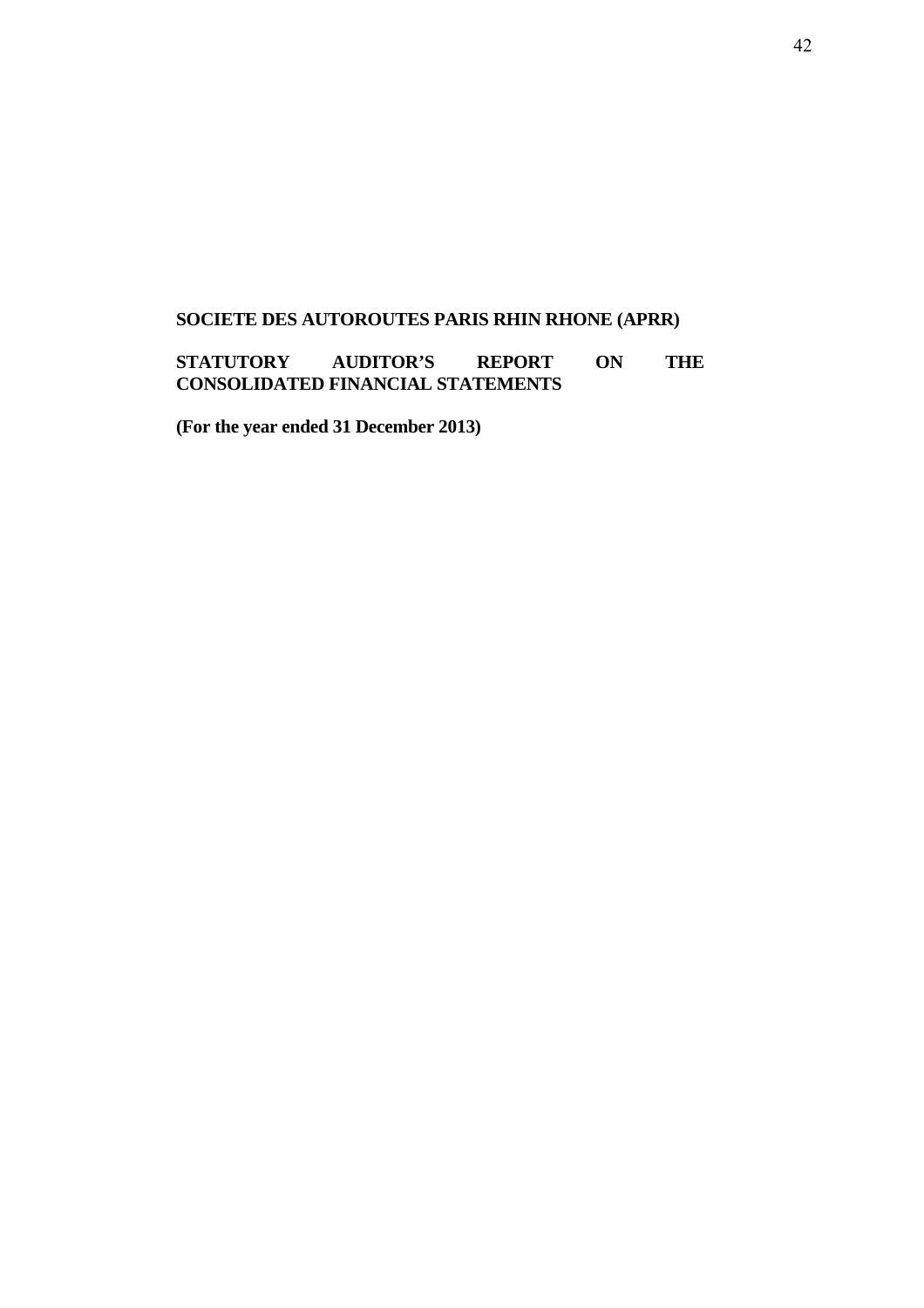### **STATUTORY AUDITOR'S REPORT ON THE CONSOLIDATED FINANCIAL STATEMENTS**

#### **(For the year ended 31 December 2013)**

#### **SOCIETE DES AUTOROUTES PARIS RHIN RHONE (APRR)**

36, rue du Docteur Schmitt 21850 SAINT APOLINAIRE

To the shareholders,

In compliance with the assignment entrusted to us by your General Meeting of Shareholders, we hereby report to you, for the year ended 31 December 2013, on:

- the audit of the accompanying consolidated financial statements of APRR ;
- the justification of our assessments;
- the specific verification required by law.

These consolidated financial statements have been approved by the Board of Directors. Our role is to express an opinion on these consolidated financial statements based on our audit.

#### **I - Opinion on the consolidated financial statements**

We conducted our audit in accordance with professional standards applicable in France; those standards require that we plan and perform the audit to obtain reasonable assurance about whether the consolidated financial statements are free of material misstatement. An audit involves performing procedures, using sample techniques or other methods of selection, to obtain audit evidence about the amounts and disclosures in the consolidated financial statements. An audit also includes evaluating the appropriateness of accounting policies used and the reasonableness of accounting estimates made, as well as the overall presentation of the consolidated financial statements. We believe that the audit evidence we have obtained is sufficient and appropriate to provide a basis for our audit opinion.

In our opinion, the consolidated financial statements give a true and fair view of the assets and liabilities and of the financial position of the Group as at 31 December 2013 and of the results of its operations for the year then ended in accordance with International Financial Reporting Standards as adopted by the European Union.

Without qualifying our opinion, we draw your attention to the matter set out in Note 13 to the financial statements regarding, "Defined benefits obligations and other long-term benefits", which describes the effects of the retrospective application of the revised standard on employee benefits on the data published as of and for the year ended 31 December 2013.